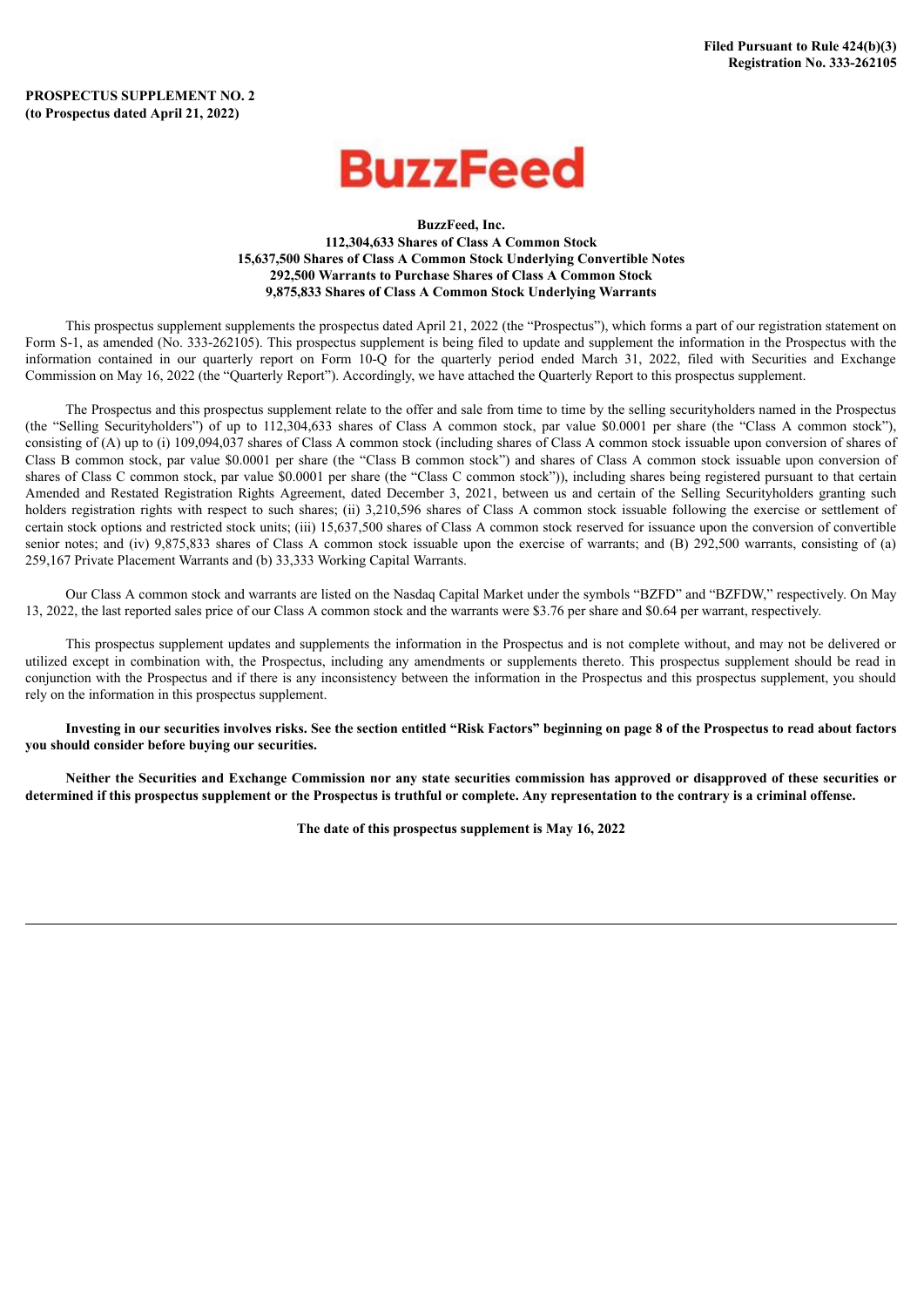# **UNITED STATES SECURITIES AND EXCHANGE COMMISSION**

**Washington, D.C. 20549**

# **FORM 10-Q**

☒ **QUARTERLY REPORT PURSUANT TO SECTION 13 OR 15(d) OF THE SECURITIES EXCHANGE ACT OF 1934**

**For the quarterly period ended March 31, 2022 OR**

☐ **TRANSITION REPORT PURSUANT TO SECTION 13 OR 15(d) OF THE SECURITIES EXCHANGE ACT OF 1934**

**For the Transition Period from to**

**Commission file number: 001-39877**

# **BuzzFeed, Inc.**

**(Exact Name of Registrant as Specified in Its Charter)**

**Delaware 85-3022075 (State or other jurisdiction of incorporation or organization) (I.R.S. Employer Identification No.) 111 East 18th Street New York, New York 10003 (Address of principal executive offices) (Zip Code)**

#### **(646) 589-8592**

**(Registrant's telephone number, including area code)**

Securities registered pursuant to Section 12(b) of the Act:

| Title of each class                                           | <b>Trading Symbol(s)</b> | Name of each exchange on which registered |
|---------------------------------------------------------------|--------------------------|-------------------------------------------|
| Class A Common Stock, \$0,0001 par value per share            | <b>BZFD</b>              | The Nasdaq Stock Market LLC               |
| Redeemable warrants, each whole warrant exercisable for one   |                          |                                           |
| share of Class A Common Stock at an exercise price of \$11.50 |                          |                                           |
| per share                                                     | <b>BZFDW</b>             | The Nasdag Stock Market LLC               |

Indicate by check mark whether the registrant: (1) has filed all reports required to be filed by Section 13 or 15(d) of the Securities Exchange Act of 1934 during the preceding 12 months (or for such shorter period that the registrant was required to file such reports), and (2) has been subject to such filing requirements for the past 90 days. Yes  $\boxtimes$  No  $\Box$ 

Indicate by check mark whether the registrant has submitted electronically every Interactive Data File required to be submitted pursuant to Rule 405 of Regulation S-T (§232.405 of this chapter) during the preceding 12 months (or for such shorter period that the registrant was required to submit such files). Yes  $\boxtimes$  No  $\square$ 

Indicate by check mark whether the registrant is a large accelerated filer, an accelerated filer, a non-accelerated filer, a smaller reporting company or an emerging growth company. See the definitions of "large accelerated filer," "accelerated filer," "smaller reporting company," and "emerging growth company" in Rule 12b-2 of the Exchange Act.

| Large accelerated filer |   | Accelerated filer         |  |
|-------------------------|---|---------------------------|--|
| Non-accelerated filer   | ⊠ | Smaller reporting company |  |
| Emerging growth company | ⊠ |                           |  |

If an emerging growth company, indicate by check mark if the registrant has elected not to use the extended transition period for complying with any new or revised financial accounting standards provided pursuant to Section 13(a) of the Exchange Act.  $\Box$ 

Indicate by check mark whether the registrant is a shell company (as defined in Rule 12b-2 of the Exchange Act).Yes $\Box$  No  $\boxtimes$ 

As of May 12, 2022, there were 116,688,959 shares of the registrant's Class A common stock outstanding, 12,293,614 shares of the registrant's Class B common stock outstanding and 6,478,031 shares of the registrant's Class C common stock outstanding.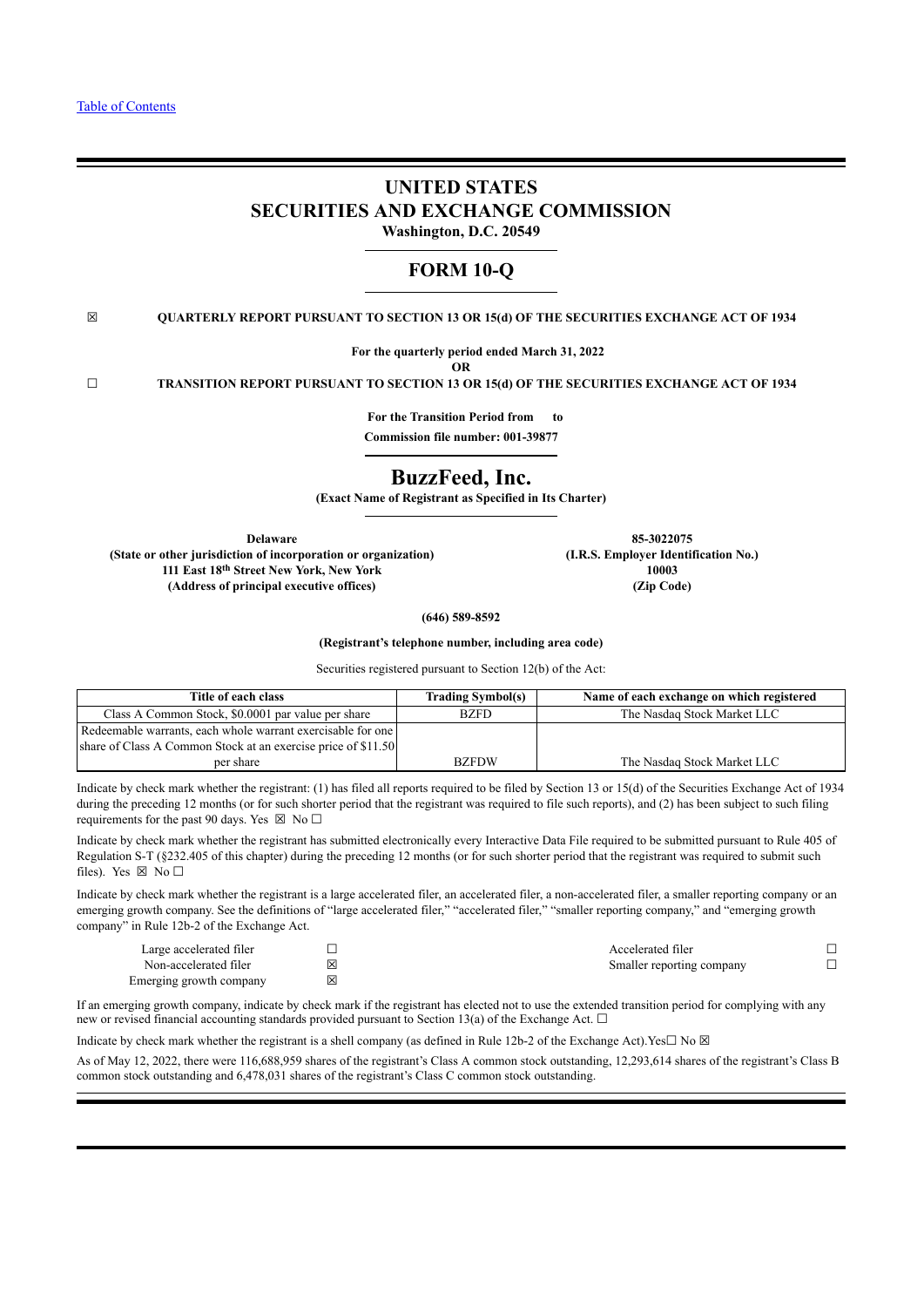# **BUZZFEED, INC. TABLE OF CONTENTS**

<span id="page-2-0"></span>

|                   |                                                                                       | Page |
|-------------------|---------------------------------------------------------------------------------------|------|
| <b>PART I</b>     | <b>FINANCIAL INFORMATION</b>                                                          |      |
| Item 1            | <b>Financial Statements (unaudited)</b>                                               |      |
|                   | <b>Condensed Consolidated Balance Sheets</b>                                          |      |
|                   | <b>Condensed Consolidated Statements of Operations</b>                                |      |
|                   | <b>Condensed Consolidated Statements of Comprehensive Income (Loss)</b>               |      |
|                   | <b>Condensed Consolidated Statements of Stockholders' Equity (Deficit)</b>            |      |
|                   | <b>Condensed Consolidated Statements of Cash Flows</b>                                | 9    |
|                   | <b>Notes to Condensed Consolidated Financial Statements</b>                           | 10   |
| Item 2            | Management's Discussion and Analysis of Financial Condition and Results of Operations | 29   |
| Item 3            | Quantitative and Qualitative Disclosures About Market Risk                            | 40   |
| Item 4            | <b>Controls and Procedures</b>                                                        | 41   |
| <b>PART II</b>    | <b>OTHER INFORMATION</b>                                                              | 42   |
| Item 1            | <b>Legal Proceedings</b>                                                              | 42   |
| Item 1A           | <b>Risk Factors</b>                                                                   | 42   |
| Item 2            | Unregistered Sales of Equity Securities and Use of Proceeds                           | 43   |
| Item 3            | <b>Defaults Upon Senior Securities</b>                                                | 43   |
| Item 4            | <b>Mine Safety Disclosures</b>                                                        | 44   |
| Item 5            | <b>Other Information</b>                                                              | 44   |
| Item 6            | <b>Exhibits</b>                                                                       | 44   |
| <b>SIGNATURES</b> |                                                                                       | 45   |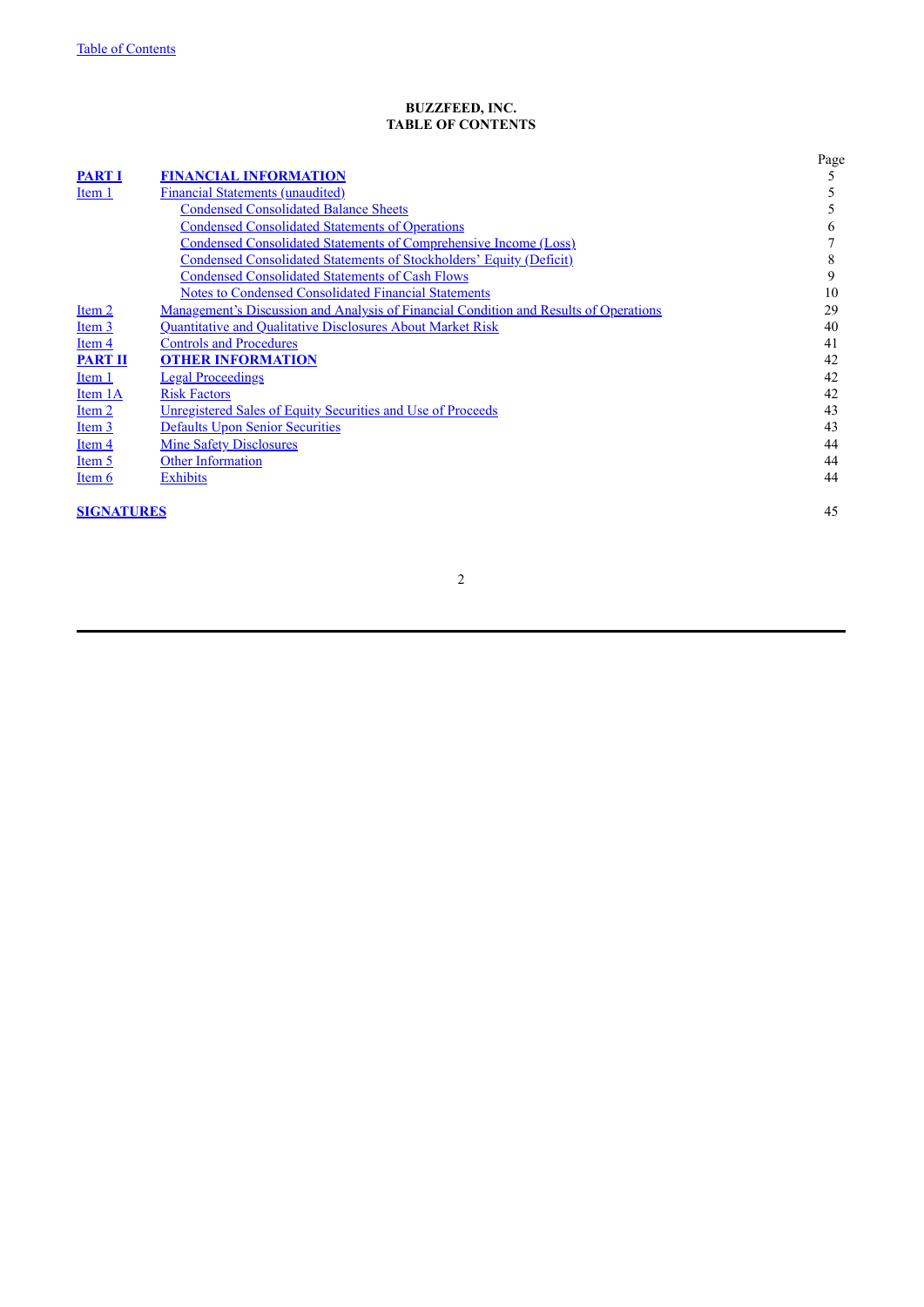# **CAUTIONARY NOTE REGARDING FORWARD-LOOKING STATEMENTS**

Certain statements in this Quarterly Report on Form 10-Q may be considered forward-looking statements within the meaning of Section 27A of the Securities Act of 1933, as amended, and Section 21E of the Securities Exchange Act of 1934, as amended (the "Exchange Act"), which statements involve substantial risks and uncertainties. Our forward-looking statements include, but are not limited to, statements regarding our management team's expectations, hopes, beliefs, intentions or strategies regarding the future. In addition, any statements that refer to projections, forecasts or other characterizations of future events or circumstances, including any underlying assumptions, are forward-looking statements. The words "anticipate," "believe," "can," "contemplate," "continue," "could," "estimate," "expect," "forecast," "intend," "may," "might," "plan," "possible," "potential," "predict," "project," "seek," "should," "target," "will," "would" and similar expressions may identify forward-looking statements, but the absence of these words does not mean that a statement is not forward-looking. Forward-looking statements in this Quarterly Report on Form 10-Q may include, for example, statements about:

- anticipated trends, growth rates, and challenges in our business and in the markets in which we operate;
- demand for products and services and changes in traffic;
- changes in the business and competitive environment in which we operate;
- developments and projections relating to our competitors and the digital media industry;
- the impact of national and local economic and other conditions and developments in technology, each of which could influence the levels (rate and volume) of our advertising, the growth of our business and the implementation of our strategic initiatives;
- poor quality broadband infrastructure in certain markets;
- technological developments;
- our success in retaining or recruiting, or changes required in, officers, key employees or directors;
- our business, operations and financial performance, including expectations with respect to our financial and business performance, including financial projections and business metrics and any underlying assumptions thereunder and future business plans and growth opportunities;
- our future capital requirements and sources and uses of cash, including our ability to obtain additional capital in the future;
- expectations regarding future acquisitions, partnerships or other relationships with third parties;
- government regulation, including revised foreign content and ownership regulations;
- the impact of the COVID-19 pandemic on our business and the actions we may take in the future in response thereto;
- our ability to maintain the listing of our Class A common stock and warrants on Nasdaq; and
- other factors detailed under the section entitled "Risk Factors" herein and in our Annual Report on Form 10-K for the year ended December 31, 2021.

The forward-looking statements contained in this Quarterly Report on Form 10-Q are based on current expectations and beliefs concerning future developments and their potential effects on us. There can be no assurance that future developments affecting us will be those that we have anticipated. These forward-looking statements involve a number of risks, uncertainties (some of which are beyond our control) or other assumptions that may cause actual results or performance to be materially different from those expressed or implied by these forward-looking statements. These risks and uncertainties include, but are not limited to, those factors described under the section entitled "Risk Factors" herein and in our Annual Report on Form 10-K for the year ended December 31, 2021. Should one or more of these risks or uncertainties materialize, or should any of our assumptions prove incorrect, actual results may vary in material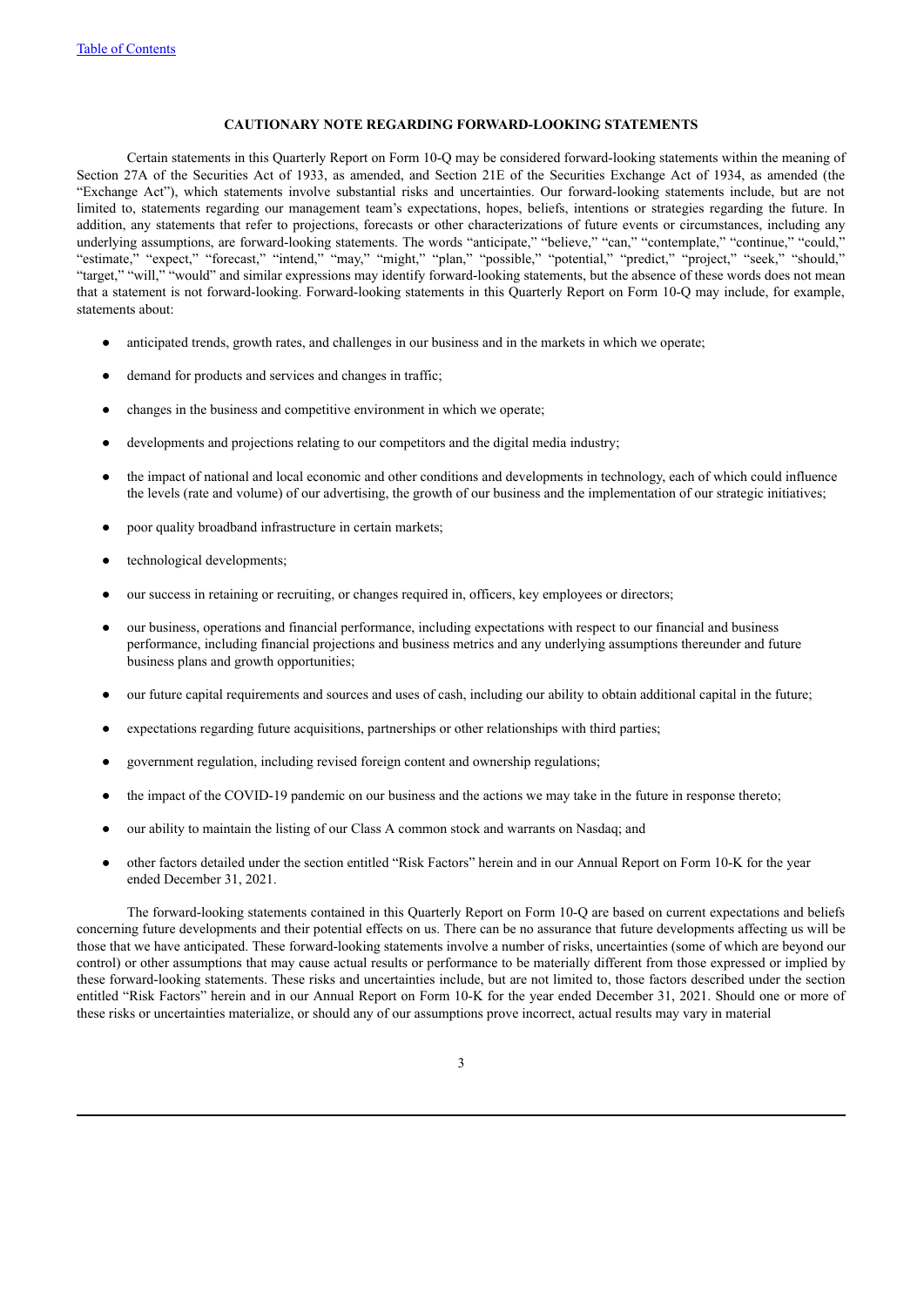respects from those projected in these forward-looking statements. There may be additional risks that we consider immaterial or which are unknown. It is not possible to predict or identify all such risks. We do not undertake any obligation to update or revise any forwardlooking statements, whether as a result of new information, future events or otherwise, except as may be required under applicable securities laws.

This Quarterly Report on Form 10-Q contains estimates and information concerning our industry, our business, and the market for our products and services, including our general expectations of our market position, market growth forecasts, our market opportunity, and size of the markets in which we participate, that are based on industry publications, surveys, and reports that have been prepared by independent third parties. This information involves a number of assumptions and limitations, and you are cautioned not to give undue weight to these estimates. Although we have not independently verified the accuracy or completeness of the data contained in these industry publications, surveys, and reports, we believe the publications, surveys, and reports are generally reliable, although such information is inherently subject to uncertainties and imprecision. The industry in which we operate is subject to a high degree of uncertainty and risk due to a variety of factors, including those described in the section titled "Risk Factors" herein and in our Annual Report on Form 10-K for the year ended December 31, 2021. These and other factors could cause results to differ materially from those expressed in these publications and reports.

Investors and others should note that we may announce material business and financial information to our investors using our investor relations website (https://investors.buzzfeed.com), U.S. Securities and Exchange Commission ("SEC") filings, webcasts, press releases, and conference calls. We use these mediums to communicate with investors and the general public about our company, our products and services, and other issues. It is possible that the information that we make available may be deemed to be material information. We therefore encourage investors, the media, and others interested in our company to review the information that we post on our investor relations website.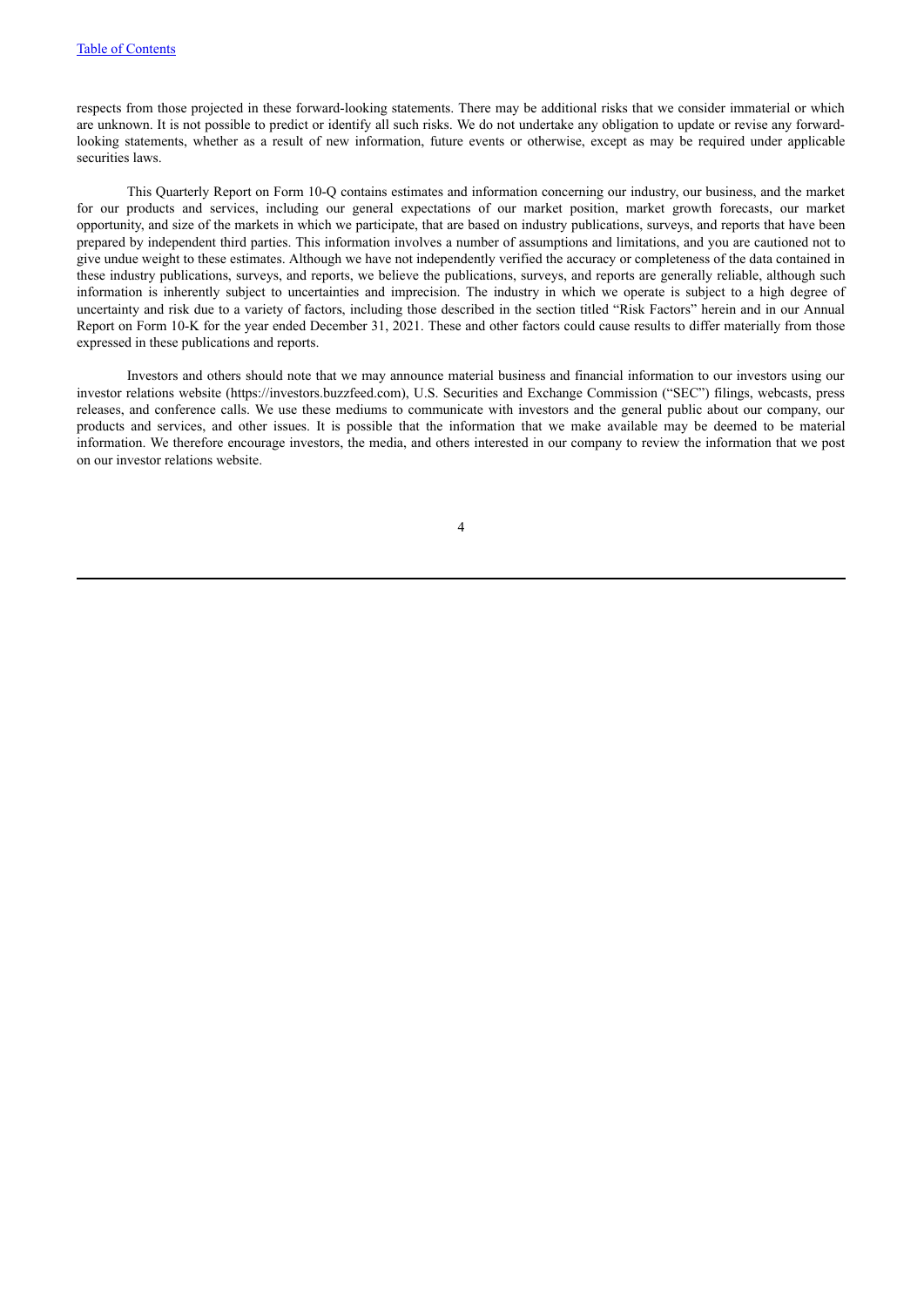# <span id="page-5-1"></span>**PART I: FINANCIAL INFORMATION**

# **ITEM 1: Financial Statements (unaudited)**

# **BUZZFEED, INC. CONDENSED CONSOLIDATED BALANCE SHEETS** (*In thousands, except per share amounts*)

<span id="page-5-0"></span>

<span id="page-5-2"></span>

|                                                                                                                                           | March 31,<br>2022 |              |    | December 31, |
|-------------------------------------------------------------------------------------------------------------------------------------------|-------------------|--------------|----|--------------|
|                                                                                                                                           |                   | (Unaudited)  |    | 2021         |
| <b>Assets</b>                                                                                                                             |                   |              |    |              |
| Current assets                                                                                                                            |                   |              |    |              |
| Cash and cash equivalents                                                                                                                 | $\mathsf{s}$      | 74,540       | S. | 79,733       |
| Accounts receivable (net of allowance for doubtful accounts of \$1,668 as at March 31, 2022 and \$1,094 as at December 31, 2021)          |                   | 98,092       |    | 142,909      |
| Prepaid and other current assets                                                                                                          |                   | 26,768       |    | 29,017       |
| Total current assets                                                                                                                      |                   | 199.400      |    | 251,659      |
| Property and equipment, net                                                                                                               |                   | 23.065       |    | 23,052       |
| Right-of-use assets                                                                                                                       |                   | 73,103       |    |              |
| Capitalized software costs, net                                                                                                           |                   | 17.902       |    | 16,554       |
| Intangible assets, net                                                                                                                    |                   | 132,717      |    | 136,513      |
| Goodwill                                                                                                                                  |                   | 194,050      |    | 194,881      |
| Prepaid and other assets                                                                                                                  |                   | 15,538       |    | 14,555       |
| <b>Total assets</b>                                                                                                                       | $\mathbf{s}$      | 655,775      | \$ | 637,214      |
|                                                                                                                                           |                   |              |    |              |
| <b>Liabilities and Equity</b>                                                                                                             |                   |              |    |              |
| Current liabilities                                                                                                                       |                   |              |    |              |
| Accounts payable                                                                                                                          | S.                | 14,673       | S. | 16,025       |
| Accrued expenses                                                                                                                          |                   | 23.584       |    | 31,386       |
| Deferred rent                                                                                                                             |                   |              |    | 4,894        |
| Deferred revenue                                                                                                                          |                   | 3.142        |    | 1.676        |
| Accrued compensation                                                                                                                      |                   | 26,935       |    | 37,434       |
| Current lease liabilities                                                                                                                 |                   | 24,258       |    |              |
| Other current liabilities                                                                                                                 |                   | 2,706        |    | 2,731        |
| Total current liabilities                                                                                                                 |                   | 95,298       |    | 94,146       |
| Deferred rent                                                                                                                             |                   |              |    | 12,504       |
| Noncurrent lease liabilities                                                                                                              |                   | 66,174       |    |              |
| Debt                                                                                                                                      |                   | 143.032      |    | 141,878      |
| Derivative liability                                                                                                                      |                   | 6.450        |    | 4,875        |
| Warrant liabilities                                                                                                                       |                   | 8.354        |    | 4,938        |
| Other liabilities                                                                                                                         |                   | 1,956        |    | 3,992        |
| <b>Total liabilities</b>                                                                                                                  |                   | 321,264      |    | 262,333      |
|                                                                                                                                           |                   |              |    |              |
| Commitments and contingencies                                                                                                             |                   |              |    |              |
|                                                                                                                                           |                   |              |    |              |
| Redeemable noncontrolling interest                                                                                                        |                   | 2,458        |    | 2.294        |
|                                                                                                                                           |                   |              |    |              |
| <b>Stockholders' equity</b>                                                                                                               |                   |              |    |              |
| Class A Common stock, \$0,0001 par value; 700,000 shares authorized; 116,689 and 116,175 shares issued and outstanding at March 31, 2022  |                   |              |    |              |
| and December 31, 2021, respectively                                                                                                       |                   | 12           |    | 11           |
| Class B Common stock, \$0.0001 par value; 20,000 shares authorized; 12,294 and 12,397 shares issued and outstanding at March 31, 2022 and |                   |              |    |              |
| December 31, 2021, respectively                                                                                                           |                   | $\mathbf{1}$ |    | $\mathbf{1}$ |
| Class C Common stock, \$0.0001 par value; 10,000 shares authorized; 6,478 issued and outstanding at March 31, 2022 and December 31, 2021  |                   | $\mathbf{1}$ |    | 1            |
| Additional paid-in capital                                                                                                                |                   | 700.167      |    | 695,869      |
| Accumulated deficit                                                                                                                       |                   | (367,000)    |    | (322, 106)   |
| Accumulated other comprehensive loss                                                                                                      |                   | (3,336)      |    | (3,233)      |
| Total BuzzFeed, Inc. stockholders' equity                                                                                                 |                   | 329,845      |    | 370,543      |
|                                                                                                                                           |                   | 2,208        |    |              |
| Noncontrolling interests                                                                                                                  |                   |              |    | 2,044        |
| Total stockholders' equity                                                                                                                |                   | 332,053      |    | 372,587      |
| <b>Total liabilities and equity</b>                                                                                                       | $\mathbf{s}$      | 655,775      | \$ | 637,214      |

*The accompanying notes are an integral part of these condensed consolidated financial statements.*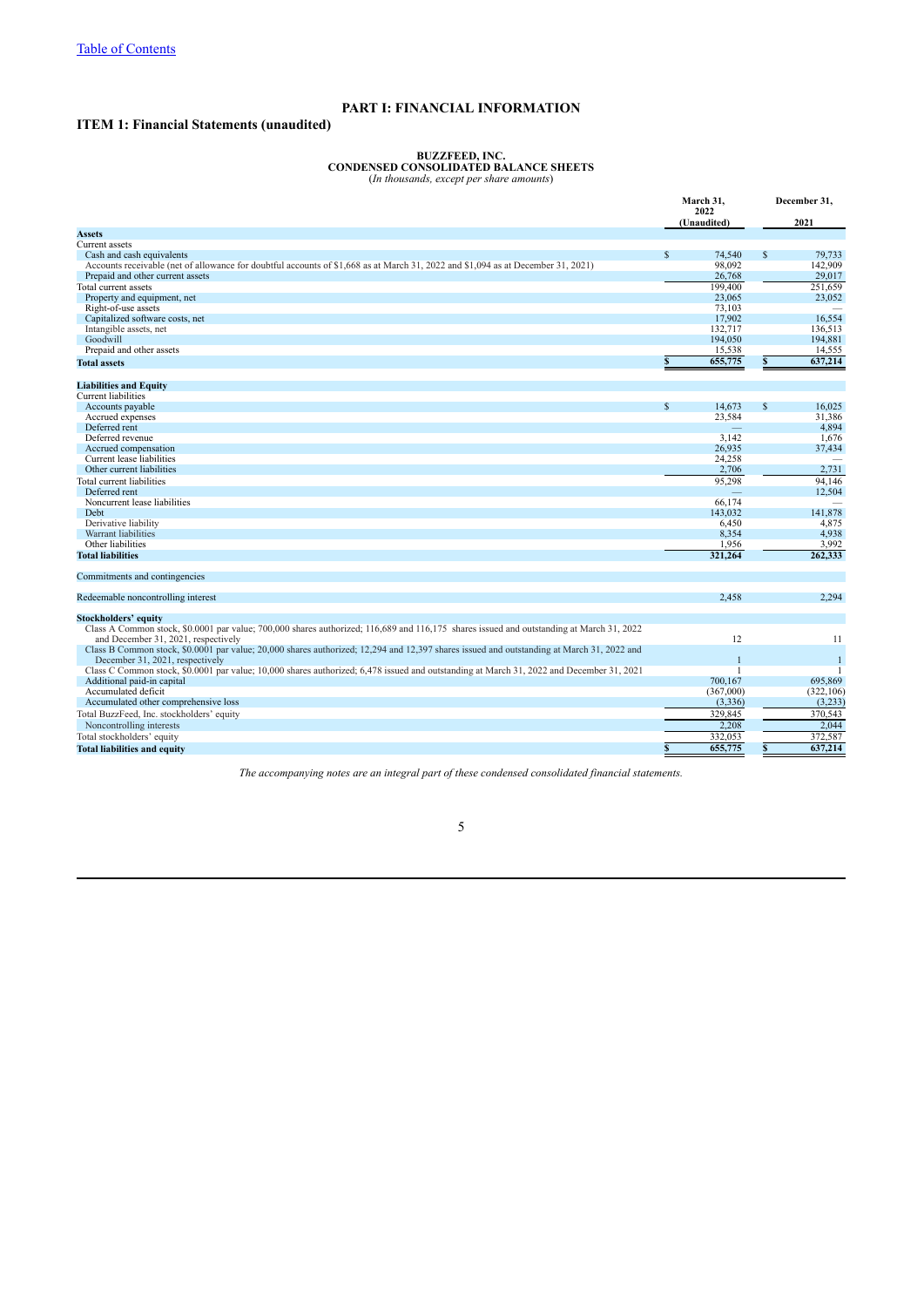# **BUZZFEED, INC. CONDENSED CONSOLIDATED STATEMENTS OF OPERATIONS**

<span id="page-6-0"></span>*(Unaudited)* (*In thousands, except per share amounts*)

|                                                                   |                 | Three Months Ended March 31, |           |  |  |  |
|-------------------------------------------------------------------|-----------------|------------------------------|-----------|--|--|--|
|                                                                   | 2022            |                              | 2021      |  |  |  |
| Revenue                                                           | 91,558<br>\$    | $\mathbf{s}$                 | 72,648    |  |  |  |
| Costs and Expenses                                                |                 |                              |           |  |  |  |
| Cost of revenue, excluding depreciation and amortization          | 60,818          |                              | 42,123    |  |  |  |
| Sales and marketing                                               | 17,803          |                              | 11,378    |  |  |  |
| General and administrative                                        | 32,562          |                              | 23,702    |  |  |  |
| Research and development                                          | 7,192           |                              | 6,699     |  |  |  |
| Depreciation and amortization                                     | 8,481           |                              | 5,269     |  |  |  |
| Total costs and expenses                                          | 126,856         |                              | 89,171    |  |  |  |
| Loss from operations                                              | (35,298)        |                              | (16, 523) |  |  |  |
| Other income, net                                                 | 862             |                              | 660       |  |  |  |
| Interest expense, net                                             | (4,789)         |                              | (278)     |  |  |  |
| Change in fair value of warrant liabilities                       | (3, 416)        |                              |           |  |  |  |
| Change in fair value of derivative liability                      | (1, 575)        |                              |           |  |  |  |
| Loss before income taxes                                          | (44,216)        |                              | (16, 141) |  |  |  |
| Income tax provision (benefit)                                    |                 | 350                          | (4, 816)  |  |  |  |
| Net loss                                                          | (44, 566)       |                              | (11, 325) |  |  |  |
| Net income attributable to the redeemable noncontrolling interest | 164             |                              | 60        |  |  |  |
| Net income (loss) attributable to noncontrolling interests        | 164             |                              | (18)      |  |  |  |
| Net loss attributable to BuzzFeed, Inc.                           | \$<br>(44, 894) | \$                           | (11, 367) |  |  |  |
|                                                                   |                 |                              |           |  |  |  |
| Net loss per Class A, Class B and Class C common share:           |                 |                              |           |  |  |  |
| <b>Basic</b>                                                      | \$<br>(0.33)    | \$                           | (0.75)    |  |  |  |
| <b>Diluted</b>                                                    | \$<br>(0.33)    | <sup>\$</sup>                | (0.75)    |  |  |  |
| Weighted average common shares outstanding:                       |                 |                              |           |  |  |  |
| <b>Basic</b>                                                      | 136,425         |                              | 15,188    |  |  |  |
| Diluted                                                           | 136,425         |                              | 15,188    |  |  |  |

*The accompanying notes are an integral part of these condensed consolidated financial statements.*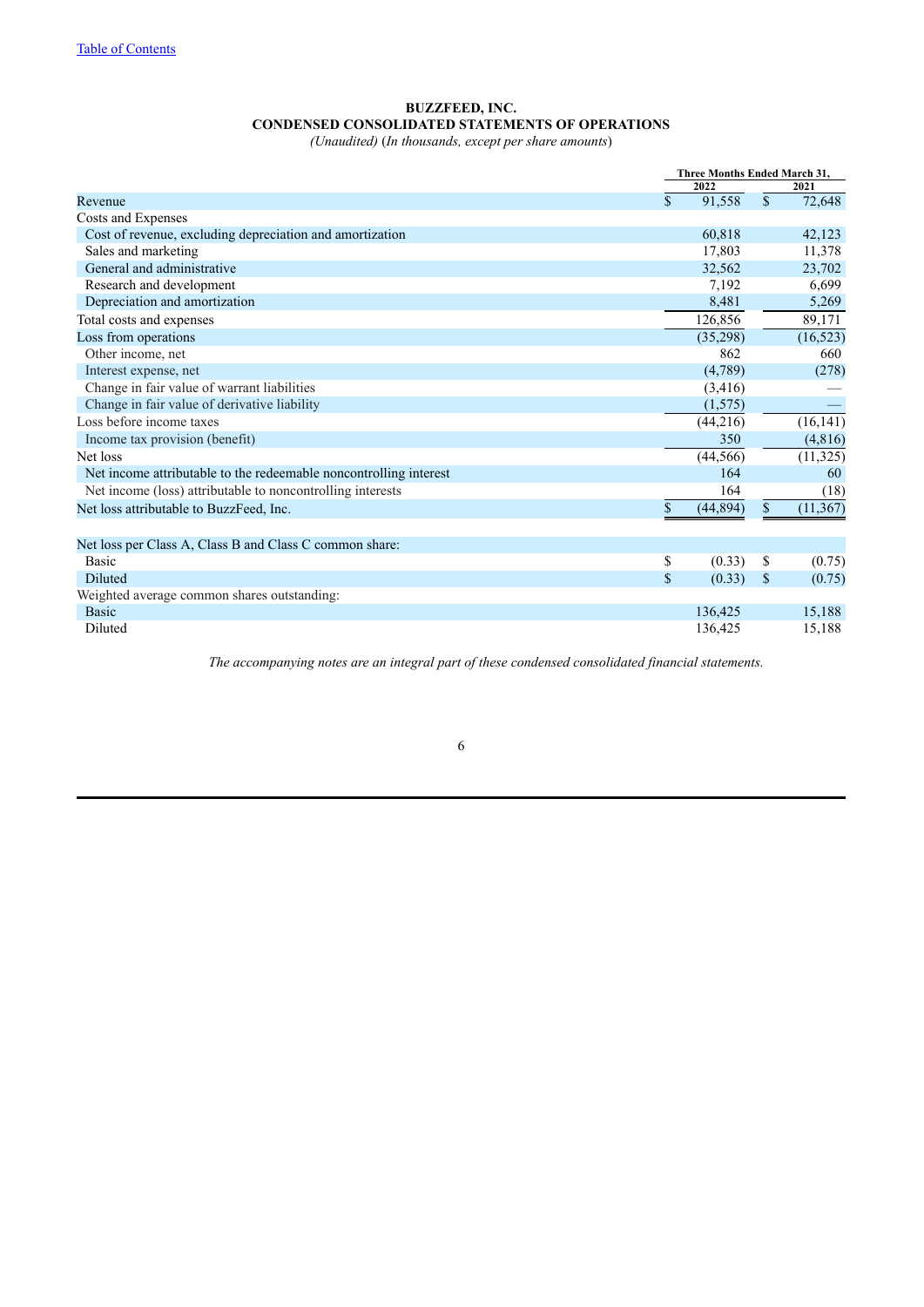# **BUZZFEED, INC. CONDENSED CONSOLIDATED STATEMENTS OF COMPREHENSIVE LOSS**

<span id="page-7-0"></span>*(Unaudited) (In thousands)*

|                                                                             | Three Months Ended March 31. |           |
|-----------------------------------------------------------------------------|------------------------------|-----------|
|                                                                             | 2022                         | 2021      |
| Net loss                                                                    | (44, 566)                    | (11, 325) |
| Other comprehensive loss                                                    |                              |           |
| Foreign currency translation adjustment                                     | (103)                        | (329)     |
| Other comprehensive loss                                                    | (103)                        | (329)     |
| Comprehensive loss                                                          | (44,669)                     | (11, 654) |
| Comprehensive income attributable to the redeemable noncontrolling interest | 164                          | 60        |
| Comprehensive income (loss) attributable to noncontrolling interests        | 164                          | (18)      |
| Comprehensive loss attributable to BuzzFeed, Inc.                           | (44,997)                     | (11,696)  |

*The accompanying notes are an integral part of these condensed consolidated financial statements.*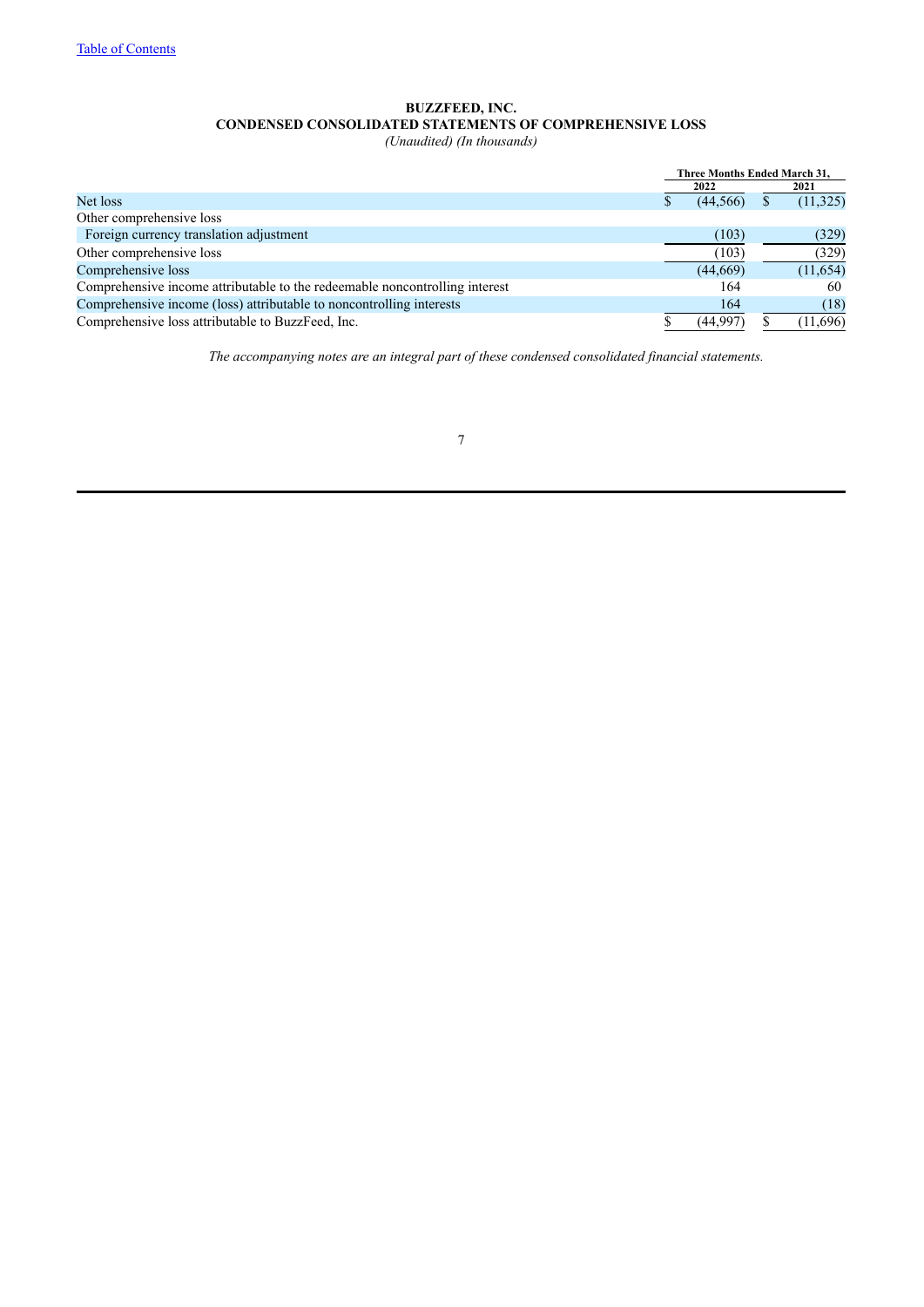# **BUZZFEED, INC. CONDENSED CONSOLIDATED STATEMENTS OF STOCKHOLDERS' EQUITY (DEFICIT)**

<span id="page-8-0"></span>*(Unaudited) (In thousands)*

|                                                                     |               | Three Months Ended March 31, 2022         |               |                                     |               |                                    |                                  |                        |                                               |                                                    |                             |               |                        |
|---------------------------------------------------------------------|---------------|-------------------------------------------|---------------|-------------------------------------|---------------|------------------------------------|----------------------------------|------------------------|-----------------------------------------------|----------------------------------------------------|-----------------------------|---------------|------------------------|
|                                                                     | <b>Shares</b> | Common Stock-<br><b>Class A</b><br>Amount | <b>Shares</b> | Common Stock -<br>Class B<br>Amount | <b>Shares</b> | Common Stock-<br>Class C<br>Amount | Additional<br>paid-in<br>capital | Accumulated<br>deficit | Accumulated<br>other<br>comprehensive<br>loss | Total<br>BuzzFeed, Inc.<br>stockholders'<br>equity | Noncontrolling<br>interests | stockholders' | <b>Total</b><br>equity |
| <b>Balance at January 1, 2022</b>                                   | 116,175       |                                           | 12,397        |                                     | 6,478         |                                    | 695,869                          | (322, 106)             | (3,233)                                       | 370,543                                            | 2,044                       |               | 372,587                |
| Net loss                                                            |               |                                           |               |                                     |               |                                    |                                  | (44, 894)              | _                                             | (44, 894)                                          | 164                         |               | (44, 730)              |
| Stock-based compensation                                            |               |                                           |               |                                     |               |                                    | 3,940                            |                        |                                               | 3,940                                              |                             |               | 3,940                  |
| Issuance of common stock in<br>connection with share-based<br>plans | 411           |                                           |               |                                     |               |                                    | 358                              |                        |                                               | 359                                                |                             |               | 359                    |
| Other comprehensive loss                                            |               |                                           |               |                                     |               |                                    |                                  |                        | (103)                                         | (103)                                              |                             |               | (103)                  |
| Conversion of Class B common<br>stock to Class A common<br>stock    | 103           |                                           | (103)         |                                     |               |                                    |                                  |                        |                                               |                                                    |                             |               |                        |
| <b>Balance at March 31, 2022</b>                                    | 116,689       | 12                                        | 12,294        |                                     | 6,478         |                                    | 700,167                          | (367,000)              | (3,336)                                       | 329,845                                            | 2,208                       |               | 332,053                |

|                                                                  |               |                                 |               |                                                |               |              | Three Months Ended March 31, 2021 |              |                |                                       |                                                 |                   |   |                        |
|------------------------------------------------------------------|---------------|---------------------------------|---------------|------------------------------------------------|---------------|--------------|-----------------------------------|--------------|----------------|---------------------------------------|-------------------------------------------------|-------------------|---|------------------------|
|                                                                  |               | Common Stock-<br><b>Class A</b> |               | Common Stock - Class Common Stock - Class<br>В |               | C            | <b>Additional</b><br>paid-in      |              | Accumulated    | Accumulated<br>other<br>comprehensive | <b>Total BuzzFeed,</b><br>Inc.<br>stockholders' | Noncontrolling    |   | Total<br>stockholders' |
|                                                                  | <b>Shares</b> | Amount                          | <b>Shares</b> | Amount                                         | <b>Shares</b> | Amount       | capital                           |              | deficit        | loss                                  | (deficit) equity                                | interests         |   | (deficit) equity       |
| <b>Balance</b> at<br>January 1,<br>2021                          | 1,540         | $\mathcal{S}$                   | 10,439        | $\mathbf{s}$                                   |               | $\mathbf{s}$ | 36,373<br>S                       | <sup>S</sup> | $(346,818)$ \$ | $(3,359)$ \$                          | $(313,803)$ \$                                  |                   | S | (313, 803)             |
| Net loss                                                         |               |                                 |               |                                                |               |              |                                   |              | (11, 367)      |                                       | (11, 367)                                       | (18)              |   | (11, 385)              |
| Issuance of<br>common stock                                      | –             |                                 |               |                                                | 3,839         | $\mathbf{1}$ | 34,999                            |              |                |                                       | 35,000                                          | $\qquad \qquad -$ |   | 35,000                 |
| HuffPost<br>Acquisition                                          |               |                                 |               |                                                | 2,639         |              | 24,064                            |              | -              |                                       | 24,064                                          | 2,122             |   | 26,186                 |
| Stock-based<br>compensation                                      |               |                                 |               |                                                |               |              | 138                               |              |                |                                       | 138                                             |                   |   | 138                    |
| Issuance of<br>common stock<br>upon exercise<br>of stock options | 6             |                                 | 49            |                                                |               |              | 142                               |              |                |                                       | 142                                             |                   |   | 142                    |
| Other<br>comprehensive<br>loss                                   |               |                                 |               |                                                |               |              |                                   |              |                | (329)                                 | (329)                                           |                   |   | (329)                  |
| <b>Balance</b> at<br>March 31,<br>2021                           | 1,546         |                                 | 10,488        |                                                | 6,478         |              | 95,716                            |              | (358, 185)     | (3,688)                               | (266, 155)                                      | 2,104             |   | (264, 051)             |

*The accompanying notes are an integral part of these condensed consolidated financial statements.*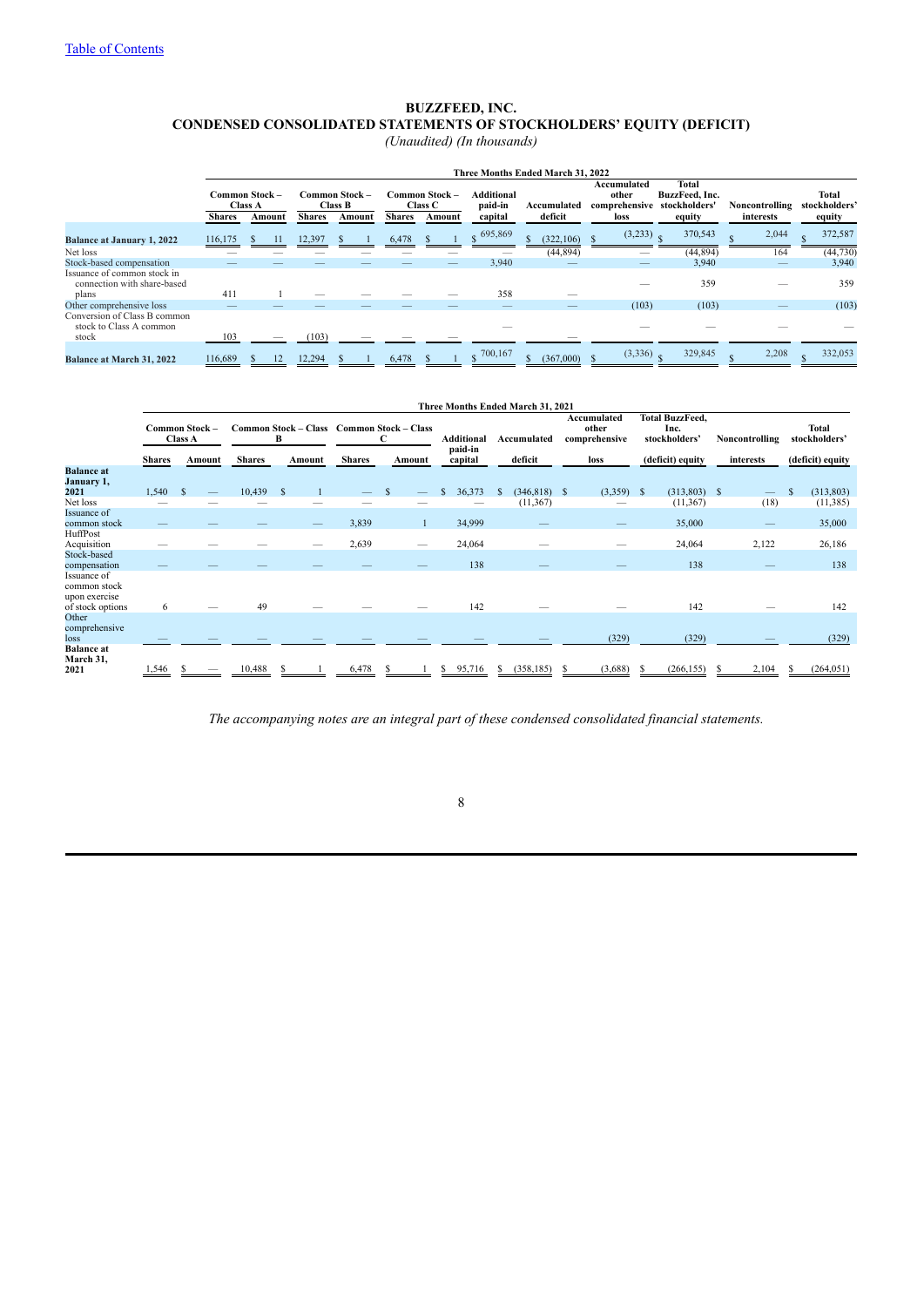# **BUZZFEED, INC. CONDENSED CONSOLIDATED STATEMENTS OF CASH FLOWS**

<span id="page-9-0"></span>*(Unaudited) (In thousands)*

|                                                                                 | Three Months Ended March 31, |    |                          |  |  |
|---------------------------------------------------------------------------------|------------------------------|----|--------------------------|--|--|
|                                                                                 | 2022                         |    | 2021                     |  |  |
| <b>Operating activities:</b>                                                    |                              |    |                          |  |  |
| Net loss                                                                        | \$<br>(44, 566)              | \$ | (11, 325)                |  |  |
| Adjustments to reconcile net loss to net cash used in operating activities:     |                              |    |                          |  |  |
| Depreciation and amortization                                                   | 8,481                        |    | 5,269                    |  |  |
| Unrealized loss (gain) on foreign currency                                      | 142                          |    | (180)                    |  |  |
| Stock based compensation                                                        | 3,940                        |    | 138                      |  |  |
| Change in fair value of warrants                                                | 3,416                        |    | $\overline{\phantom{m}}$ |  |  |
| Change in fair value of derivative liability                                    | 1,575                        |    |                          |  |  |
| Amortization of debt discount and deferred issuance costs                       | 1,154                        |    | $\equiv$                 |  |  |
| Deferred income tax                                                             | 507                          |    | (4,318)                  |  |  |
| Provision for doubtful accounts                                                 | 574                          |    | (515)                    |  |  |
| Unrealized gain on investment                                                   | (1,260)                      |    |                          |  |  |
| Non-cash lease expense                                                          | 4,690                        |    | $\equiv$                 |  |  |
| Changes in operating assets and liabilities:                                    |                              |    |                          |  |  |
| Accounts receivable                                                             | 44.227                       |    | 37,076                   |  |  |
| Prepaid expenses and other current assets and prepaid expenses and other assets | 2,864                        |    | (9,073)                  |  |  |
| Accounts payable                                                                | (5,741)                      |    | (2,004)                  |  |  |
| Deferred rent                                                                   |                              |    | (2, 498)                 |  |  |
| Accrued compensation                                                            | (10, 117)                    |    | (1,083)                  |  |  |
| Accrued expenses, other current liabilities and other liabilities               | (4,688)                      |    | (1,685)                  |  |  |
| Lease liabilities                                                               | (5,517)                      |    |                          |  |  |
| Deferred revenue                                                                | 1,461                        |    | (284)                    |  |  |
| Cash provided by operating activities                                           | 1.142                        |    | 9.518                    |  |  |
| <b>Investing activities:</b>                                                    |                              |    |                          |  |  |
| Capital expenditures                                                            | (2,369)                      |    | (907)                    |  |  |
| Capitalization of internal-use software                                         | (3,553)                      |    | (1, 335)                 |  |  |
| Cash from acquired business, net                                                |                              |    | 5,200                    |  |  |
| Cash (used in) provided by investing activities                                 | (5,922)                      |    | 2,958                    |  |  |
| <b>Financing activities:</b>                                                    |                              |    |                          |  |  |
| Proceeds from issuance of common stock                                          |                              |    | 35,000                   |  |  |
| Proceeds from exercise of stock options                                         | 358                          |    | 142                      |  |  |
| Deferred reverse recapitalization costs                                         | (585)                        |    |                          |  |  |
| Cash (used in) provided by financing activities                                 | (227)                        |    | 35.142                   |  |  |
| Effect of currency translation on cash and cash equivalents                     | (186)                        |    | (534)                    |  |  |
| Net (decrease) increase in cash, cash equivalents and restricted cash           | (5, 193)                     |    | 47,084                   |  |  |
| Cash and cash equivalents and restricted cash at beginning of period            | 79,733                       |    | 106,126                  |  |  |
| Cash and cash equivalents and restricted cash at end of period                  | \$<br>74,540                 | \$ | 153,210                  |  |  |

*The accompanying notes are an integral part of these condensed consolidated financial statements.*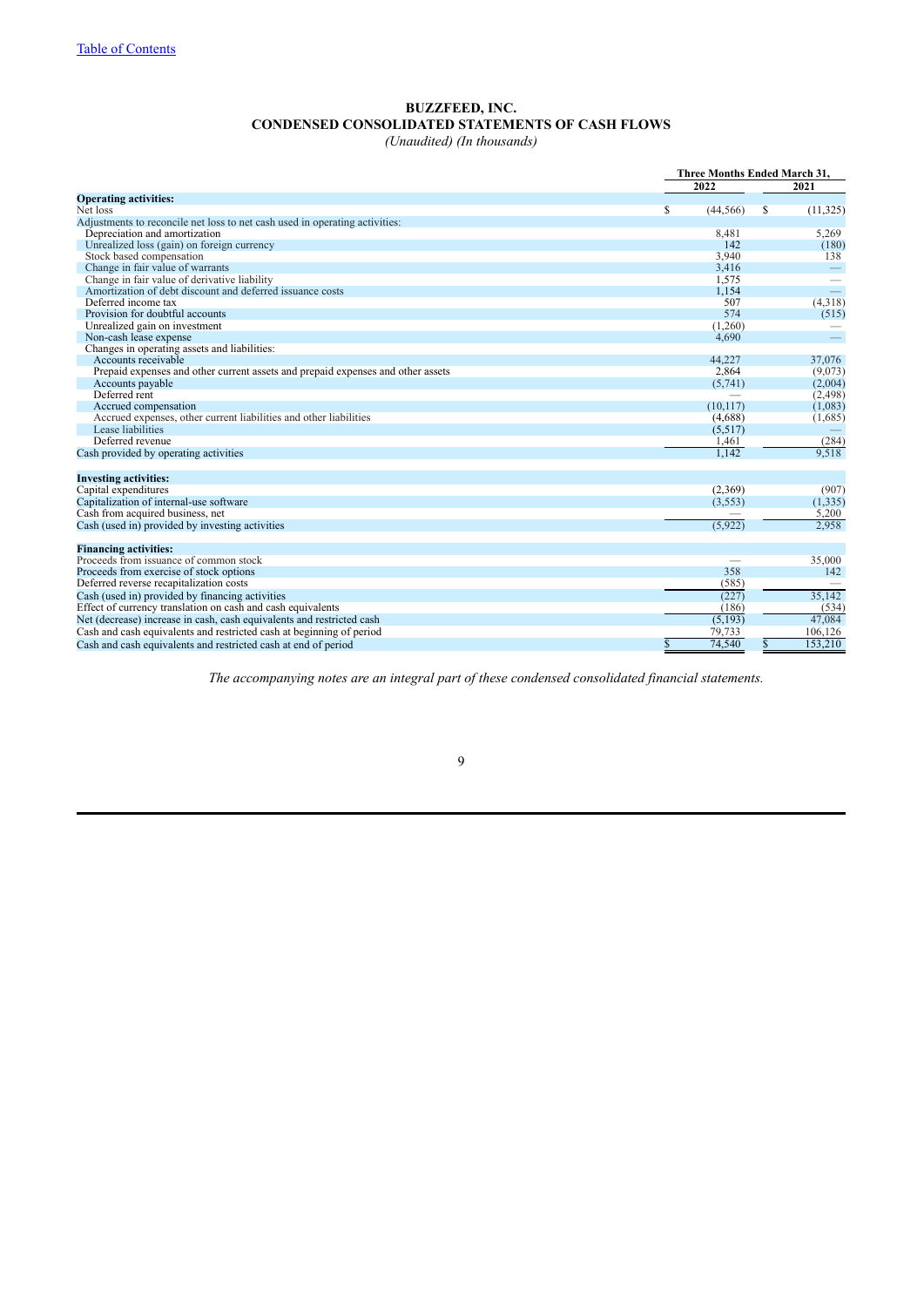# **BUZZFEED, INC. NOTES TO THE CONDENSED CONSOLIDATED FINANCIAL STATEMENTS**

<span id="page-10-0"></span>*(Unaudited) (Tabular amounts in thousands, except per share amounts)*

#### **1. Description of the Business**

BuzzFeed, Inc. (referred to herein, collectively with its subsidiaries, as "BuzzFeed" or the "Company") is a global media company with social, content-driven publishing technology. BuzzFeed provides breaking news, original reporting, entertainment, and video across its owned and operated brands and the social web to its global audience. BuzzFeed derives its revenue primarily from content, advertising and commerce sold to leading brands. The Company has one reportable segment.

On December 3, 2021 (the "Closing Date"), the Company consummated the previously announced business combinations in connection with (i) that certain Agreement and Plan of Merger, dated June 24, 2021 (as amended, the "Merger Agreement"), by and among 890 5th Avenue Partners, Inc., a Delaware corporation ("890"), Bolt Merger Sub I, Inc., a Delaware corporation and a direct, wholly-owned subsidiary of 890 ("Merger Sub I"), Bolt Merger Sub II, Inc., a Delaware corporation and a direct, wholly-owned subsidiary of 890 ("Merger Sub II"), and BuzzFeed, Inc., a Delaware corporation (" Legacy BuzzFeed"), pursuant to which (a) Merger Sub I merged with and into Legacy BuzzFeed (the "First Merger"), with Legacy BuzzFeed surviving the First Merger as a wholly-owned subsidiary of 890 and (b) immediately following the First Merger, Legacy BuzzFeed merged with and into Merger Sub II (the "Second Merger" and, together with the First Merger, the "Two-Step Merger"), with Merger Sub II surviving the Second Merger as a whollyowned subsidiary of 890; and (ii) the Membership Interest Purchase Agreement, dated as of March 27, 2021 (as amended, the "C Acquisition Purchase Agreement"), by and among Legacy BuzzFeed, CM Partners, LLC, Complex Media, Inc., Verizon CMP Holdings LLC and HDS II, Inc., pursuant to which the surviving entity acquired 100% of the membership interests of CM Partners, LLC. CM Partners, LLC, together with Complex Media, Inc., is referred to herein as "Complex Networks." The Two-Step Merger and the other transactions contemplated by the Merger Agreement, including the acquisition by the surviving entity of Complex Networks, are hereinafter referred to as the "Business Combination." In connection with the consummation of the Business Combination, 890 was renamed "BuzzFeed, Inc."

#### **Liquidity**

As of and for the three months ended March 31, 2022, the Company had cash and cash equivalents of \$74.5 million and positive operating cash inflows. However, the Company has a history of losses, and had an accumulated deficit of \$367.0 million as of March 31, 2022. The Company has cash available on hand and management believes its existing capital resources will be sufficient to support the Company's operations and meet its obligations as they become due within one year from the date these condensed consolidated financial statements are issued.

# **The Business Combination**

On the Closing Date: (i) each issued and outstanding share of Class A common stock, par value \$0.0001 per share (the "890 Class A common stock"), and Class F common stock, par value \$0.0001 per share (the "890 Class F common stock"), of 890 became one share of BuzzFeed Class A common stock, par value \$0.0001 per share (the "BuzzFeed Class A common stock"); (ii) each issued and outstanding whole warrant to purchase shares of 890 Class A common stock became a warrant to acquire one share of BuzzFeed Class A common stock at an exercise price of \$11.50 per share (each a "BuzzFeed warrant"); and (iii) each issued and outstanding unit of 890 that had not been previously separated into the underlying share of 890 Class A common stock and the underlying warrants of 890 upon the request of the holder thereof was cancelled and entitled the holder thereof to one share of BuzzFeed Class A common stock and onethird of one BuzzFeed warrant.

In addition, on the Closing Date (i) each share of Legacy BuzzFeed Class A common stock and Legacy BuzzFeed preferred stock (other than Series F Preferred Stock and Series G Preferred Stock, any cancelled shares or dissenting shares) issued and outstanding was cancelled and automatically converted into the right to receive 0.306 shares of BuzzFeed Class A Common Stock; (ii) all of the shares of Series F Preferred Stock and Series G Preferred Stock issued and outstanding were cancelled and automatically converted into the right to receive 30,880,000 shares of BuzzFeed Class A Common Stock; (iii) each share of Class B Common Stock of Legacy BuzzFeed issued and outstanding (other than any cancelled shares or dissenting shares) was cancelled and automatically converted into the right to receive 0.306 shares of BuzzFeed Class B Common Stock; and (iv) each share of Class C Common Stock of Legacy BuzzFeed issued and outstanding was cancelled and automatically converted into the right to receive 0.306 shares of BuzzFeed Class C Common Stock, in each case in accordance with the applicable provisions of the Merger Agreement. As a result, shares of BuzzFeed capital stock no longer represent an ownership interest in Legacy BuzzFeed, but instead represent an ownership interest in BuzzFeed.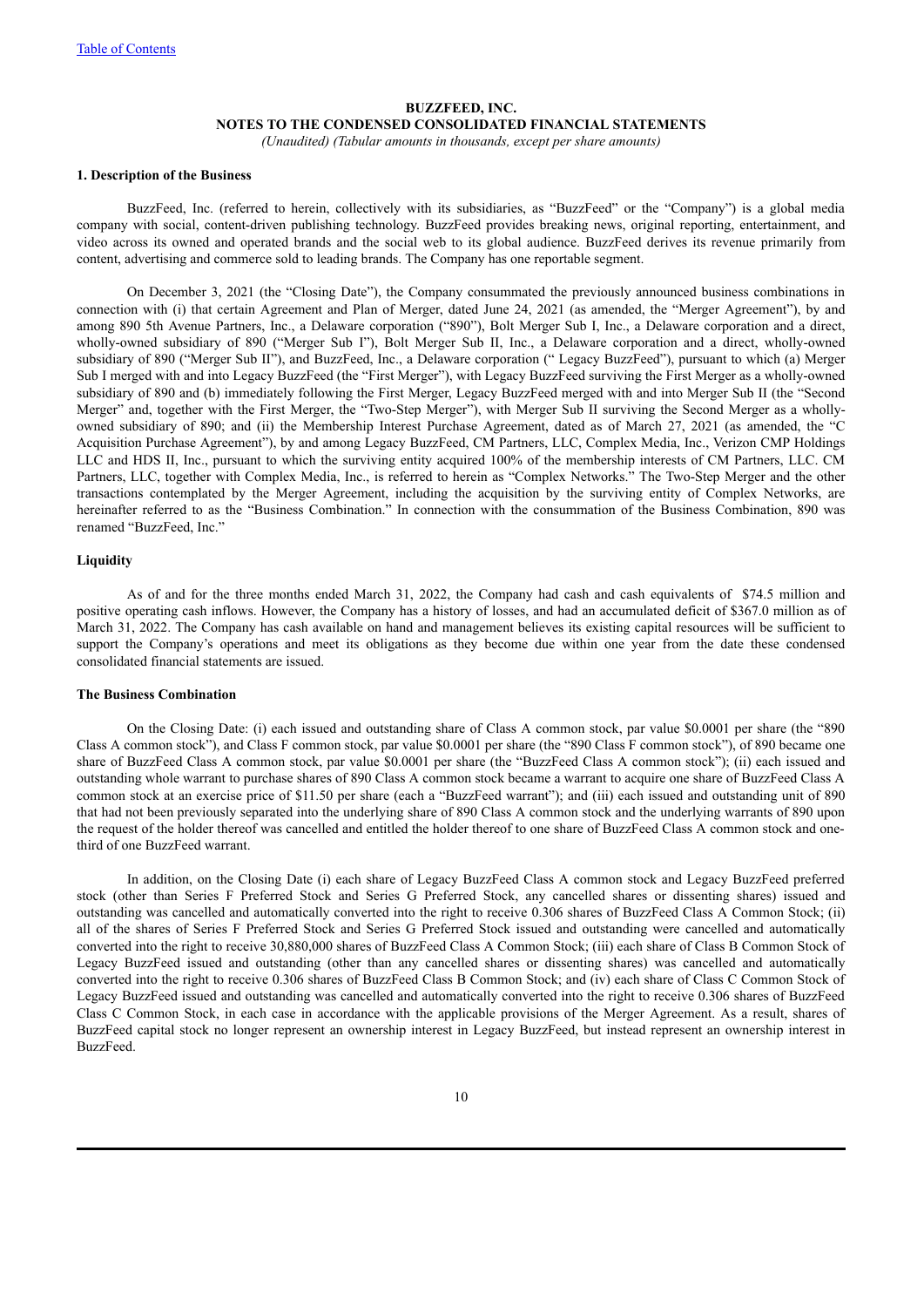In addition, pursuant to subscription agreements entered into in connection with the Merger Agreement, the Company issued, and certain investors purchased, \$150.0 million aggregate principal amount of unsecured convertible notes due 2026 concurrently with the closing of the Business Combination (the "Notes").

Holders of 27,133,519 shares of 890 Class A common stock sold in 890's initial public offering (the "Public Shares") properly exercised their right to have their public shares redeemed for a full pro rata portion of the trust account holding the proceeds from 890's initial public offering, calculated as of two business days prior to the Closing, which was approximately \$10.00 per share, or \$271.3 million in the aggregate. Approximately \$16.2 million remained in 890's trust account and was used to partially fund the Business Combination.

The following table summarizes the proceeds raised and issuance costs incurred related to the Business Combination. The total net proceeds from the reverse recapitalization were paid in December 2021, except for \$0.6 million which was paid in the first quarter of 2022.

| Cash from reverse recapitalization                     | <sup>S</sup> | 16,167    |
|--------------------------------------------------------|--------------|-----------|
| 890 reverse recapitalization costs                     |              | (13,795)  |
| BuzzFeed reverse recapitalization costs                |              | (14,609)  |
| Net proceeds from reverse recapitalization             |              | (12, 237) |
|                                                        |              |           |
| Proceeds from Notes                                    | S            | 150,000   |
| Issuance costs                                         |              | (6,757)   |
| Issuance costs settled in stock                        |              | 563       |
| Proceeds from issuance of Notes, net of issuance costs |              | 143,806   |

After giving effect to the Business Combination (including the issuance of 10,000,000 shares of BuzzFeed Class A common stock pursuant to the C Acquisition Purchase Agreement), the redemption of Public Shares as described above and the separation of the former 890 units, as of the Closing Date, there were 110,789,875 shares of BuzzFeed Class A common stock issued and outstanding, 15,872,459 shares of BuzzFeed Class B common stock issued and outstanding and 6,478,031 shares of BuzzFeed Class C common stock issued and outstanding.

The Two-Step Merger was accounted for as a reverse recapitalization, with no goodwill or other intangible assets recorded (the "Reverse Recapitalization"). Under this method of accounting, 890 was treated as the "acquired" company for financial reporting purposes. Accordingly, for accounting purposes, the Reverse Recapitalization was treated as the equivalent of Legacy BuzzFeed issuing stock for the net assets of 890, accompanied by a recapitalization. The net assets of 890 were stated at historical cost, with no goodwill or other intangible assets recorded. Operations prior to the Reverse Recapitalization are those of Legacy BuzzFeed.

The determination of Legacy BuzzFeed being the accounting acquirer for the Two-Step Merger was primarily based on evaluation of the following facts and circumstances: (i) Legacy BuzzFeed's existing stockholders own the majority of the shares and have the majority of the voting interests in BuzzFeed with more than 97% of the voting interests; (ii) Legacy BuzzFeed appointed the majority of the directors on BuzzFeed's Board; (iii) Legacy BuzzFeed's existing management comprises the majority of the management of BuzzFeed; (iv) Legacy BuzzFeed is the larger entity based on historical revenues and business operations and comprises the majority of the ongoing operations of BuzzFeed; and (v) Legacy BuzzFeed assumed BuzzFeed's name.

In accordance with guidance applicable to these circumstances, the equity structure has been recast in all comparative periods up to the Closing Date to reflect the number of shares of the Company's common stock, \$0.0001 par value per share, issued to Legacy BuzzFeed's stockholders in connection with the Business Combination. As such, the shares and corresponding capital amounts and earnings per share related to Legacy BuzzFeed redeemable convertible preferred stock (other than Series F Preferred Stock and Series G Preferred Stock) and Legacy BuzzFeed common stock prior to the Business Combination have been retroactively recast as shares reflecting the Exchange Ratio of 0.306 established in the Business Combination. Shares of Legacy BuzzFeed Series F Preferred Stock and Series G Preferred Stock have been retroactively restated based on the exchange into 30,880,000 shares of BuzzFeed Class A common stock established in the Business Combination.

BuzzFeed Class A common stock and warrants commenced trading on the Nasdaq Stock Market LLC under the symbols "BZFD" and "BZFDW," respectively, on December 6, 2021.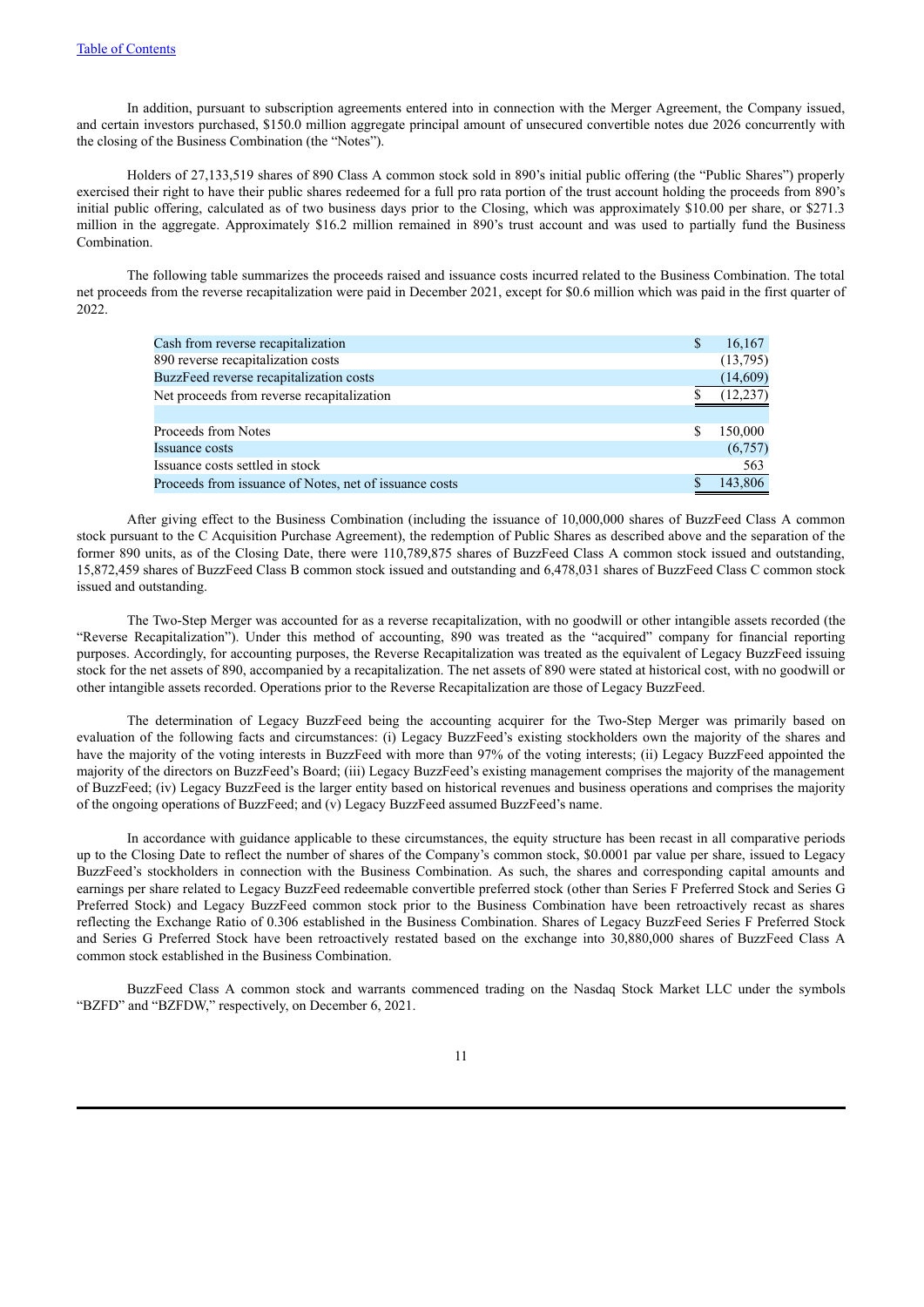# **COVID-19**

In March 2020, the World Health Organization declared the viral strain of COVID-19 a global pandemic and recommended containment and mitigation measures worldwide. The spread of COVID-19 and the resulting economic contraction has resulted in increased business uncertainty and significantly impacted our business and results of operations.

We believe that the COVID-19 pandemic drove a shift in commerce from offline to online, including an increase in online shopping, which we believe contributed to the rapid growth we experienced in our commerce revenue for fiscal 2020. However, the growth of our commerce revenue has decelerated during 2021 and continuing in the first quarter of 2022 as shelter-in-place orders were lifted, consumers returned to shopping in stores, and retailers struggled with supply chain disruptions and labor shortages.

The continued duration and severity of the COVID-19 pandemic is uncertain, rapidly changing, and difficult to predict. The degree to which COVID-19-related disruptions impact the Company's future results will depend on future developments, which are outside of the Company's control, including, but not limited to, the duration of the pandemic, its severity, the success of actions taken to contain or prevent the virus or treat its impact, and how quickly and to what extent normal economic and operating conditions can resume. Our growth rate may continue to be impacted by additional macroeconomic factors beyond our control, such as inflation, retail businesses reopening, increased consumer spending on travel and other discretionary items, and the absence of new U.S. and other government economic stimulus programs, among other things.

#### **2. Summary of Significant Accounting Policies**

#### **Basis of Financial Statements and Principles of Consolidation**

The accompanying unaudited condensed consolidated financial statements have been prepared in accordance with accounting principles generally accepted in the United States of America ("GAAP") and applicable rules and regulations of the Securities and Exchange Commission (the "SEC") regarding interim financial reporting. Certain information and note disclosures normally included in the financial statements prepared in accordance with GAAP have been omitted pursuant to such rules and regulations. As such, the accompanying condensed consolidated financial statements and these related notes should be read in conjunction with the Company's consolidated financial statements and related notes as of and for the year ended December 31, 2021, as disclosed in the Company's Annual Report on Form 10-K for the year ended December 31, 2021.

The condensed consolidated financial statements include all normal recurring adjustments that, in the opinion of management, are necessary to present fairly the results for the interim periods presented. Interim results are not necessarily indicative of the results for the full year ended December 31, 2022.

The condensed consolidated financial statements include the accounts of BuzzFeed, Inc., and its wholly-owned and majorityowned subsidiaries, and any variable interest entities for which the Company is the primary beneficiary. All intercompany balances and transactions have been eliminated in consolidation.

Certain prior year figures have been reclassified to conform to current period presentation.

# **Use of Estimates**

The preparation of financial statements in conformity with GAAP requires management to make certain estimates and assumptions that affect the reported amounts of assets and liabilities, disclosure of contingent assets and liabilities at the date of the financial statements, and the reported results of operations during the reporting period. Due to the use of estimates inherent in the financial reporting process actual results could differ from those estimates.

Key estimates and assumptions relate primarily to revenue recognition, fair values of intangible assets acquired in business combinations, valuation allowances for deferred income tax assets, allowance for doubtful accounts, fair value of the derivative liability, fair values used for stock-based compensation in periods prior to the Business Combination, useful lives of fixed assets, and capitalized software costs.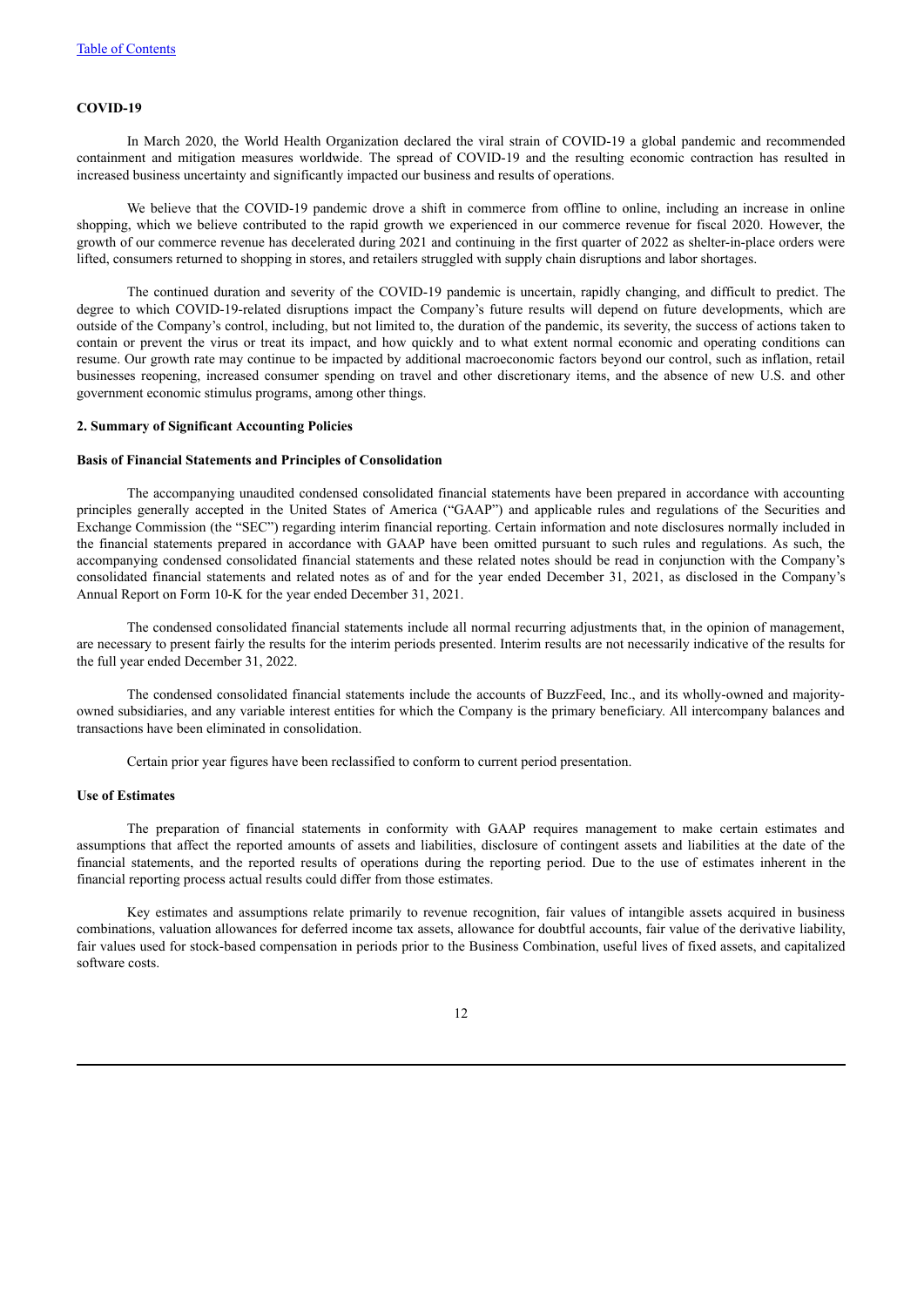# **Recently Adopted Accounting Pronouncements**

The Company, an emerging growth company, or EGC, has elected to take advantage of the benefits of the extended transition period provided for in Section 7(a)(2)(B) of the Securities Act, for complying with new or revised accounting standards which allows the Company to defer adoption of certain accounting standards until those standards would otherwise apply to private companies.

In February 2016, the Financial Accounting Standards Board (the "FASB") issued Accounting Standards Update ("ASU") 2016-02, *Leases (Topic 842)*, which supersedes existing guidance on accounting for leases in Leases (Topic 840) and generally requires leased assets and lease liabilities to be recognized on the balance sheet. On January 1, 2022, the Company adopted Accounting Standards Codification ("ASC") 842 using the modified retrospective method. Prior period amounts were not adjusted and continue to be reported in accordance with historical accounting under ASC 840. The Company elected to use the package of practical expedients permitted under the transition guidance. Accordingly, the Company did not reassess (i) whether any expired or existing contracts are or contain leases, (ii) the lease classification for any expired or existing leases, or (iii) any initial direct costs for any existing leases. The Company elected to use the practical expedient to combine lease and non-lease components for all classes of assets. Additionally, the Company elected not to record on the balance sheet leases with a term of twelve months or less. Upon adoption, the Company recorded right of use assets of \$77.8 million and lease liabilities of \$96.0 million. The adoption of ASC 842 did not result in a material impact to the condensed consolidated statements of operations or cash flows. See Note 15 for more information about the adoption of ASC 842 and related disclosures.

In August 2018, the FASB issued ASU No. 2018-15, *Intangibles-Goodwill and Other (Topic 350): Internal-Use Software* ("ASU 2018-15"). ASU 2018-15 aligns the requirements for capitalizing implementation costs incurred in a cloud computing arrangement that is a service contract with the requirements for capitalizing implementation costs incurred to develop or obtain internaluse software. The guidance was effective for the Company for annual reporting periods beginning after December 15, 2020, and interim reporting periods beginning after December 15, 2021. The Company adopted ASU 2018-15 prospectively for the Company's annual reporting period effective January 1, 2021 and for interim reporting periods beginning on January 1, 2022. The adoption did not have a significant impact on the Company's condensed consolidated financial statements.

In October 2021, the FASB issued ASU No.2021-08, *Business Combinations (Topic 805): Accounting for Contract Assets and Contract Liabilities from Contracts with Customers* ("ASU 2021-08"). ASU 2021-08 requires an acquirer to account for revenue contracts acquired in a business combination in accordance with ASC 606, as if it had originated the contracts. Prior to ASU 2021-08, an acquirer generally recognized assets acquired and liabilities assumed in a business combination, including contract assets and contract liabilities arising from revenue contracts with customers and other similar contracts, at fair value on the acquisition date. As permitted by the ASU, the Company elected to early adopt the amendments in the fourth quarter of 2021 and retrospectively applied ASU 2021-08 to its acquisitions that occurred in 2021. The adoption of ASU 2021-08 did not have a significant impact on the Company's condensed consolidated financial statements.

In August 2020, the FASB issued ASU No. 2020-06, *Debt – Debt with Conversion and Other Options (Subtopic 470-20) and* Derivatives and Hedging — Contracts in Entity's Own Equity (Subtopic 815-40), Accounting for Convertible Instruments and Contracts *in an Entity's Own Equity* ("ASU 2020-06"). The ASU eliminates two of the three models in ASC 470-20 that require separating embedded conversion features from convertible instruments. As a result, only conversion features accounted for under the substantial premium model in ASC 470-20 and those that require bifurcation in accordance with ASC 815-15 will be accounted for separately. For contracts in an entity's own equity, the new guidance eliminates some of the requirements in ASC 815-40 for equity classification. The guidance also addresses how convertible instruments are accounted for in the diluted earnings per share (EPS) calculation and requires enhanced disclosures about the terms of convertible instruments and contracts in an entity's own equity. Early adoption is permitted for all entities for fiscal periods beginning after December 15, 2020, including interim periods within the same fiscal year. The ASU allows entities to use a modified or full retrospective transition method. The Company elected to early adopt ASU 2020-06 effective January 1, 2021. The adoption of ASU 2020-06 did not have a significant impact on the Company's condensed consolidated financial statements.

On January 1, 2021, the Company adopted the amended guidance in ASU 2019-02, *Improvements to Accounting for Costs of Films and License Agreements for Program Materials*, which aligns the accounting for capitalizing production costs of episodic television series with the guidance for films. As a result, the capitalization of costs incurred to produce episodic television series is no longer limited to the amount of revenue contracted in the initial market until persuasive evidence of a secondary market exists. In addition, under this guidance we test our film costs for impairment on a title-by-title basis or together with other films and series as part of a group, based on the predominant monetization strategy of the film or series. Further, for film costs monetized in a film group, the guidance requires any change to the estimated life of the film or television series to be accounted for prospectively. The guidance eliminates existing balance sheet classification guidance and adds new disclosure requirements relating to costs for acquired and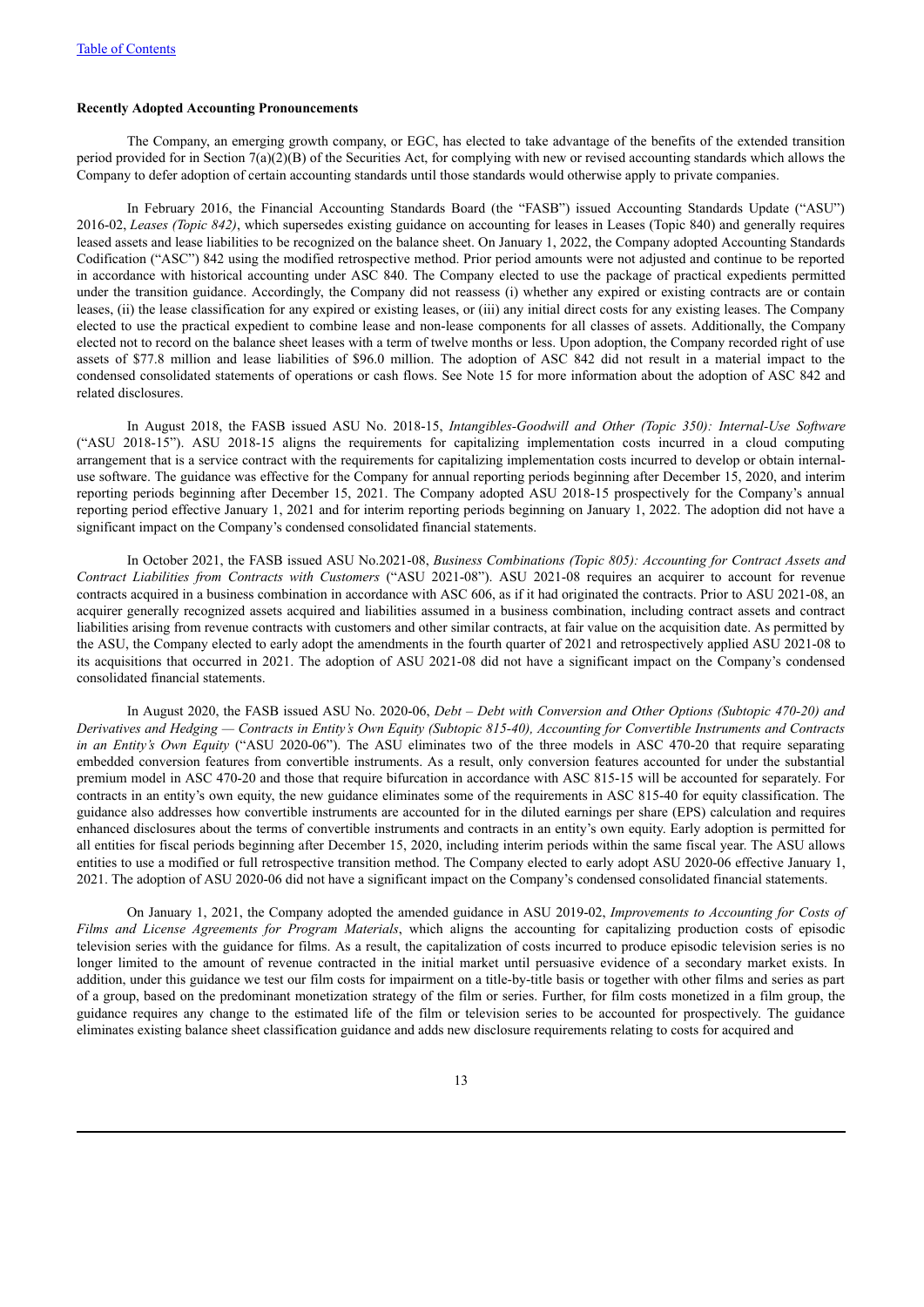produced films and television series. The adoption of this guidance did not have a material impact on the condensed consolidated financial statements.

# **Accounting Pronouncements Not Yet Adopted**

In June 2016, the FASB issued ASU 2016-13, *Financial Instruments — Credit Losses (Topic 326)*, which changes the impairment model for most financial assets, including accounts receivable, and replaces the existing incurred loss impairment model with an expected loss methodology, which will result in more timely recognition of credit losses. The guidance is effective for the Company for interim and annual periods beginning after December 15, 2022, with early adoption permitted. The Company is currently assessing the timing and impact of adopting ASU 2016-13 on the Company's condensed consolidated financial statements.

In December 2019, the FASB issued ASU No. 2019-12, *Income Taxes (Topic 740): Simplifying the Accounting for Income Taxes*. The amendments in this ASU simplify the accounting for income taxes by removing certain exceptions to the general principles in Topic 740, Income Taxes. The amendments also improve consistent application and simplify GAAP for other areas of Topic 740 by clarifying and amending existing guidance. The guidance is effective for the Company for annual periods beginning after December 15, 2021, and interim periods within fiscal years beginning after December 15, 2022. Early adoption is permitted. The Company is currently assessing the timing and impact of adopting the new guidance on the Company's condensed consolidated financial statements.

#### **3. Acquisitions and Dispositions**

#### **C Acquisition**

On December 3, 2021, the Company completed the acquisition of 100% of the members' interests of Complex Networks, a publisher of online media content targeting Millennial and Gen Z consumers (the "C Acquisition").

The following table summarizes the fair value of consideration exchanged as a result of the C Acquisition:

| Cash consideration $(1)$  | 197.966 |
|---------------------------|---------|
| Share consideration $(2)$ | 96.200  |
| Total consideration       | 294,166 |

(1) — Includes the cash purchase price of \$200.0 million adjusted for certain closing specified liabilities as specified in the C Acquisition Purchase Agreement.

(2) — Represents 10,000,000 shares of BuzzFeed Class A common stock at a price of \$9.62 per share, which is based on the Company's closing stock price for Class A common stock on the Closing Date.

The following table summarizes the preliminary determination of the fair value of identifiable assets acquired and liabilities assumed from the C Acquisition. The purchase price allocation for the assets acquired and liabilities assumed may be subject to change as additional information is obtained during the acquisition measurement period. As the Company continues to finalize the fair value of assets acquired and liabilities assumed, purchase price adjustments have been recorded and additional purchase price adjustments may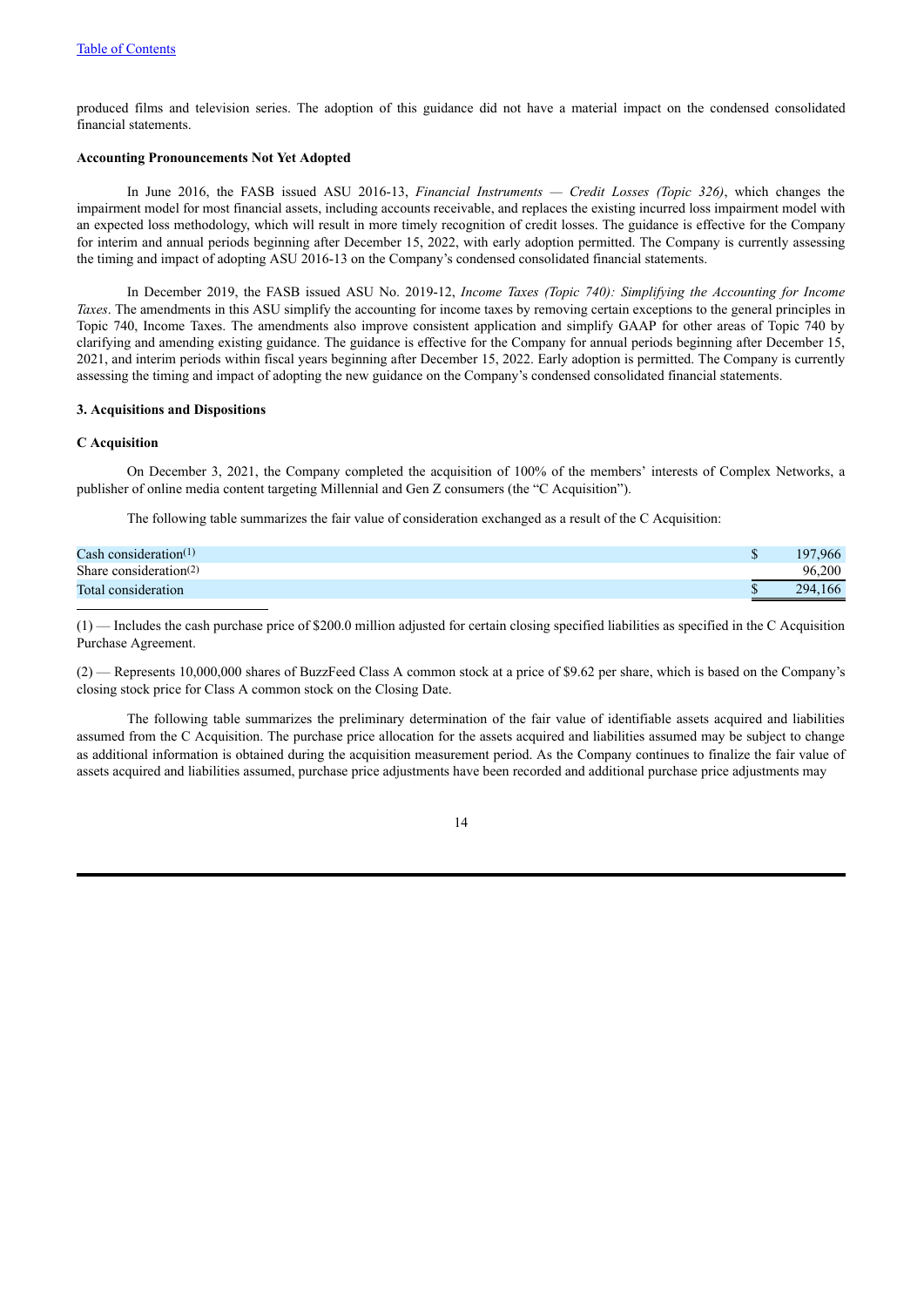# Table of [Contents](#page-2-0)

be recorded during the measurement period. The Company reflects measurement period adjustments in the period in which the adjustments occur.

|                                                 |               | Measurement<br>Period |                            |
|-------------------------------------------------|---------------|-----------------------|----------------------------|
|                                                 | Preliminary   | <b>Adjustments</b>    | <b>Updated Preliminary</b> |
| Cash                                            | 2,881         |                       | 2,881                      |
| Accounts receivable                             | 22,581        | 11                    | 22,592                     |
| Prepaid and other current assets                | 17,827        |                       | 17,827                     |
| Property and equipment                          | 332           | (15)                  | 317                        |
| Intangible assets                               | 119,100       |                       | 119,100                    |
| Goodwill                                        | 189,391       | (831)                 | 188,560                    |
| Accounts payable                                | (2,661)       |                       | (2,661)                    |
| Accrued expenses                                | (12,319)      | 486                   | (11, 833)                  |
| Accrued compensation                            | (12, 867)     | 349                   | (12,518)                   |
| Deferred revenue                                | (5,855)       |                       | (5,855)                    |
| Deferred tax liabilities                        | (22,776)      |                       | (22, 776)                  |
| Other liabilities                               | (1, 468)      |                       | (1, 468)                   |
| <b>Total consideration for Complex Networks</b> | \$<br>294,166 |                       | 294,166                    |

The table below indicates the estimated fair value of each of the identifiable intangible assets:

|                         |                         | <b>Weighted Average</b> |
|-------------------------|-------------------------|-------------------------|
|                         | <b>Asset Fair Value</b> | Useful Life (Years)     |
| Trademarks & tradenames | 97,000                  |                         |
| Customer relationships  | 17.000                  |                         |
| Developed technology    | 5.100                   |                         |

The fair values of the intangible assets were estimated using Level 3 inputs. The fair value of trademarks and trade names was determined using the relief from royalty method, the fair value of customer relationships was determined using the multi-period excess earnings approach, and the fair value of acquired technology was determined using the replacement cost approach. The excess of purchase consideration over the fair value of net tangible and identifiable intangible assets acquired resulted in \$188.6 million of goodwill, which is primarily attributed to workforce and synergies, and is not deductible for tax purposes.

# *Pro Forma Financial Information*

The following unaudited pro forma information has been presented as if the C Acquisition occurred on January 1, 2020. The information is based on the historical results of operations of Complex Networks, adjusted for:

- 1. The allocation of purchase price and related adjustments, including adjustments to amortization expense related to the fair value of intangible assets acquired;
- 2. Impacts of issuance of the Notes to partially fund the acquisition, including interest;
- 3. The movement and allocation of all acquisition-related costs incurred during the three months ended March 31, 2021 to the three months ended March 31, 2020;
- 4. Associated tax-related impacts of adjustments; and
- 5. Changes to align accounting policies.

The pro forma results do not necessarily represent what would have occurred if the C Acquisition had taken place on January 1, 2020, nor do they represent the results that may occur in the future. The pro forma adjustments were based on available information and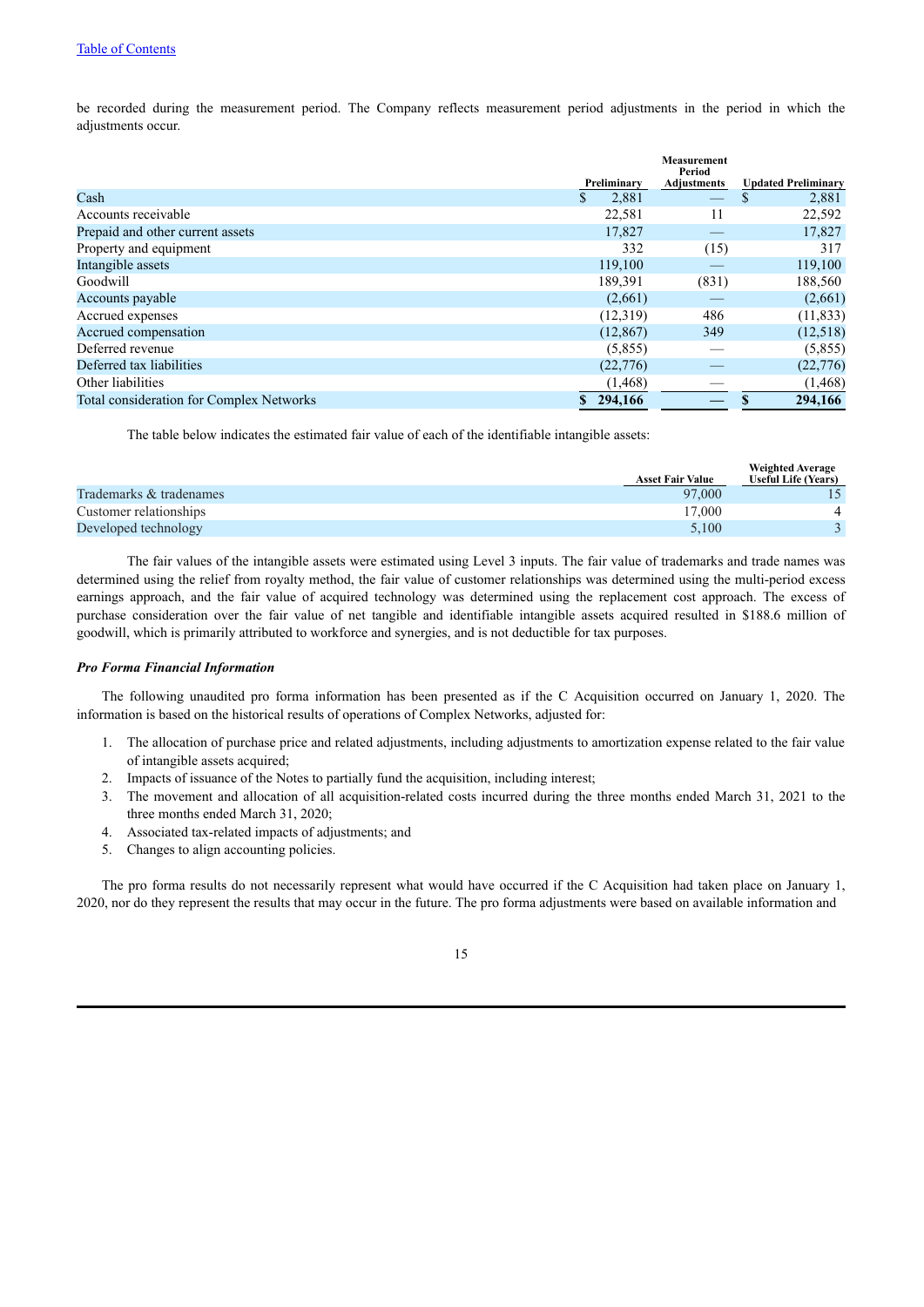upon assumptions that the Company believes are reasonable to reflect the impact of this acquisition on the Company's historical financial information on a supplemental pro forma basis. The following table presents the Company's pro forma combined revenue and net loss.

|          | Three Months Ended March 31. |
|----------|------------------------------|
|          | 2021                         |
| Revenue  | 92,662                       |
| Net loss | (18, 443)                    |

# **Acquisition of HuffPost and Verizon Investment**

On February 16, 2021, the Company completed the acquisition of 100% of TheHuffingtonPost.com, Inc. ("HuffPost") (the "HuffPost Acquisition"), a publisher of online news and media content, from entities controlled by Verizon Communications Inc. ("Verizon"). The Company issued 6,478,032 shares of non-voting BuzzFeed Class C common stock to an entity controlled by Verizon, of which 2.639.322 were in exchange for the acquisition of HuffPost and 3,838,710 were in exchange for a concurrent \$35.0 million cash investment in the Company by Verizon, which was accounted for as a separate transaction.

The following table summarizes the fair value of consideration exchanged as a result of the HuffPost Acquisition:

| Fair value of common stock issued $(1)$ | 24.064 |
|-----------------------------------------|--------|
| Working capital adjustments             | (490)  |
| Total consideration                     |        |

(1) – Represents 8,625,234 shares of Legacy BuzzFeed common stock issued at a value of \$2.79 per share. The fair value per share was determined using Level 3 inputs using a combination of a market approach based on guideline public companies and an income approach based on estimated discounted cash flows.

The following table summarizes the determination of the fair value of identifiable assets acquired and liabilities assumed from the HuffPost Acquisition. During the year ended December 31, 2021, the Company finalized the fair value of assets acquired and liabilities assumed. Measurement period adjustments were reflected in the fourth quarter of 2021, which is the period in which the adjustments occurred. The adjustments resulted from deferred income tax adjustments.

|                                  |              |    | <b>Measurement</b><br>Period |         |
|----------------------------------|--------------|----|------------------------------|---------|
|                                  | Preliminary  |    | <b>Adjustments</b>           | Final   |
| Cash and cash equivalents        | \$<br>5,513  | S  |                              | 5,513   |
| Accounts receivable              | 3,383        |    |                              | 3,383   |
| Prepaid and other current assets | 611          |    |                              | 611     |
| Deferred tax assets              | 116          |    | 15                           | 131     |
| Property and equipment           | 620          |    |                              | 620     |
| Intangible assets                | 19,500       |    |                              | 19,500  |
| Goodwill                         | 5,927        |    | (437)                        | 5,490   |
| Accounts payable                 | (1, 410)     |    |                              | (1,410) |
| Accrued expenses                 | (4,249)      |    |                              | (4,249) |
| Deferred tax liabilities         | (4,251)      |    | 422                          | (3,829) |
| Other liabilities                | (63)         |    |                              | (63)    |
| Noncontrolling interests         | (2,123)      |    |                              | (2,123) |
| Total consideration for HuffPost | \$<br>23,574 | \$ |                              | 23,574  |

The fair values of the intangible assets were estimated using Level 3 inputs. The fair value of trademarks and trade names was determined using the relief from royalty method and the fair value of acquired technology was determined using the replacement cost approach. The useful lives of the acquired trademarks and trade names and acquired technology are 15 years and three years, respectively. The excess of purchase consideration over the fair value of net tangible and identifiable intangible assets acquired resulted in \$5.5 million of goodwill, which is primarily attributed to workforce and synergies, and is not deductible for tax purposes.

The HuffPost Acquisition did not have a material impact on the Company's revenue or net loss for the three months ended March 31, 2021.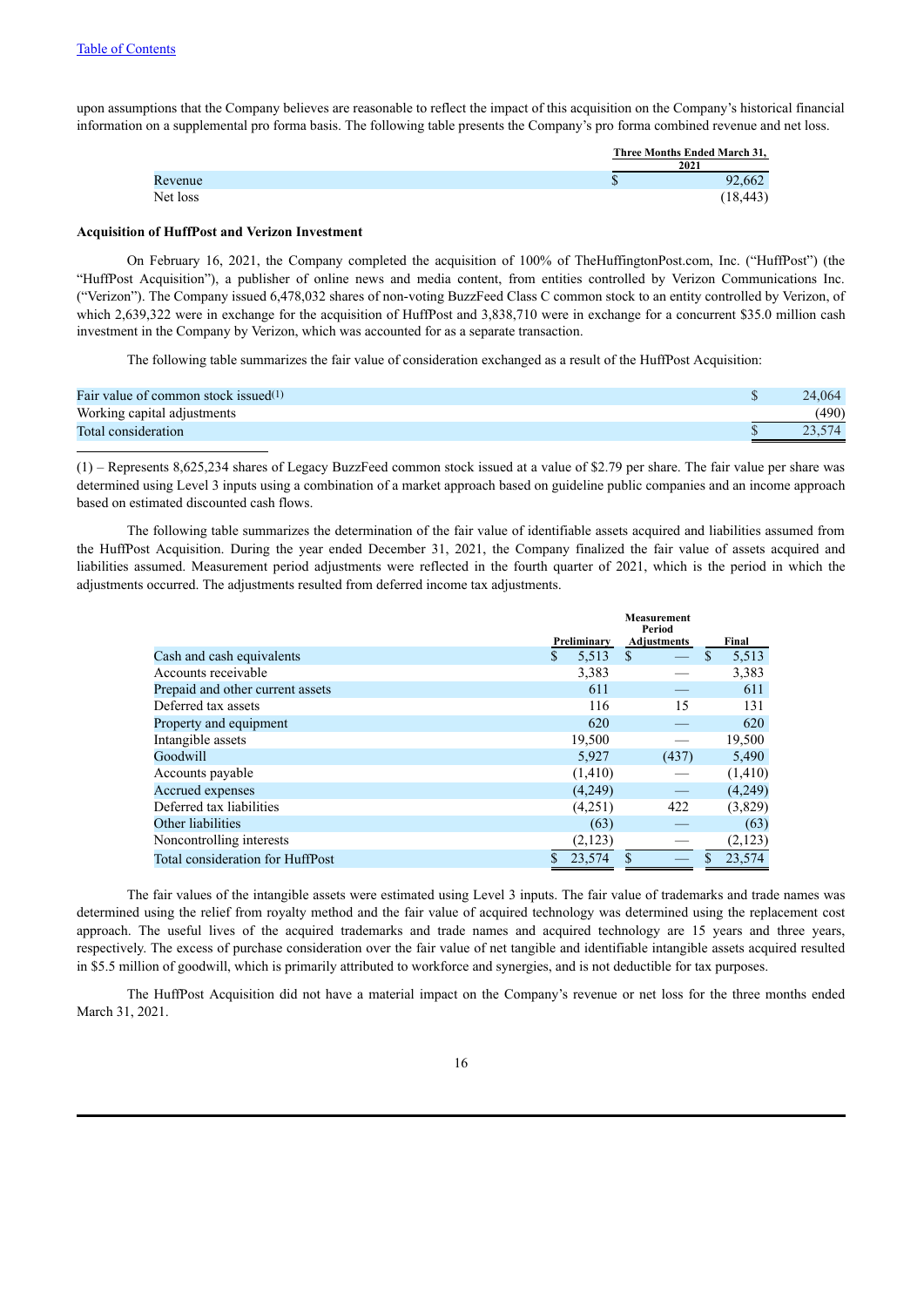# **4. Revenue Recognition**

# **Disaggregated Revenue**

The table below presents the Company's revenue disaggregated based on the nature of its arrangements. Management uses these categories of revenue to evaluate the performance of its businesses and to assess its financial results and forecasts.

|                    |   | Three Months Ended March 31, |    |        |
|--------------------|---|------------------------------|----|--------|
|                    |   | 2022                         |    | 2021   |
| Advertising        | Φ | 48.668                       | G. | 38,649 |
| Content            |   | 32.279                       |    | 19,537 |
| Commerce and other |   | 10,611                       |    | 14.462 |
| Total              |   | 91.558                       |    | 72.648 |

The following table presents the Company's revenue disaggregated by geography:

|                      |             |    | Three Months Ended March 31, |  |  |
|----------------------|-------------|----|------------------------------|--|--|
|                      | 2022        |    | 2021                         |  |  |
| Revenue:             |             |    |                              |  |  |
| <b>United States</b> | 83.100<br>S | -S | 65,602                       |  |  |
| International        | 8.458       |    | 7,046                        |  |  |
| Total                | 91.558      | R  | 72,648                       |  |  |

# **Contract Balances**

The timing of revenue recognition, billings and cash collections can result in billed accounts receivable, unbilled receivables (contract assets), and deferred revenues (contract liabilities). The payment terms and conditions within the Company's contracts vary by type, the substantial majority of which require that customers pay for their services on a monthly or quarterly basis, as the services are being provided. When the timing of revenue recognition differs from the timing of payments made by customers, the Company recognizes either unbilled revenue (its performance precedes the billing date) or deferred revenue (customer payment is received in advance of performance). In addition, we have determined our contracts generally do not include a significant financing component.

The Company's contract assets are presented in Prepaid and other current assets on the accompanying condensed consolidated balance sheets and totaled \$6.8 million and \$13.3 million at March 31, 2022 and December 31, 2021, respectively. These amounts relate to revenue recognized during the respective year that is expected to be invoiced and collected in the next twelve months.

The Company's contract liabilities, which are recorded in Deferred revenue on the accompanying condensed consolidated balance sheets, are expected to be recognized as revenues during the succeeding twelve-month period. Deferred revenue totaled and \$3.1 million and \$1.7 million at March 31, 2022 and December 31, 2021, respectively.

The amount of revenue recognized during the three months ended March 31, 2022 that was included in the deferred revenue balance as of December 31, 2021 was \$1.0 million.

# **Transaction Price Allocated to Remaining Performance Obligations**

We have certain licensing contracts with minimum guarantees and terms extending beyond one year. Revenue to be recognized related to the remaining performance obligations was \$3.0 million at March 31, 2022 and is expected to be recognized over the next three years. This amount does not include: (i) contracts with an original expected duration of one year or less, such as advertising contracts, (ii) variable consideration in the form of sales-based royalties, and (iii) variable consideration allocated entirely to wholly unperformed performance obligations.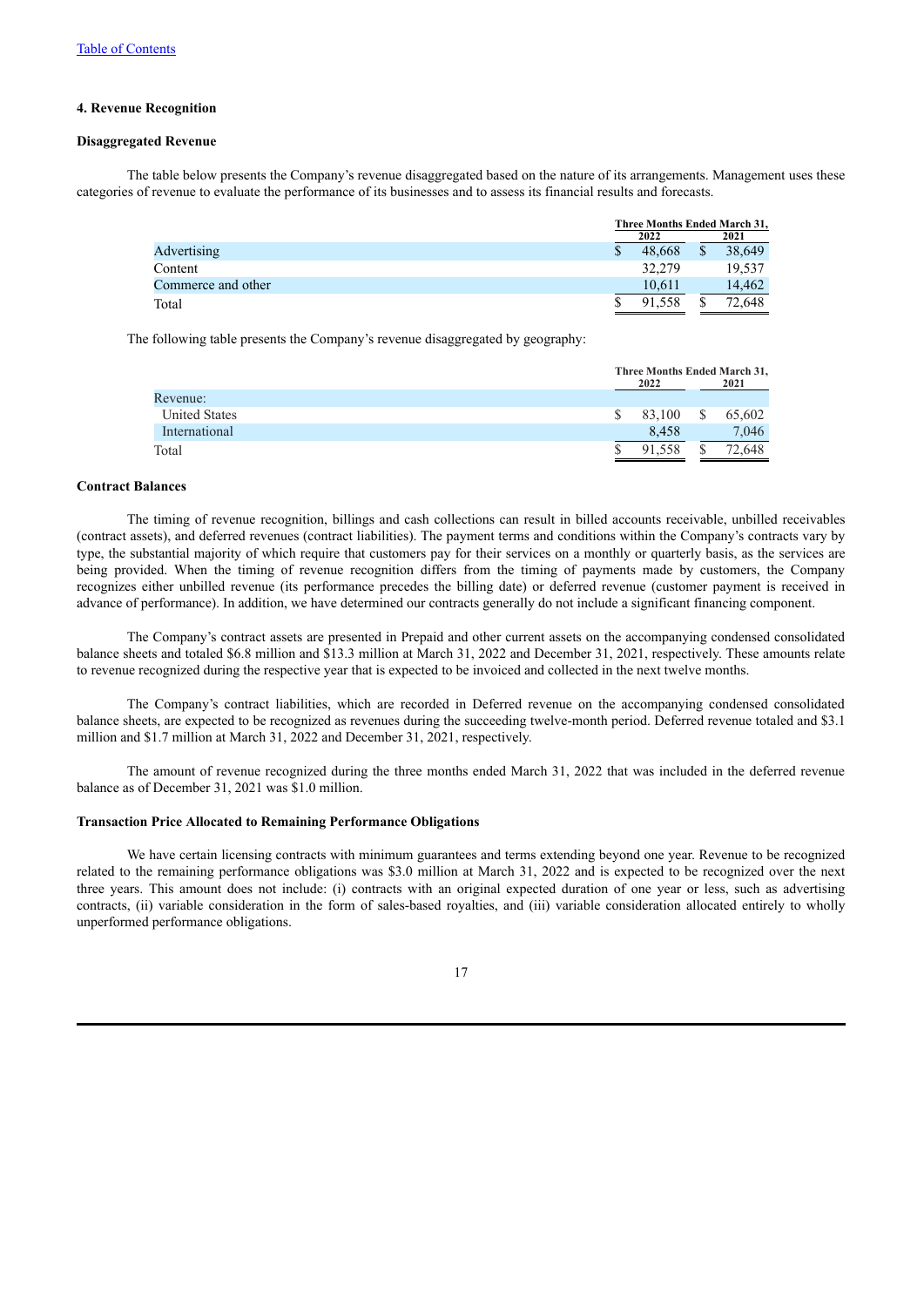# **5. Fair Value Measurements**

The Company's financial assets and liabilities that are measured at fair value on a recurring basis are summarized below:

|                                | March 31, 2022          |              |                 |                   |    |         |              |              |  |
|--------------------------------|-------------------------|--------------|-----------------|-------------------|----|---------|--------------|--------------|--|
|                                | Level 1                 |              | Level 2         |                   |    | Level 3 |              | <b>Total</b> |  |
| <b>Assets:</b>                 |                         |              |                 |                   |    |         |              |              |  |
| Cash equivalents:              |                         |              |                 |                   |    |         |              |              |  |
| Money market funds             | \$                      |              | \$              |                   |    |         | \$           |              |  |
| Total                          | $\overline{\mathbb{S}}$ |              | \$              |                   | \$ |         | \$           |              |  |
| <b>Liabilities:</b>            |                         |              |                 |                   |    |         |              |              |  |
| Derivative liability           | \$                      |              | \$              |                   | \$ | 6,450   | \$           | 6,450        |  |
| Other non-current liabilities: |                         |              |                 |                   |    |         |              |              |  |
| <b>Public Warrants</b>         |                         | 8,107        |                 |                   |    |         |              | 8,107        |  |
| Private Warrants               |                         |              |                 | 247               |    |         |              | 247          |  |
| Total                          | \$                      | 8,107        | \$              | 247               | \$ | 6,450   | $\mathbb{S}$ | 14,804       |  |
|                                |                         |              |                 |                   |    |         |              |              |  |
|                                |                         |              |                 |                   |    |         |              |              |  |
|                                |                         |              |                 | December 31, 2021 |    |         |              |              |  |
|                                |                         | Level 1      |                 | Level 2           |    | Level 3 |              | <b>Total</b> |  |
| <b>Assets:</b>                 |                         |              |                 |                   |    |         |              |              |  |
| Cash equivalents:              |                         |              |                 |                   |    |         |              |              |  |
| Money market funds             | \$                      |              | \$              |                   |    |         | \$           |              |  |
| Total                          | \$                      | $\mathbf{1}$ | $\overline{\$}$ |                   | \$ |         | \$           | $\mathbf{1}$ |  |
| <b>Liabilities:</b>            |                         |              |                 |                   |    |         |              |              |  |
| Derivative liability           | \$                      |              | \$              |                   | \$ | 4,875   | \$           | 4,875        |  |
| Other non-current liabilities: |                         |              |                 |                   |    |         |              |              |  |
| <b>Public Warrants</b>         |                         | 4,792        |                 |                   |    |         |              | 4,792        |  |
| Private Warrants               |                         |              |                 | 146               |    |         |              | 146          |  |

The Company's investments in money market funds are measured at amortized cost, which approximates fair value.

The Company's warrant liability as of March 31, 2022 and December 31, 2021 includes public and private warrants that were originally issued by 890, but which were assumed by the Company as part of the Closing of the Business Combination (the "Public Warrants" and "Private Warrants", respectively, or together, the "Public and Private Warrants"). The Public and Private Warrants are recorded on the balance sheet at fair value. The carrying amount is subject to remeasurement at each balance sheet date. With each remeasurement, the carrying amount is adjusted to fair value, with the change in fair value recognized in the Company's condensed consolidated statements of operations and comprehensive loss.

The Public Warrants are publicly traded under the symbol "BZFDW", and the fair value of the Public Warrants at a specific date is determined by the closing price of the Public Warrants as of that date. As such, the Public Warrants are classified within Level 1 of the fair value hierarchy. The closing price of the Public Warrants was \$0.85 and \$0.50 as of March 31, 2022 and December 31, 2021, respectively.

As of March 31, 2022 and December 31, 2021, Level 3 instruments consisted of the Company's derivative liability related to the Notes. Fair value measurements categorized within Level 3 are sensitive to changes in the assumptions or methodologies used to determine fair value, and such changes could result in a significant increase or decrease in the fair value. To measure the fair value of the derivative liability, the Company compared the calculated value of the Notes with the indicated value of the host instrument, defined as the straight-debt component of the Notes. The difference between the value of the straight-debt host instrument and the fair value of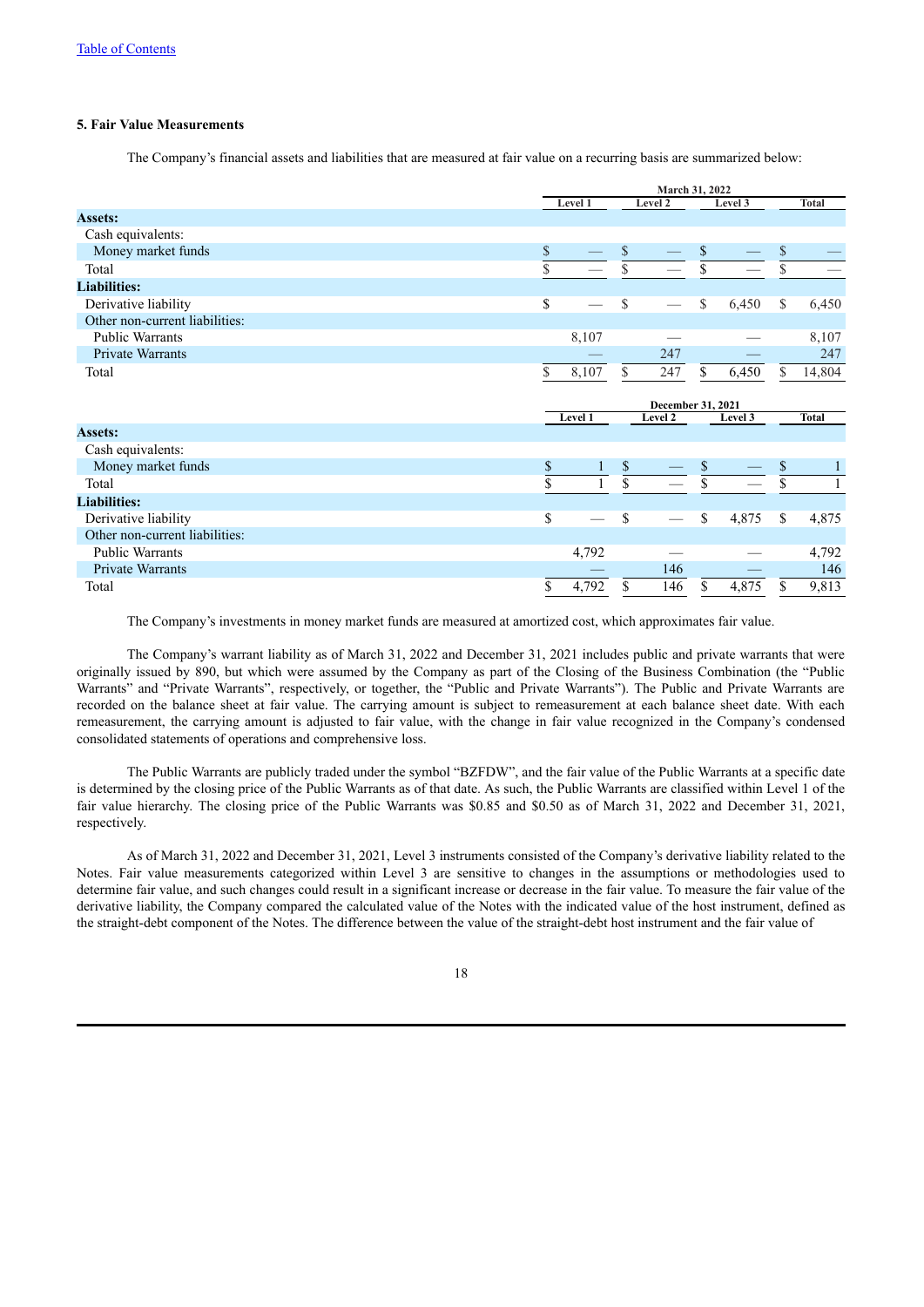the Notes resulted in the value of the derivative liability. The value of the straight-debt host instrument was estimated based on a binomial lattice model, excluding the conversion option and the make-whole payment upon conversion.

The following table provides quantitative information regarding the significant unobservable inputs used by the Company related to the derivative liability:

|                 | March 31,<br>2022 | December 31,<br>2021 |
|-----------------|-------------------|----------------------|
| Term (in years) | 4                 | 4.9                  |
| Risk-free rate  | $2.42\%$          | $1.25\%$             |
| Volatility      | 35.4%             | $.5\%$<br>31.5       |

The following table represents the activity of the Level 3 instruments:

|                                              | <b>Derivative</b><br>Liability |
|----------------------------------------------|--------------------------------|
| Balance as of December 31, 2021              | 4.875                          |
| Change in fair value of derivative liability |                                |
| Balance as of March 31, 2022                 | 6.450                          |

There were no transfers between fair value measurement levels during the three months ended March 31, 2022.

# **Equity Investment**

For equity investments in entities that the Company does not exercise significant influence over, if the fair value of the investment is not readily determinable, the investment is accounted for at cost, and adjusted for subsequent observable price changes. If the fair value of the investment is readily determinable, the investment is accounted for at fair value. The Company reviews equity investments without readily determinable fair values at each period end to determine whether they have been impaired.

As of March 31, 2022 and December 31, 2021, the Company had an investment in equity securities of a privately-held company without a readily determinable fair value. The total carrying value of the investment, included in prepaid and other assets on the condensed consolidated balance sheets, was \$3.6 million and \$2.3 million as of March 31, 2022 and December 31, 2021, respectively. The Company concluded that the fair value of the investment increased \$1.3 million during the three months ended March 31, 2022 as the result of observable price changes in orderly transactions for a similar investment in the same issuer.

# **6. Property and Equipment, net**

Property and equipment, net consisted of the following:

|                                | March 31, 2022 |    | December 31, 2021 |
|--------------------------------|----------------|----|-------------------|
| Leasehold improvements         | \$<br>49.692   | -S | 47,573            |
| Furniture and fixtures         | 6,160          |    | 6,029             |
| Computer equipment             | 5,343          |    | 5,134             |
| Video equipment                | 648            |    | 648               |
| Total                          | 61.843         |    | 59,384            |
| Less: Accumulated depreciation | (38, 778)      |    | (36, 332)         |
| Net Carrying Value             | 23,065         |    | 23,052            |

Depreciation totaled \$2.5 million and \$1.9 million for the three months ended March 31, 2022 and 2021, respectively, included in Depreciation and amortization expense.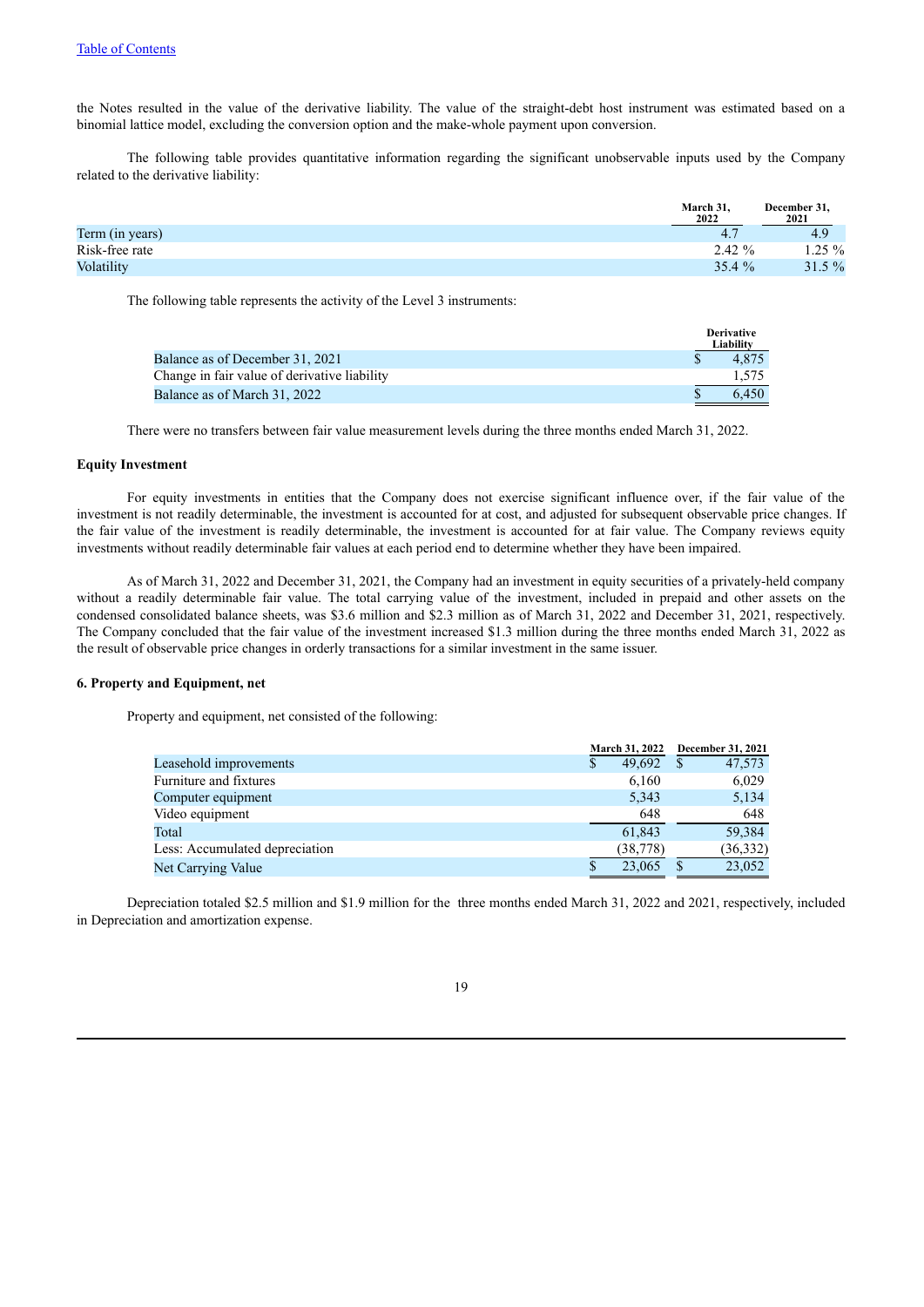# **7. Capitalized Software Costs, net**

Capitalized software costs, net consisted of the following:

|                                   | <b>March 31.2022</b> |           |  | <b>December 31.2021</b> |
|-----------------------------------|----------------------|-----------|--|-------------------------|
| Website and internal-use software |                      | 85.461 \$ |  | 81.908                  |
| Less: Accumulated amortization    |                      | (67.559)  |  | (65.354)                |
| Net Carrying Value                |                      | 17.902    |  | 16.554                  |

During the three months ended March 31, 2022 and 2021, the Company capitalized \$3.6 million and \$1.3 million, respectively, included in Capitalized software costs and amortized \$2.2 million and \$3.0 million, respectively, included in Depreciation and amortization expense.

# **8. Intangible Assets, net**

The following table presents the detail of intangible assets for the periods presented and the weighted average remaining useful lives:

|                    |                                                                        | December 31, 2021                 |   |                                    |   |                              |                                                                        |    |                                |                                    |       |      |         |  |  |  |                           |
|--------------------|------------------------------------------------------------------------|-----------------------------------|---|------------------------------------|---|------------------------------|------------------------------------------------------------------------|----|--------------------------------|------------------------------------|-------|------|---------|--|--|--|---------------------------|
|                    | Weighted-<br>Average<br>Remaining<br><b>Useful Lives</b><br>(in years) | <b>Gross</b><br>Carrving<br>Value |   | Accumulated<br><b>Amortization</b> |   | <b>Net Carrying</b><br>Value | Weighted-<br>Average<br>Remaining<br><b>Useful Lives</b><br>(in years) |    | <b>Gross Carrying</b><br>Value | Accumulated<br><b>Amortization</b> |       |      |         |  |  |  | <b>Net Carrying Value</b> |
| Acquired           |                                                                        |                                   |   |                                    |   |                              |                                                                        |    |                                |                                    |       |      |         |  |  |  |                           |
| Technology         | $\overline{2}$                                                         | 10,600                            | S | 2,628                              | S | 7,972                        | 3 <sup>1</sup>                                                         | \$ | 10.600                         | \$                                 | 1,745 | - \$ | 8,855   |  |  |  |                           |
| Trademarks and     |                                                                        |                                   |   |                                    |   |                              |                                                                        |    |                                |                                    |       |      |         |  |  |  |                           |
| <b>Trade Names</b> | 15                                                                     | 111.000                           |   | 3,206                              |   | 107,794                      | 15                                                                     |    | 111,000                        |                                    | 1,356 |      | 109,644 |  |  |  |                           |
| Trademarks and     |                                                                        |                                   |   |                                    |   |                              |                                                                        |    |                                |                                    |       |      |         |  |  |  |                           |
| <b>Trade Names</b> | Indefinite                                                             | 1,368                             |   |                                    |   | 1,368                        | Indefinite                                                             |    | 1,368                          |                                    |       |      | 1,368   |  |  |  |                           |
| Customer           |                                                                        |                                   |   |                                    |   |                              |                                                                        |    |                                |                                    |       |      |         |  |  |  |                           |
| Relationships      | 4                                                                      | 17,000                            |   | 1,417                              |   | 15,583                       | 4                                                                      |    | 17,000                         |                                    | 354   |      | 16,646  |  |  |  |                           |
| Total              |                                                                        | \$139,968                         |   | 7,251                              |   | 132,717                      |                                                                        |    | 139,968                        |                                    | 3,455 |      | 136,513 |  |  |  |                           |

Amortization expense associated with intangible assets for the three months ended March 31, 2022 and 2021 was \$3.8 million and \$0.3 million, respectively, included in Depreciation and amortization expense.

Estimated future amortization expense as of March 31, 2022 is as follows (in thousands):

| Remainder of 2022 | \$ | 11,387     |
|-------------------|----|------------|
| 2023              |    | 15,183     |
| 2024              |    | 13,438     |
| 2025              |    | 11,296     |
| 2026              |    | 7,400      |
| Thereafter        |    | 72,645     |
| Total             | œ  | 349<br>131 |

# **9. Debt**

# **Revolving Credit Facility**

On December 30, 2020, the Company entered into a new three-year, \$50.0 million, revolving loan and standby letter of credit facility agreement (the "Revolving Credit Facility"). The Revolving Credit Facility provides for the issuance of up to \$15.5 million of standby letters of credit and aggregate borrowings under the Revolving Credit Facility are generally limited to 95% of qualifying investment grade accounts receivable and 90% of qualifying non-investment grade accounts receivable, subject to adjustment at the discretion of the lenders. The Revolving Credit Facility includes covenants that, among other things, require the Company to maintain at least \$25.0 million of unrestricted cash at all times, and limits the ability of the Company to incur additional indebtedness, pay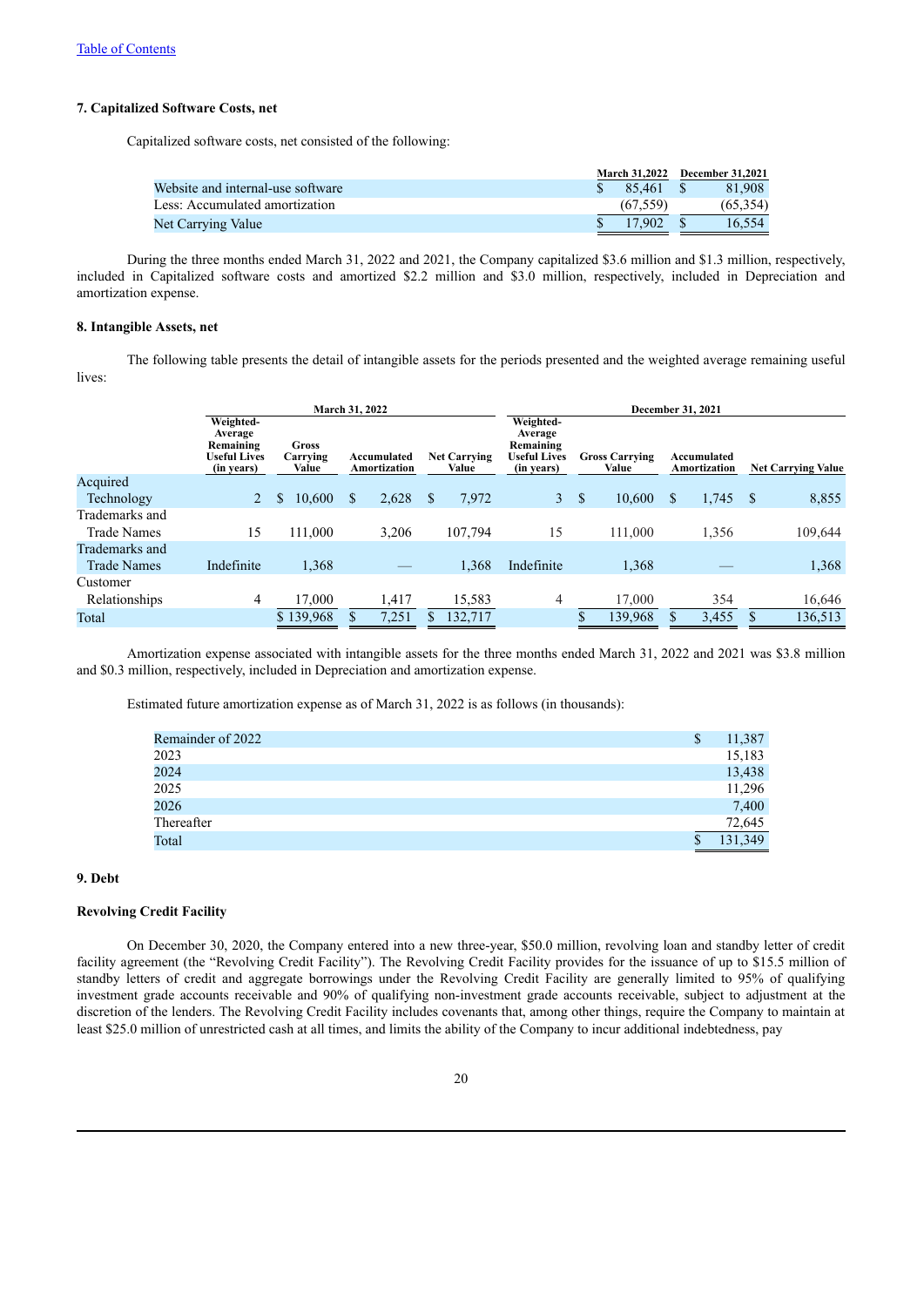dividends, hold unpermitted investments, or make material changes to the business. The Company was in compliance with the financial covenant as of March 31, 2022. The \$15.5 million of standby letters of credit were issued during the three months ended March 31, 2021 in favor of certain of the Company's landlords. The Revolving Credit Facility was amended and restated in connection with the closing of the Business Combination, namely to, among other things, add the Company and certain other entities as guarantors.

Borrowings under the Revolving Credit Facility bear interest at LIBOR, subject to a floor rate of 0.75%, plus a margin of 3.75% to 4.25%, depending on the level of the Company's utilization of the facility (4.50% at March 31, 2022), and subject to a monthly minimum utilization of \$15.0 million. The facility also includes an unused commitment fee of 0.375%.

The Company had outstanding borrowings of \$28.5 million and outstanding letters of credit of \$15.5 million under the Revolving Credit Facility at March 31, 2022 and December 31, 2021. The total unused borrowing capacity was \$6.0 million and \$5.4 million as of March 31, 2022 and December 31, 2021, respectively.

As of March 31, 2022 and December 31, 2021, the Company had \$0.3 million of costs in connection with the issuance of debt included in prepaid and other assets in the condensed consolidated balance sheet.

# **Convertible Notes**

In June 2021, the Company entered into subscription agreements with certain purchasers to sell \$150.0 million aggregate principal amount of unsecured convertible notes due 2026. In connection with the Business Combination, the Company completed the Convertible Note Financing of \$150.0 million of unsecured convertible notes. The Notes bear interest at a rate of 8.50% per annum, payable semi-annually. The Notes are convertible into shares of Class A common stock, or a combination of cash and Class A common stock, at the Company's election, at an initial conversion price of \$12.50 and mature on December 3, 2026.

The Company may, at its election, force conversion of the Notes after the third anniversary of the issuance of the Notes, subject to a holder's prior right to convert and certain other conditions, if the volume-weighted average trading price of the BuzzFeed Class A common stock is greater than or equal to 130% of the conversion price for more than 20 trading days during a period of 30 consecutive trading days. In the event that a holder of the Notes elects to convert its Notes after the one year anniversary, and prior to the three-year anniversary, of the issuance of the Notes, the Company will be obligated to pay an amount equal to: (i) from the one year anniversary of the issuance of the Notes to the two year anniversary of the issuance of the Notes, an amount equal to 18 month's interest declining ratably on a monthly basis to 12 month's interest on the aggregate principal amount of the Notes so converted and (ii) from the two year anniversary of the issuance of the Notes to the three year anniversary of the issuance of the Notes, an amount equal to 12 month's interest declining ratably on a monthly basis to zero month's interest, in each case, on the aggregate principal amount of the Notes so converted (the "Interest Make-Whole Payment"). The Interest Make-Whole Payment will be payable in cash. Without limiting a holder's right to convert the Notes at its option, interest will cease to accrue on the Notes during any period in which the Company would otherwise be entitled to force conversion of the Notes, but is not permitted to do so solely due to the failure of a trading volume condition specified in the indenture governing the Notes.

Each holder of a Note will have the right to cause the Company to repurchase for cash all or a portion of the Notes held by such holder (i) at any time after the third anniversary of the closing date, at a price equal to par plus accrued and unpaid interest; or (ii) at any time upon the occurrence of a fundamental change (as defined in the indenture governing the Notes), at a price equal to 101% of par plus accrued and unpaid interest.

The indenture governing the Notes includes restrictive covenants that, among other things, limit the Company's ability to incur additional debt or liens, make restricted payments or investments, dispose of significant assets, transfer intellectual property, or enter into transactions with affiliates.

In accounting for the Notes, the Company bifurcated a derivative liability representing the conversion option, with a fair value at issuance of \$31.6 million. To measure the fair value of the derivative liability, the Company compared the calculated value of the Notes with the indicated value of the host instrument, defined as the straight-debt component of the Notes. The difference between the value of the straight-debt host instrument and the fair value of the Notes resulted in the value of the derivative liability. The value of the straight-debt host instrument was estimated based on a binomial lattice model, excluding the conversion option and the make-whole payment upon conversion. The derivative liability is remeasured at each reporting date with the resulting gain or loss recorded in Change in fair value of derivative liability within the condensed consolidated statements of operations.

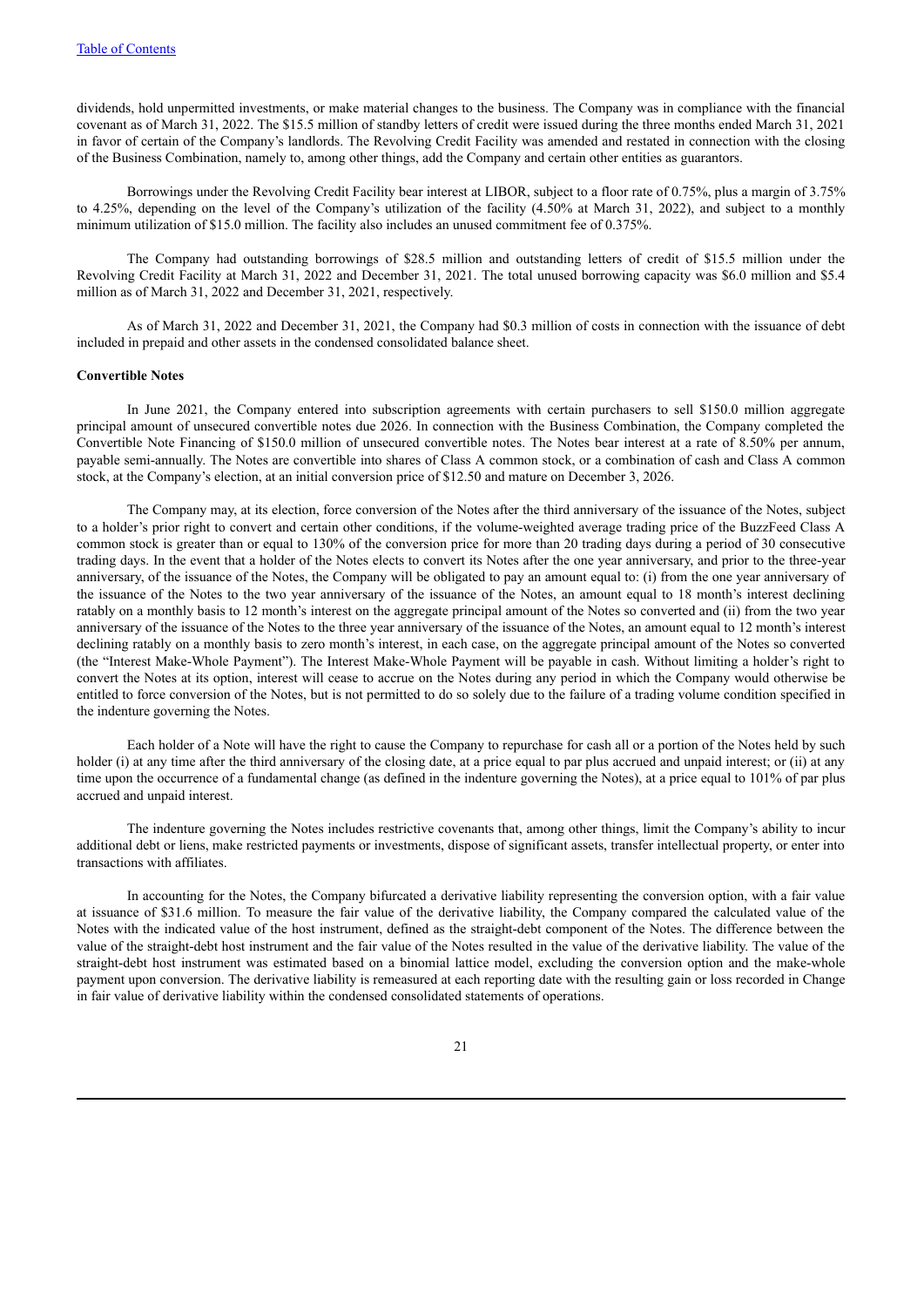Interest expense on the Notes is recognized at an effective interest rate of 15% and totaled \$4.3 million for the three months ended March 31, 2022, of which amortization of the debt discount and issuance costs comprised \$1.2 million.

The net carrying amount of the Notes as of March 31, 2022 and December 31, 2021 was:

|                                              |  |             | <b>March 31, 2022</b> December 31, 2021 |          |
|----------------------------------------------|--|-------------|-----------------------------------------|----------|
| Principal outstanding                        |  | \$150.000 S |                                         | 150,000  |
| Unamortized debt discount and issuance costs |  | (35, 473)   |                                         | (36,627) |
| Net carrying value                           |  | 114.527     |                                         | 113.373  |

The fair value of the Notes was approximately \$127.5 million and \$126.0 million as of March 31, 2022 and December 31, 2021, respectively. The fair value of the Notes was estimated using Level 3 inputs.

#### **10. Redeemable Noncontrolling Interest**

The redeemable noncontrolling interest represents the interests in BuzzFeed Japan held by Yahoo Japan, which is puttable to the Company in certain conditions, none of which were met at March 31, 2022, including material breach of the Joint Venture Agreement with Yahoo Japan ("JVA") by the Company or the bankruptcy or liquidation of the Company. The redeemable noncontrolling interest is presented outside of the permanent equity on the Company's condensed consolidated balance sheets as the put right is outside of the Company's control. Pursuant to the terms of the original JVA, Yahoo Japan held a 49% interest in BuzzFeed Japan. On May 1, 2021, The HuffingtonPost Japan, Limited, a consolidated subsidiary, merged into BuzzFeed Japan. As a result of the merger, Yahoo Japan's interest in the combined entity was diluted to 24.5%.

The table below presents the reconciliation of changes in redeemable noncontrolling interest:

|                                 | 2022  | 2021 |
|---------------------------------|-------|------|
| Balance as of January 1.        | 2.294 | 848  |
| Allocation of net (income) loss | 164   | 60   |
| Balance as of March 31.         | 2.458 | 908  |

#### **11. Stockholders' Equity**

#### **Common Stock**

In connection with the closing of the Business Combination, the Company authorized the issuance of 700,000,000 shares of Class A common stock, par value \$0.0001 per share, 20,000,000 shares of Class B common stock, par value \$0.0001 per share, and 10,000,000 shares of Class C common stock, par value \$0.0001 per share. Each share of Class A common stock is entitled to one vote and each share of Class B common stock is entitled to fifty votes. Class C common stock is non-voting.

# **Preferred Stock**

In connection with the closing of the Business Combination, the Company authorized the issuance of 50,000,000 shares of preferred stock, par value \$0.0001 per share. The board of directors is authorized, without further stockholder approval, to issue such preferred stock in one or more series, to fix the voting rights, if any, designations, powers, preferences, the relative, participating, optional or other special rights and any qualifications, limitations and restrictions thereof, applicable to the shares of each series. There were no issued and outstanding shares of preferred stock as of March 31, 2022 or December 31, 2021.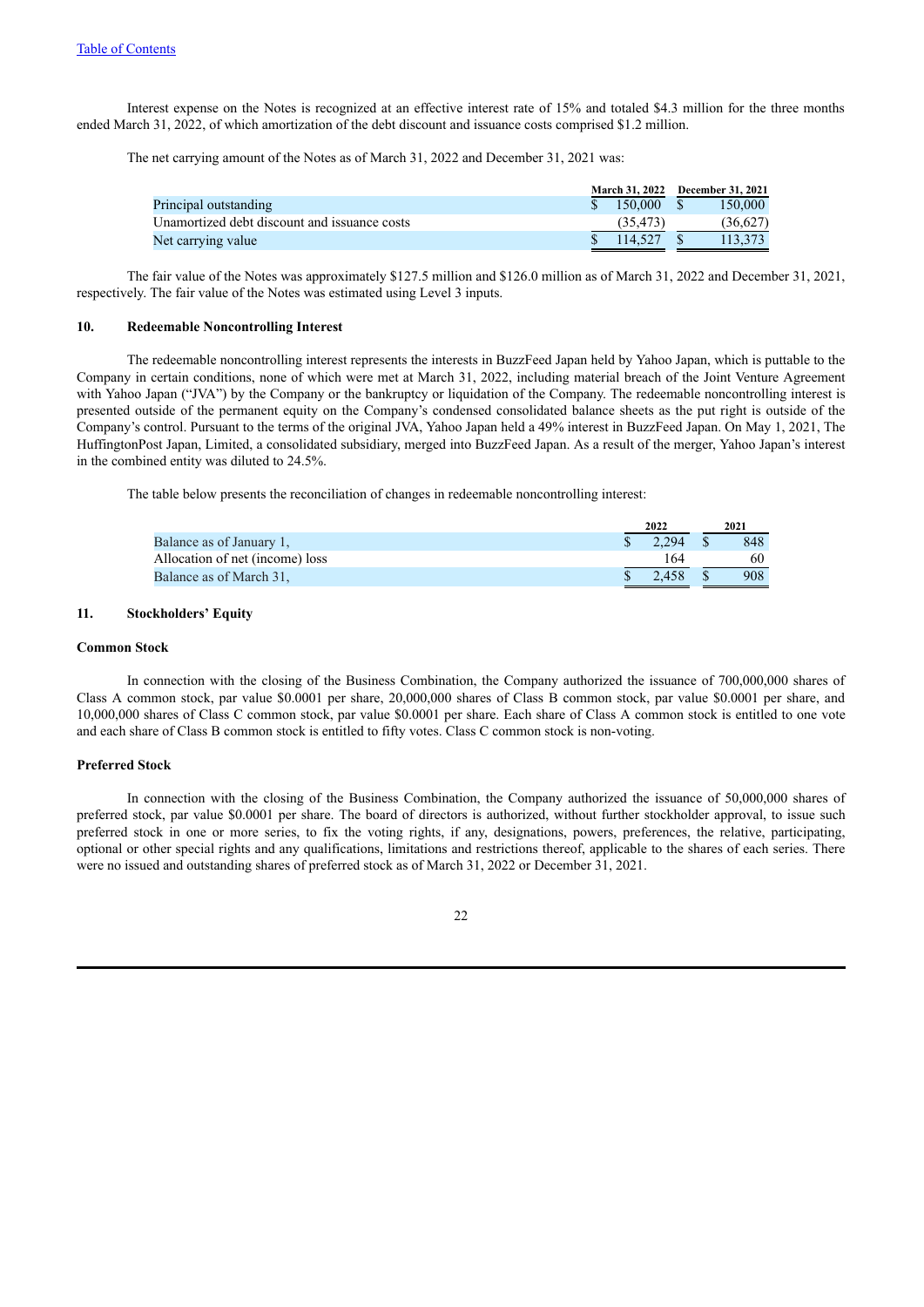# **Stock-Based Compensation**

# *Stock Options*

A summary of the stock option activity under the Company's equity incentive plans is presented below:

|                                    | Number of<br><b>Shares</b> | Weighted<br>Average<br><b>Exercise</b><br>Price | Weighted<br>Average<br>Remaining<br>Term | Aggregate<br>Intrinsic<br>Value |
|------------------------------------|----------------------------|-------------------------------------------------|------------------------------------------|---------------------------------|
| Balance as of December 31, 2021    | 4,560                      | 6.29                                            | 3.07                                     | 2,670                           |
| Granted                            | 593                        | 4.33                                            |                                          |                                 |
| Exercised                          | (308)                      | 1.02                                            |                                          |                                 |
| Forfeited                          | (83)                       | 6.48                                            |                                          |                                 |
| Expired                            | (407)                      | 7.38                                            |                                          |                                 |
| Balance as of March 31, 2022       | 4,355                      | 6.29                                            | 4.03                                     | 1,766                           |
| Expected to vest at March 31, 2022 | 4,355                      | 6.29                                            | 4.03                                     | 1,766                           |
| Exercisable at March 31, 2022      | 3.274                      | 6.18                                            | 2.38                                     | 1,261                           |

As of March 31, 2022, the total share-based compensation costs not yet recognized related to unvested stock options was \$3.0 million, which is expected to be recognized over the weighted-average remaining requisite service period of 1.5 years.

# *Restricted Stock Units*

A summary of Restricted Stock Unit ("RSU") activity is presented below:

|                                     | <b>Shares</b> | <b>Weighted Average Grant-</b><br>Date Fair Value |
|-------------------------------------|---------------|---------------------------------------------------|
| Outstanding as of December 31, 2021 | 5,235         | 8.88                                              |
| Granted                             | 4.438         | 4.33                                              |
| Vested                              | (167)         | 5.73                                              |
| Forfeited                           | (32)          | 6.32                                              |
| Outstanding as of March 31, 2022    | 9.474         | 6.82                                              |

As of March 31, 2022, there was approximately \$23.3 million of unrecognized compensation costs related to RSUs. Included in the above are 2.5 million RSUs that vest based on service and upon the occurrence of a sale transaction ("Acquisition") or the completion of an initial public offering ("Liquidity 1 RSUs"). The Two-Step Merger did not result in the satisfaction of this liquidity condition as it does not meet the definition of an Acquisition per the award agreements. Unrecognized compensation costs related to these RSUs totaled \$21.2 million at March 31, 2022.

On May 12, 2022, the Board of Directors waived the liquidity condition associated with the Liquidity 1 RSUs, permitting them to vest (based on service). Refer to Note 20 of our unaudited condensed consolidated financial statements included elsewhere in this Quarterly Report on Form 10-Q for additional information with respect to the Liquidity 1 RSUs and the waiver.

# *Stock-Based Compensation Expense*

The following table summarizes stock-based compensation cost included in the condensed consolidated statements of operations:

|                                                          | Three Months Ended March 31, |      |
|----------------------------------------------------------|------------------------------|------|
|                                                          | 2022                         | 2021 |
| Cost of revenue, excluding depreciation and amortization | 460                          | 42   |
| Sales and marketing                                      | 722                          | 29   |
| General and administrative                               | 2,598                        | 54   |
| Research and development                                 | 160                          | 13   |
| Total                                                    | 3.940                        | 138  |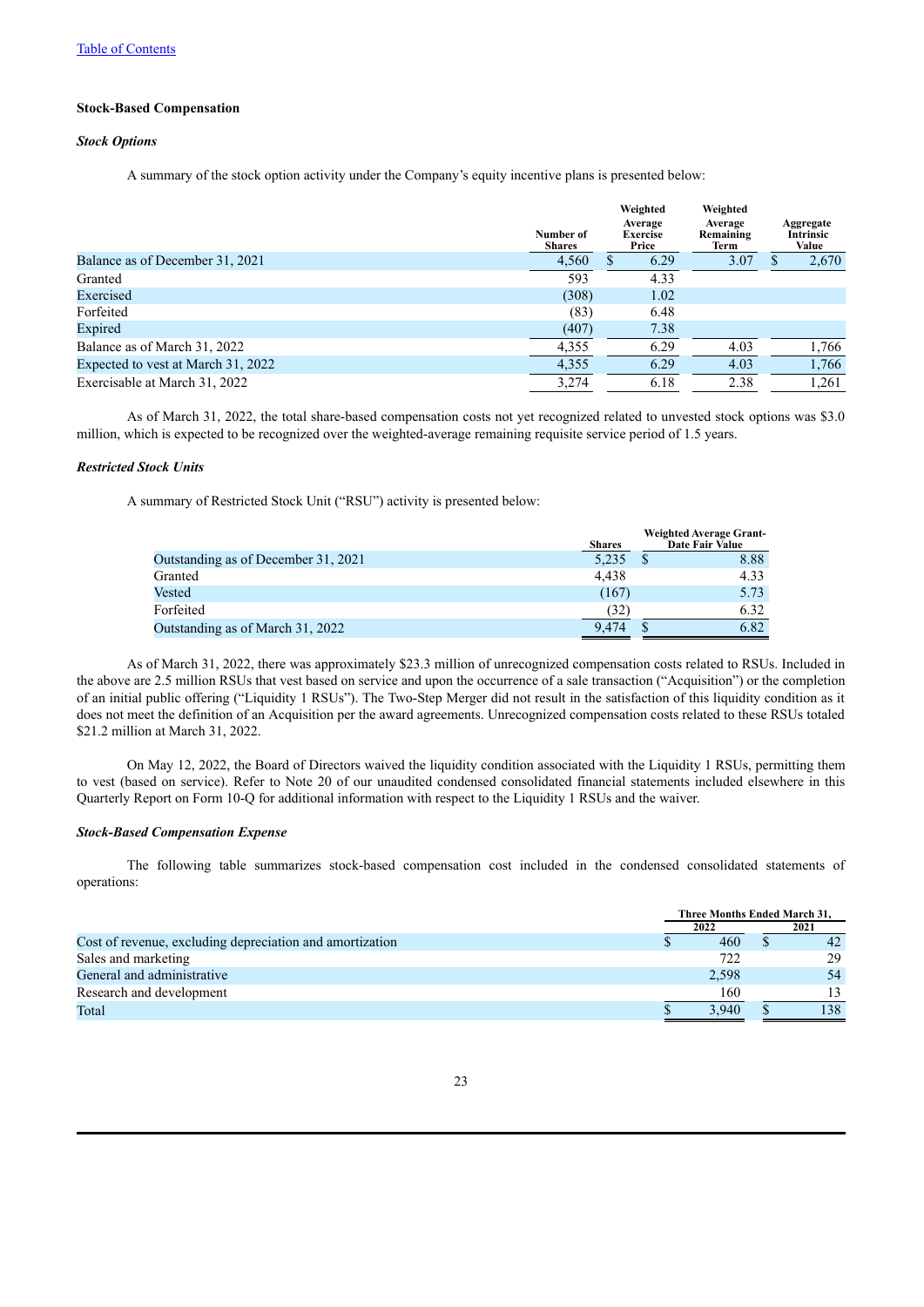# **12. Net Loss Per Share**

Net loss per share is computed using the two-class method. Basic net loss per share is computed using the weighted average number of shares of common stock outstanding for the period. Diluted net loss per share reflects the effect of the assumed exercise of stock options, the vesting of RSUs, the exercise of warrants, the conversion of the Notes, and the conversion of convertible preferred stock only in the periods in which such effect would have been dilutive.

Holders of convertible preferred stock did not participate in losses and, accordingly, losses for the three months ended March 31, 2021 were allocated entirely to holders of Class A, Class B, and Class C common stock. For the three months ended March 31, 2022 and 2021, net loss per share amounts were the same for Class A, Class B, and Class C common stock because the holders of each class are entitled to equal per share dividends.

The table below presents the computation of basic and diluted net loss per share:

|                                                                                | Three Months Ended March 31, |           |  |           |
|--------------------------------------------------------------------------------|------------------------------|-----------|--|-----------|
|                                                                                |                              | 2022      |  | 2021      |
| <b>Numerator:</b>                                                              |                              |           |  |           |
| Net loss                                                                       |                              | (44, 566) |  | (11, 325) |
| Net income attributable to the redeemable noncontrolling interest              |                              | 164       |  | 60        |
| Net income (loss) attributable to noncontrolling interests                     |                              | 164       |  | (18)      |
| Net loss attributable to holders of Class A, Class B, and Class C common stock |                              | (44, 894) |  | (11, 367) |
| Denominator:                                                                   |                              |           |  |           |
| Weighted average common shares outstanding, basic and diluted                  |                              | 136,425   |  | 15,188    |
| Net loss per common share, basic and diluted                                   |                              | (0.33)    |  | (0.75)    |

The table below presents the details of securities that were excluded from the calculation of diluted net income (loss) per share as the effect would have been anti-dilutive:

|                             | Three Months Ended March 31, |        |
|-----------------------------|------------------------------|--------|
|                             | 2022                         | 2021   |
| Stock options               | 4,355                        | 9,355  |
| Restricted stock units      | 7.019                        |        |
| Warrants                    | 9,876                        |        |
| Convertible notes           | 12.000                       |        |
| Convertible preferred stock |                              | 94,360 |

Additionally, the calculation of diluted loss per share excluded 2.5 million and 5.3 million RSUs at March 31, 2022 and 2021, respectively, for which the related liquidity condition had not been met.

# **13. Income Taxes**

The Company's tax provision or benefit from income taxes for interim periods is determined using an estimate of its annual effective tax rate, adjusted for discrete items, if any. Each quarter the Company updates its estimate of the annual effective tax rate and makes a year-to-date adjustment to the provision.

|                                | <b>Three Months Ended March 31.</b> |         |  |  |
|--------------------------------|-------------------------------------|---------|--|--|
|                                | 2022                                |         |  |  |
| Income tax provision (benefit) | 350 \$                              | (4.816) |  |  |
| Effective tax rate             | (0.8)%                              | 29.8 %  |  |  |

For the three months ended March 31, 2022, the Company's effective tax rate differed from the U.S. federal statutory income tax rate of 21% primarily due to limited tax benefits provided for against its current year pre-tax operating loss as the Company maintains a full valuation allowance against its U.S. deferred tax assets that are not realizable on a more-likely-than-not basis.

For the three months ended March 31, 2021, the Company's effective tax rate differed from the U.S. federal statutory income tax rate of 21% primarily due to a valuation allowance against net deferred tax assets that were not realizable on a more-likely-than-not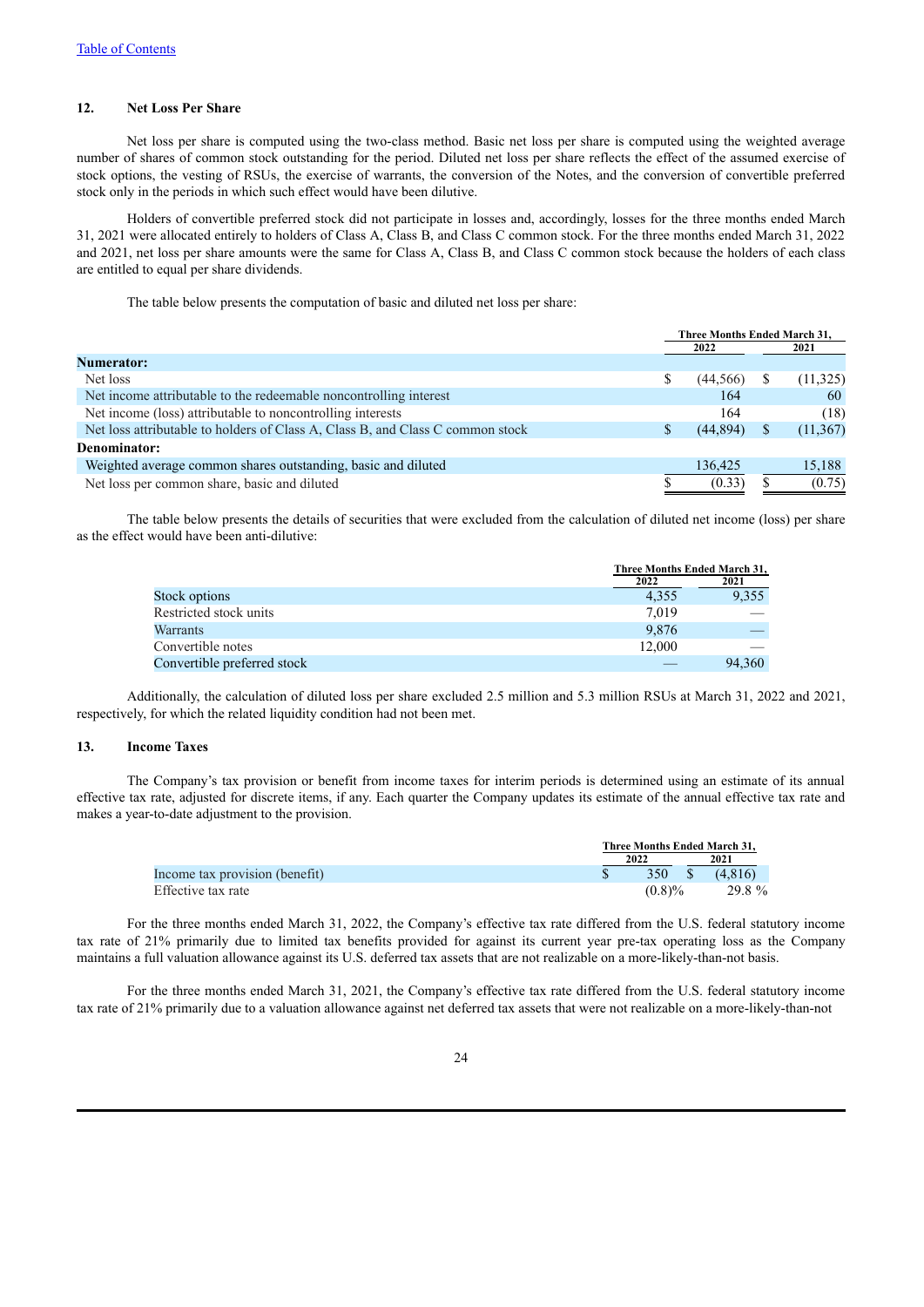basis; however, the Company recorded a \$4.3 million discrete tax benefit related to the release of a portion of the Company's previously established valuation allowance to offset deferred tax liabilities arising from the HuffPost Acquisition.

The Company, or one of its subsidiaries, files its tax returns in the U.S. and certain state and foreign income tax jurisdictions with varying statute of limitations. The major jurisdictions in which the Company is subject to potential examination by tax authorities are the United States, the United Kingdom, Japan, and Canada.

#### **14. Restructuring Costs**

On March 22, 2022, in connection with the acquisition of Complex Networks, the Company approved certain organizational changes to align sales and marketing and general and administrative functions as well as changes in content to better serve audience demands. The Company incurred approximately \$1.8 million of restructuring costs, comprised mainly of severance and related benefit costs, of which \$1.3 million were included in cost of revenue, excluding depreciation and amortization, \$0.2 million were included in sales and marketing, and \$0.3 million were included in general and administrative. As of March 31, 2022, the \$1.8 million of restructuring costs remain unpaid and are included in Accrued compensation on the condensed consolidated balance sheet. These costs are expected to be paid in the second quarter of 2022.

Additionally, on March 22, 2022, as part of a strategic repositioning of BuzzFeed News, the Company shared with NewsGuild, the representative of the BuzzFeed News bargaining unit, a voluntary buyout proposal covering certain desks. That proposal was then negotiated as part of collective bargaining between the BuzzFeed News Union and the Company. On May 6, 2022 the BuzzFeed News Union ratified its collective bargaining agreement with the Company. Also on May 6, 2022, the Company presented BuzzFeed News employees, including members of the BuzzFeed News bargaining unit, with the final negotiated voluntary buyout proposal. Employees have 45 days from May 6, 2022, to indicate whether they will accept the Company's voluntary buyout proposal.

On March 9, 2021, the Company announced a restructuring of HuffPost, including employee terminations, in order to efficiently integrate the HuffPost Acquisition and establish an efficient cost structure. The Company incurred approximately \$3.6 million in severance costs related to the restructuring, of which \$3.2 million were included in cost of revenue, excluding depreciation and amortization, \$0.3 million were included in sales and marketing, and \$0.1 million were included in research and development.

# **15. Leases**

The Company leases office space under non-cancelable operating leases with various expiration dates through 2029. The Company accounts for leases under ASC 842 by recording right-of-use assets and liabilities. The right-of-use asset represents the Company's right to use underlying assets for the lease term and the lease liability represents the Company's obligation to make lease payments under the lease. The Company determines if an arrangement is or contains a lease at contract inception and exercises judgment and applies certain assumptions when determining the discount rate, lease term and lease payments. ASC 842 requires a lessee to record a lease liability based on the discounted unpaid lease payments using the interest rate implicit in the lease or, if the rate cannot be readily determined, the incremental borrowing rate. Generally, the Company does not have knowledge of the rate implicit in the lease and, therefore, uses its incremental borrowing rate for a lease. The lease term includes the non-cancelable period of the lease plus any additional periods covered by an option to extend that the Company is reasonably certain to exercise. The Company's lease agreements generally do not contain any material residual value guarantees or material restrictive covenants. Certain of the Company's lease agreements include escalating lease payments. Additionally, certain lease agreements contain renewal provisions and other provisions which require the Company to pay taxes, insurance, or maintenance costs.

The Company subleases certain leased office space to third parties when it determines there is excess leased capacity. Sublease rent income is recognized as an offset to rent expense on a straight-line basis over the lease term. In addition to sublease rent, other costs such as common-area maintenance, utilities, and real estate taxes are charged to subtenants over the duration of the lease for their proportionate share of these costs.

The following illustrates the lease costs for the three months ended March 31, 2022:

|                      | <b>March 31, 2022</b> |         |
|----------------------|-----------------------|---------|
| Operating lease cost |                       | 7.727   |
| Sublease income      |                       | (1.829) |
| Total lease cost     |                       | 5.898   |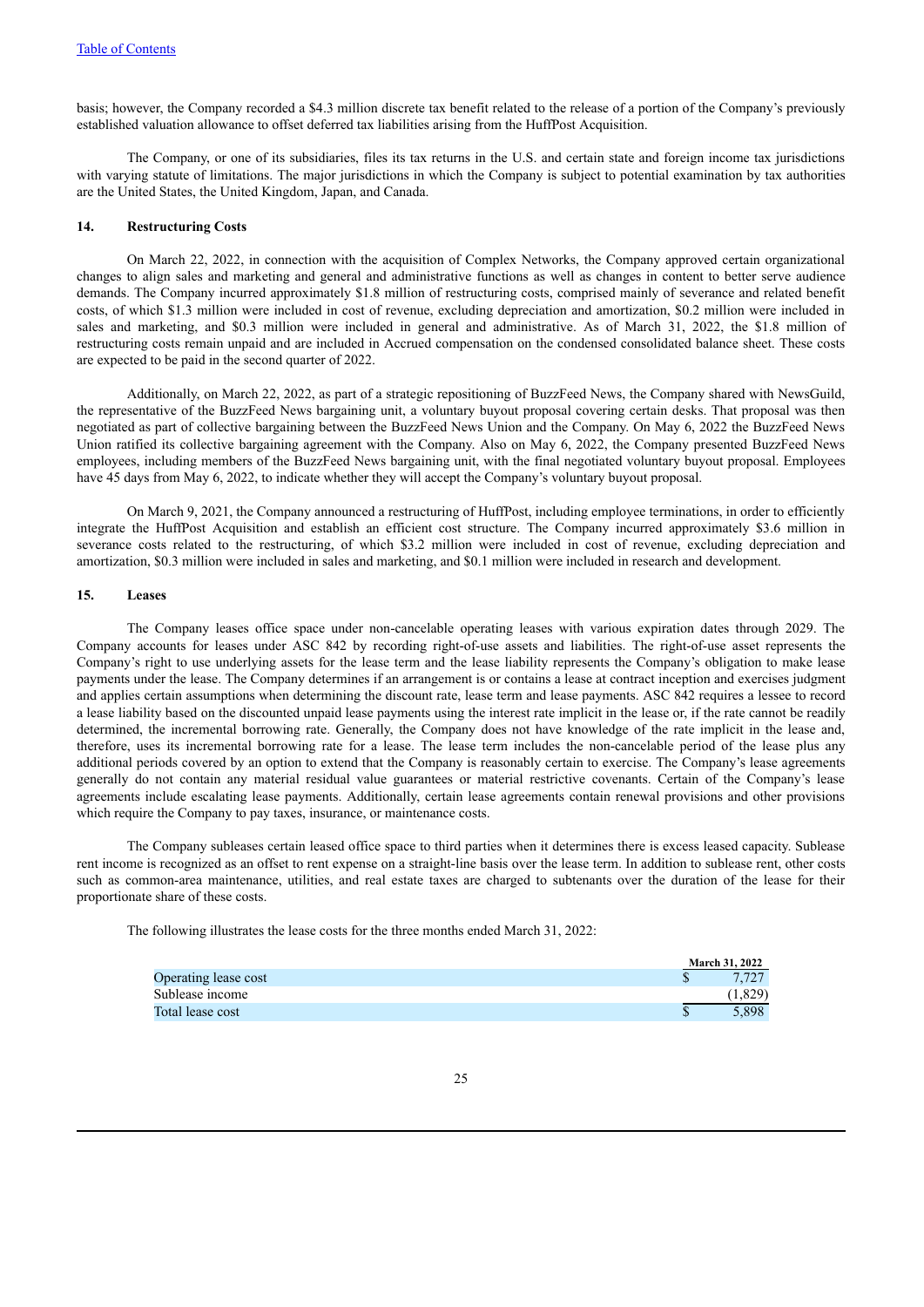All components of total lease cost are recorded within General and administrative expenses within the condensed consolidated statement of operations. The Company does not have material short-term or variable lease costs.

The following amounts were recorded in condensed consolidated balance sheet related to operating leases:

|                              | <b>March 31, 2022</b> |  |
|------------------------------|-----------------------|--|
| <b>Assets</b>                |                       |  |
| Right-of-use assets          | 73,103                |  |
|                              | 73,103                |  |
| <b>Liabilities</b>           |                       |  |
| Current lease liabilities    | 24,258                |  |
| Noncurrent lease liabilities | 66,174                |  |
| Total lease liabilities      | 90.432                |  |

Other information related to leases was as follows:

|                                                                     | <b>March 31, 2022</b> |
|---------------------------------------------------------------------|-----------------------|
| Supplemental cash flow information:                                 |                       |
| Cash paid for amounts included in measurement of lease liabilities: |                       |
| Operating cash flows for operating lease liabilities                | 8,419                 |
|                                                                     |                       |
|                                                                     | March 31, 2022        |
| Weighted average remaining lease term (years)                       | 3.72                  |
| Weighted average discount rate                                      | $13.00\%$             |

Maturities of lease liabilities as of March 31, 2022 were as follows:

| Year                   | <b>Operating Leases</b> |
|------------------------|-------------------------|
| Remainder of 2022      | 25,769<br>\$            |
| 2023                   | 32,174                  |
| 2024                   | 23,859                  |
| 2025                   | 21,123                  |
| 2026                   | 8,415                   |
| Thereafter             | 2,574                   |
| Total lease payments   | 113,914                 |
| Less: imputed interest | (23, 482)               |
| Total                  | 90,432                  |

Sublease receipts to be received in the future under noncancelable subleases as of March 31, 2022 were as follows:

| Year              | Amount      |
|-------------------|-------------|
| Remainder of 2022 | \$<br>5,505 |
| 2023              | 7,204       |
| 2024              | 7,048       |
| 2025              | 7,048       |
| 2026              | 2,763       |
| Thereafter        | 178         |
| Total             | 29,746      |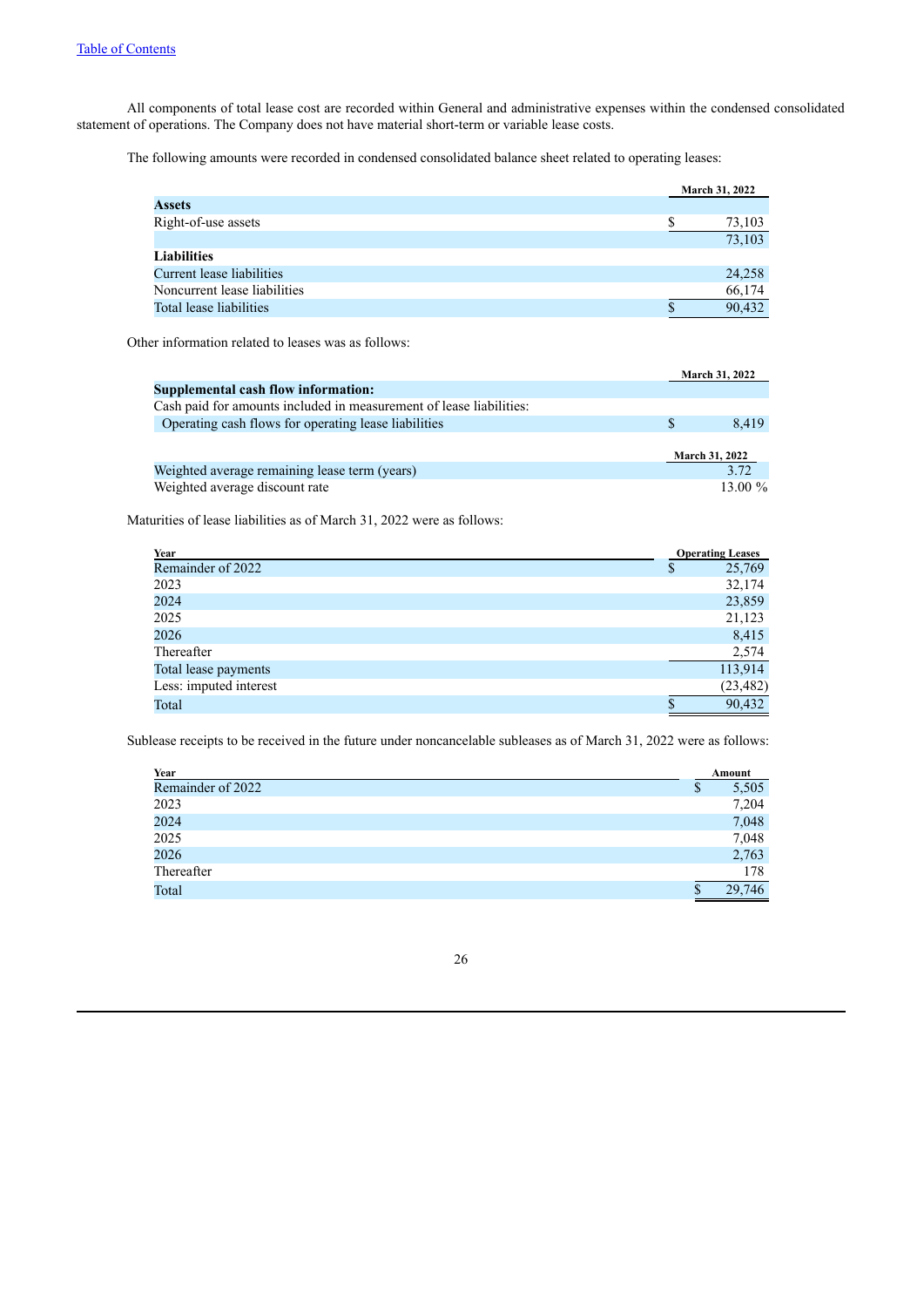Future minimum lease payments under leases having initial or remaining non-cancelable lease terms in excess of one year as of December 31, 2021 are as follows:

|              | Amount  |
|--------------|---------|
| S            | 33,817  |
|              | 31,910  |
|              | 23,885  |
|              | 21,148  |
|              | 8,441   |
|              | 2,642   |
| $\mathbb{S}$ | 121,843 |
|              |         |

# **16. Commitments and Contingencies**

# **Guarantees**

In September 2018, at the time of its equity investment in a private company, the Company agreed to guarantee the lease of the investee's premises in New York. In October 2020, the investee renewed its lease agreement, and the Company's prior guarantee was replaced with a new guarantee of up to \$5.4 million. The amount of the guarantee is reduced as the investee makes payments under the lease. As of March 31, 2022, the maximum amount of the guarantee was \$2.3 million, and no liability was recognized with respect to the guarantee.

In the course of its business, the Company both provides and receives indemnities which are intended to allocate certain risks associated with business transactions. Similarly, the Company may remain contingently liable for various obligations of a business that has been divested in the event that a third party does not fulfill its obligations under an indemnification obligation. The Company records a liability for indemnification obligations and other contingent liabilities when probable and reasonably estimable.

# **Legal Matters**

The Company is party to various lawsuits and claims in the ordinary course of business. Although the outcome of such matters cannot be predicted with certainty and the impact that the final resolution of such matters will ultimately have on the Company's condensed consolidated financial statements is not known, we do not believe that the resolution of these matters will have a material adverse effect on the Company's future results of operations or cash flows.

The Company settled or resolved certain legal matters during the three months ended March 31, 2022 and 2021 that did not individually or in the aggregate have a material impact on the Company's business or its condensed consolidated balance sheets, results of operations or cash flows.

# **17. Segment Information**

Operating segments are defined as components of an enterprise about which separate financial information is available that is evaluated regularly by the chief operating decision maker ("CODM"), in deciding how to allocate resources and in assessing performance.

The Company has determined that its chief executive officer ("CEO") is its CODM who makes resource allocation decisions and assesses performance based upon financial information at the consolidated level. The Company manages its operations as a single segment for the purpose of assessing and making operating decisions. Since the Company operates in one operating segment, all required financial segment information can be found in the condensed consolidated financial statements.

# **18. Related Party Transactions**

The Company recognized revenue from NBCUniversal Media, LLC ("NBCU") of \$0.5 million and \$0.1 million for the three months ended March 31, 2022 and 2021, respectively. The Company recognized expenses under contractual obligations from NBCU of \$0.2 million and \$0.2 million for the three months ended March 31, 2022 and 2021, respectively. The Company had outstanding receivable balances of \$0.6 million and \$1.2 million from NBCU as of March 31, 2022 and December 31, 2021, respectively. The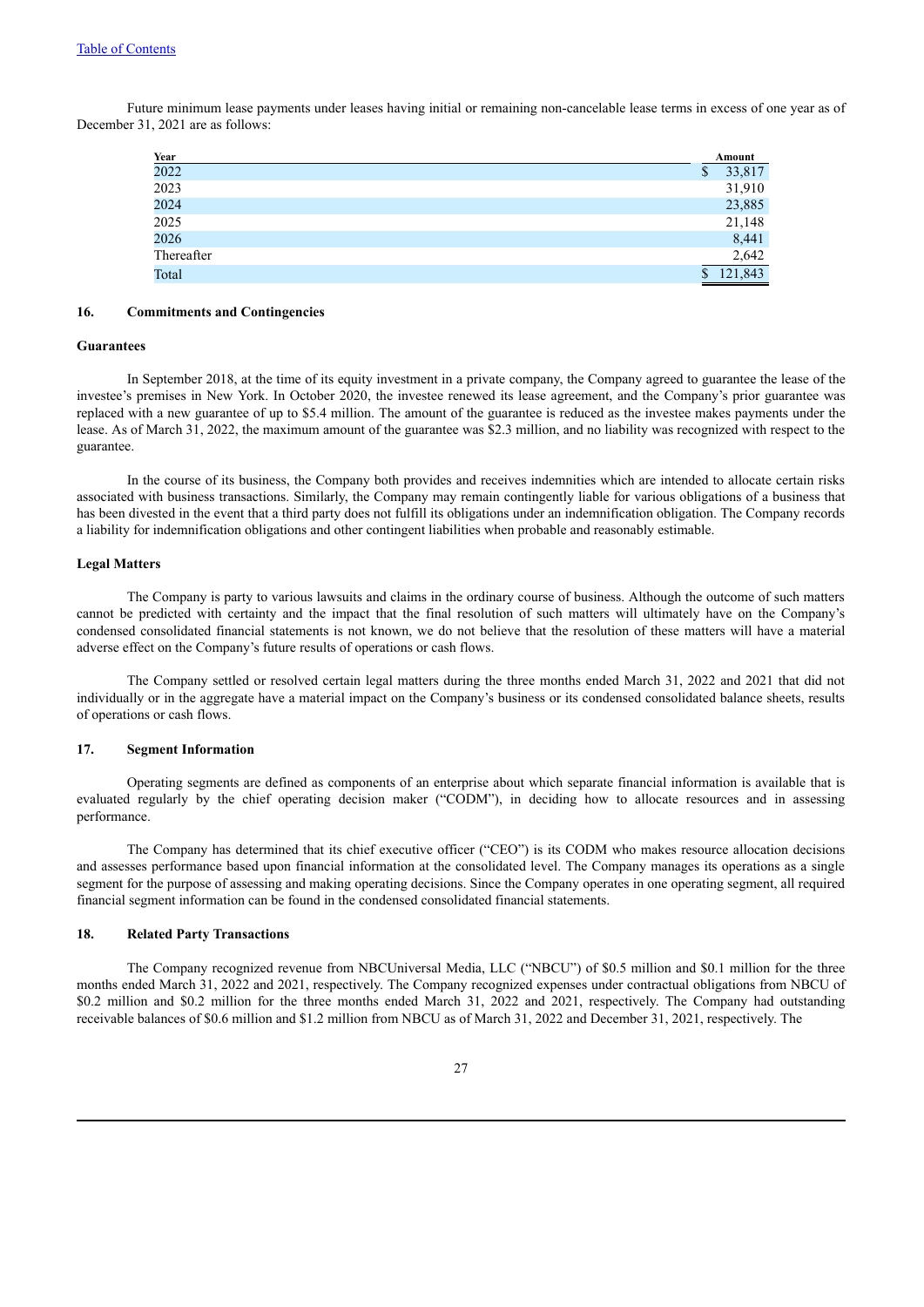Company had outstanding payable balances of \$0.5 million and \$0.3 million to NBCU as of March 31, 2022 and December 31, 2021, respectively.

# **19. Supplemental Disclosures**

# **Film Costs**

Film costs, which were included in prepaid and other assets on the condensed consolidated balance sheets, were as follows:

|                                 | <b>March 31, 2022</b> | <b>December 31, 2021</b> |       |
|---------------------------------|-----------------------|--------------------------|-------|
| <b>Individual Monetization:</b> |                       |                          |       |
| Feature films in production     |                       |                          | .690  |
| Total                           |                       |                          | 3.690 |

No amortization of film costs was recorded during the three months ended March 31, 2022 or 2021.

# **Supplemental Cash Flow Disclosures**

|                                                                         | Three Months Ended March 31, |  |        |
|-------------------------------------------------------------------------|------------------------------|--|--------|
|                                                                         | 2022                         |  | 2021   |
| Cash paid for income taxes, net                                         | 218                          |  | 816    |
| Cash paid for interest                                                  | 331                          |  | 173    |
| Non-cash investing and financing activities:                            |                              |  |        |
| Accounts payable and accrued expenses related to property and equipment | 402                          |  | 384    |
| Issuance of common stock for HuffPost Acquisition                       |                              |  | 24,064 |

# **20. Subsequent Events**

On May 6, 2022, the BuzzFeed News Union ratified a collective bargaining agreement with the Company. Also on May 6, 2022, the Company presented BuzzFeed News employees with the final negotiated voluntary buyout proposal. Employees have 45 days from May 6, 2022 , to indicate whether they will accept the Company's voluntary buyout proposal. The amount of expense the Company will recognize will depend on the number of employees who accept the voluntary buyout proposal, as well as their respective salaries and years of service. Refer to Note 14 of our unaudited condensed consolidated financial statements included elsewhere in this Quarterly Report on Form 10-Q for additional information with respect to our restructuring activities.

On May 12, 2022, the Board of Directors waived the liquidity condition associated with the Liquidity 1 RSUs, permitting the RSUs to vest (based on service). This waiver represented a modification under ASC 718, and as the Liquidity 1 RSUs were not considered probable of vesting prior to the modification, the Company remeasured the Liquidity 1 RSUs based on our closing stock price on May 12, 2022. The Company recognized approximately \$8.2 million of stock-based compensation associated with these RSUs in the second quarter of 2022. There were 2.4 million Liquidity 1 RSUs outstanding as of May 12, 2022, and 2.1 million were vested based on service (0.1 million of these RSUs belong to our Named Executive Officers). Refer to Note 11 of our unaudited condensed consolidated financial statements included elsewhere in this Quarterly Report on Form 10-Q for additional information with respect to the Liquidity 1 RSUs.

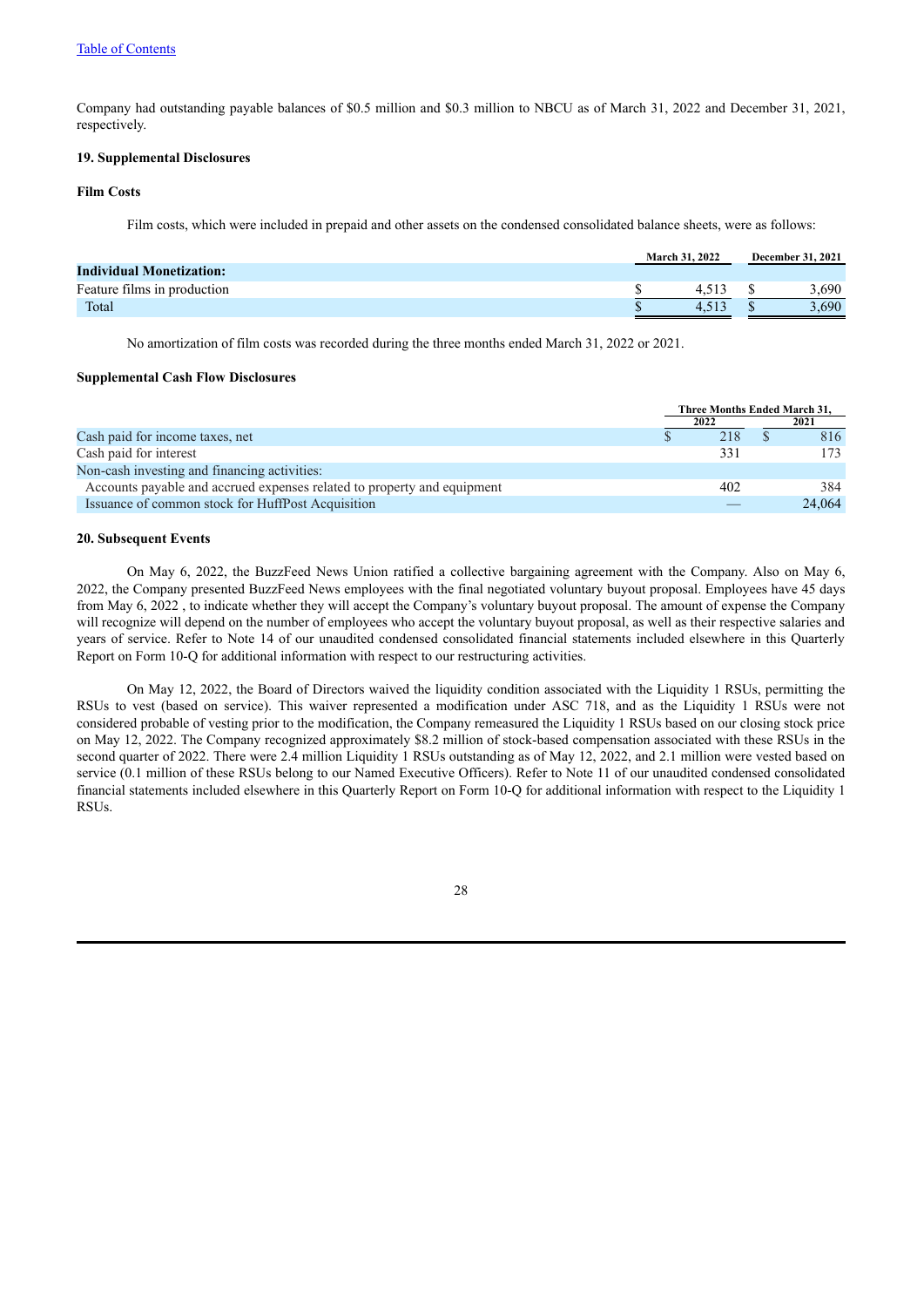# <span id="page-29-0"></span>**ITEM 2. MANAGEMENT'S DISCUSSION AND ANALYSIS OF FINANCIAL CONDITION AND RESULTS OF OPERATIONS**

The following discussion and analysis of our financial condition and results of operations should be read in conjunction with the condensed consolidated financial statements of BuzzFeed and related notes thereto included elsewhere in this Quarterly Report on Form 10-O. This discussion contains forward-looking statements that involve risks and uncertainties. Our actual results could differ materially from such forward-looking statements. Factors that could cause or contribute to such differences include, but are not limited to, those identified below and those discussed in the sections titled "Risk Factors" and "Cautionary Note Regarding Forward-Looking Statements" included elsewhere in this Quarterly Report on Form 10-Q and in our other SEC filings. Additionally, our historical results *are not necessarily indicative of the results that may be expected for any period in the future.*

# **Company Overview**

BuzzFeed is a premier digital media company for the most diverse, most online, and most socially connected generations the world has ever seen. Across food, news, pop culture and commerce, our brands drive conversation and inspire what audiences watch, read, buy, and obsess over next. With a portfolio of iconic, globally-loved brands that includes BuzzFeed, Tasty, BuzzFeed News, HuffPost, and Complex Networks, the Company reaches more than 100 million viewers monthly. And, across our combined network of brands, we are the number one destination for Gen Z and Millennials amongst our competitive set.

BuzzFeed curates the Internet, and acts as an "inspiration engine," driving both online and real-world action and transactions. Our strong audience signal and powerful content flywheel enabled us to create category-leading brands and a deep, two-way connection with our audiences, as well as high-quality content at massive scale and low cost. Working across platforms allows us to adapt content from one platform and innovate around new formats to drive engagement on other platforms. This means we can reach our audiences wherever they are — across our owned and operated properties and the major social platforms, including Facebook, Twitter, Instagram, Snapchat, YouTube and TikTok. In 2021, our audiences consumed nearly 800 million hours of content which drove approximately \$600 million in attributable transactions.

As the digital media landscape has evolved, so has our business model. Our strength has always been to adapt as the world changes. Founded by Jonah Peretti in 2006, BuzzFeed started as a lab in New York City's Chinatown, experimenting with how the Internet could change how content is consumed, distributed, interacted with, and shared. This pioneering work was followed by a period of significant growth, during which BuzzFeed became a household name. Over the last few years, we have prioritized investments to focus on revenue diversification and profitability. Our data-driven approach to content creation and our cross-platform distribution network have enabled us to monetize our content by delivering a comprehensive suite of digital advertising products and services and introducing new, complementary revenue streams.

Above all, BuzzFeed's mission is to spread truth, joy and creativity. We are committed to making the Internet better: providing trusted, quality, brand-safe entertainment and news; making content on the Internet more inclusive, empathetic and creative; and inspiring our audience to live better lives.

# **The HuffPost Acquisition and Verizon Investment**

On February 16, 2021, we completed the acquisition of TheHuffingtonPost.com, Inc. ("HuffPost") (excluding HuffPost's business in Brazil and India) (the "HuffPost Acquisition"), a publisher of online news and media content, from entities controlled by Verizon Communications Inc. ("Verizon"). We issued 6,478,032 shares of non-voting BuzzFeed Class C common stock to an entity controlled by Verizon, of which 2,639,322 were in exchange for the acquisition of HuffPost and 3,838,710 were in exchange for a concurrent \$35.0 million cash investment in BuzzFeed by an affiliate of Verizon, which was accounted for as a separate transaction. The share amounts presented in the preceding sentence give effect to the Reverse Recapitalization.

# **The Business Combination**

On June 24, 2021, we entered into the Merger Agreement by and among 890, Merger Sub I, Merger Sub II, and Legacy BuzzFeed. 890 was a special purpose acquisition company formed to acquire one or more operating businesses through a business combination. The Merger Agreement provided for, among other things, the following transactions at the closing: Merger Sub I merged with and into Legacy BuzzFeed, with Legacy BuzzFeed as the surviving company in the merger and, after giving effect to such merger, continuing as a wholly owned subsidiary of 890. Immediately following the Merger, Legacy BuzzFeed merged with and into Merger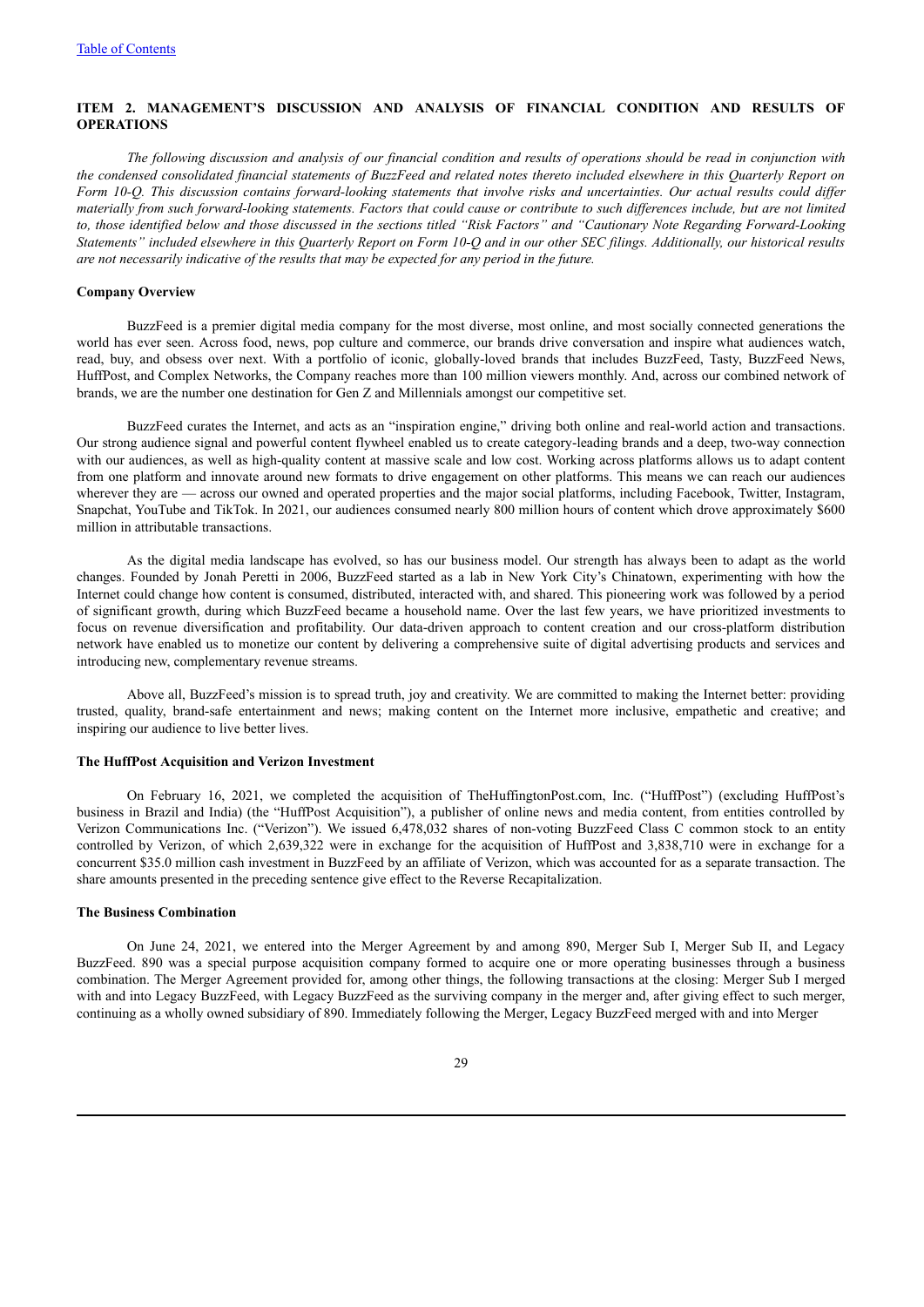Sub II with Merger Sub II being the surviving company of the second merger. In connection with the business combination, 890 was renamed "BuzzFeed, Inc."

Additionally, on March 27, 2021, we entered into the C Acquisition Purchase Agreement to acquire 100% of the outstanding membership interests of CM Partners, in exchange for \$200.0 million of cash as adjusted for Closing Specified Liabilities (as defined in the C Acquisition Purchase Agreement) and 10,000,000 shares of BuzzFeed Class A common stock.

The Two-Step Merger, C Acquisition, and other transactions contemplated by the Merger Agreement are referred to as the Business Combination. The Business Combination closed on December 3, 2021. Upon the consummation of the Business Combination, the new combined company was renamed BuzzFeed, Inc.

The Two-Step Merger was accounted for as a reverse capitalization in accordance with GAAP. Under the guidance in ASC 805, 890 was treated as the "acquired" company for financial reporting purposes. We were deemed the accounting predecessor of the combined business and will be the successor SEC registrant, meaning that our consolidated financial statements for previous periods will be disclosed in the registrant's future periodic reports filed with the SEC.

Additionally, the Two-Step Merger satisfied a liquidity condition for 2.7 million RSUs and the Company recognized approximately \$16.0 million of incremental stock-based compensation expense as a cumulative catch-up adjustment based on the number of RSUs outstanding and the requisite service completed at December 3, 2021 ("Liquidity 2 RSUs"). There are a further 2.5 million restricted stock units with a liquidity condition that the Two-Step Merger did not satisfy ("Liquidity 1 RSUs"). There is \$21.2 million of unrecognized compensation expense associated with the Liquidity 1 RSUs at March 31, 2022. On May 12, 2022, the Board of Directors waived the liquidity condition associated with the Liquidity 1 RSUs, permitting the RSUs to vest (based on service). The Company recognized approximately \$8.2 million of stock-based compensation associated with these RSUs in the second quarter of 2022. See Notes 11 and 20 to the condensed consolidated financial statements in Item 1 of this Form 10-Q for additional details.

Additionally, pursuant to subscription agreements entered into in connection with the Merger Agreement, the Company issued, and certain investors purchased, \$150.0 million aggregate principal of unsecured convertible notes due 2026 (the "Notes") concurrently with the closing of the Business Combination. Refer to Note 9 to the unaudited condensed consolidated financial statements in Item 1 of this Form 10-Q for additional details.

# **Restructuring**

On March 22, 2022, in connection with the acquisition of Complex Networks, the Company approved certain organizational changes to align sales and marketing and general and administrative functions as well as changes in content to better serve audience demands. The Company incurred approximately \$1.8 million of restructuring costs, comprised mainly of severance and related benefit costs, of which \$1.3 million were included in cost of revenue, excluding depreciation and amortization, \$0.2 million were included in sales and marketing, and \$0.3 million were included in general and administrative.

Additionally, on March 22, 2022, as part of a strategic repositioning of BuzzFeed News, the Company shared with NewsGuild, the representative of the BuzzFeed News bargaining unit, a voluntary buyout proposal covering certain desks. That proposal was then negotiated as part of collective bargaining between the BuzzFeed News Union and the Company. On May 6, 2022 the BuzzFeed News Union ratified its collective bargaining agreement with the Company. Also on May 6, 2022, the Company presented BuzzFeed News employees, including members of the BuzzFeed News bargaining unit, with the final negotiated voluntary buyout proposal. Employees have 45 days from May 6, 2022, to indicate whether they will accept the Company's voluntary buyout proposal.

On March 9, 2021, we announced a restructuring of HuffPost, including employee terminations, in order to efficiently integrate the HuffPost Acquisition and establish an efficient cost structure. We incurred approximately \$3.6 million in severance costs related to the restructuring, of which \$3.2 million were included in cost of revenue, \$0.3 million were included in sales and marketing, and \$0.1 million were included in research and development.

# **Impact of the COVID-19 Pandemic**

In March 2020, the World Health Organization declared the viral strain of COVID-19 a global pandemic and recommended containment and mitigation measures worldwide. The spread of COVID-19 and the resulting economic contraction has resulted in increased business uncertainty and significantly impacted our business and results of operations.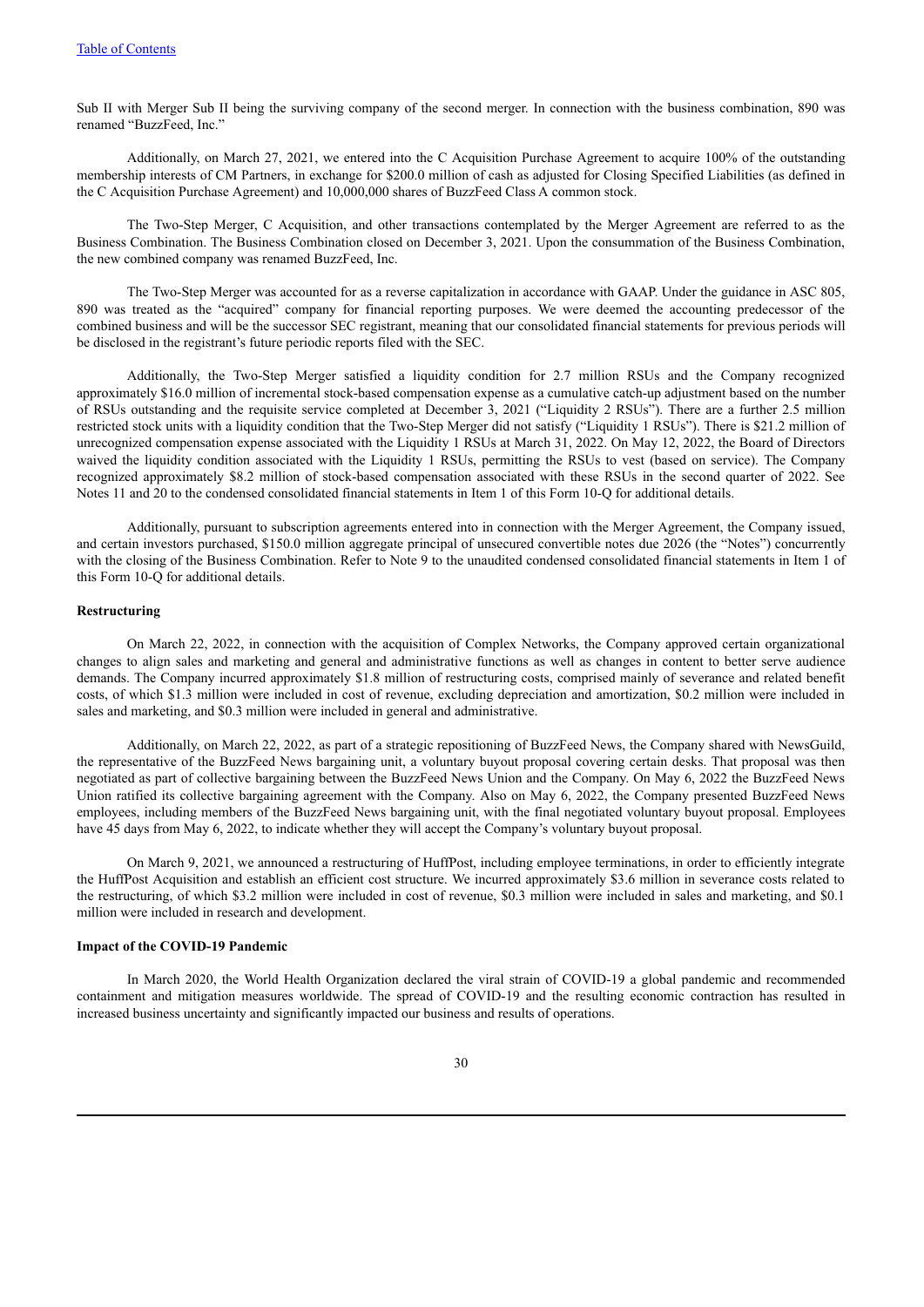We believe that the COVID-19 pandemic drove a shift in commerce from offline to online, including an increase in online shopping, which we believe contributed to the rapid growth we experienced in our commerce revenue for fiscal 2020. However, the growth of our commerce revenue has decelerated during 2021 and continuing in the first quarter of 2022 as shelter-in-place orders were lifted, consumers returned to shopping in stores, and retailers struggled with supply chain disruptions and labor shortages.

The continued duration and severity of the COVID-19 pandemic is uncertain, rapidly changing, and difficult to predict. The degree to which COVID-19-related disruptions impact the Company's future results will depend on future developments, which are outside of the Company's control, including, but not limited to, the duration of the pandemic, its severity, the success of actions taken to contain or prevent the virus or treat its impact, and how quickly and to what extent normal economic and operating conditions can resume. Our growth rate may continue to be impacted by additional macroeconomic factors beyond our control, such as inflation, retail businesses reopening, increased consumer spending on travel and other discretionary items, and the absence of new U.S. and other government economic stimulus programs, among other things.

# **Executive Overview**

The following table sets forth our operational highlights for the periods presented (in thousands):

|                                        | Three Months Ended March 31,<br>2022 |           |    | 2021      |  |
|----------------------------------------|--------------------------------------|-----------|----|-----------|--|
| GAAP                                   |                                      |           |    |           |  |
| Total revenue                          | \$                                   | 91,558    | S  | 72,648    |  |
| Loss from operations                   | S.                                   | (35,298)  | S  | (16, 523) |  |
| Net loss                               | S.                                   | (44, 566) | S  | (11, 325) |  |
| Non-GAAP                               |                                      |           |    |           |  |
| Adjusted EBITD $A^{(1)}$               | S.                                   | (16,764)  | -S | (4,259)   |  |
| Non-Financial                          |                                      |           |    |           |  |
| Time Spent <sup><math>(2)</math></sup> |                                      | 183,936   |    | 191,667   |  |
| $-\%$ on owned and operated properties |                                      | $36\%$    |    | $36\%$    |  |
| $-$ % on third-party platforms         |                                      | 64%       |    | 64%       |  |

(1) See "*Reconciliation from Net income (loss) to Adjusted EBITDA*" for a reconciliation of Adjusted EBITDA to the most directly comparable financial measure in accordance with accounting principles generally accepted in the United States ("GAAP").

<sup>(2)</sup> We define Time Spent as the estimated total number of hours spent by users on (i) our owned and operated U.S. properties, (ii) our content on Apple News, (iii) our content on YouTube in the U.S., as reported by Comscore, and (iv) our content on Facebook, as reported by Facebook. Time Spent does not reflect time spent with our content across all platforms, including some on which we generated a portion of our advertising revenue, and excludes time spent with our content on platforms for which we do not have advertising capabilities that materially contribute to our Advertising revenues, including TikTok, Instagram, Snapchat and Twitter. There are inherent challenges in measuring the total actual number of hours spent with our content across all platforms; however, we consider the data reported by Comscore and Facebook to represent industry-standard estimates of the time actually spent on our largest distribution platforms with our most significant monetization opportunities. We use Time Spent to evaluate the level of engagement of our audience. Trends in Time Spent affect our revenue and financial results by influencing the number of ads we are able to show, the volume of purchases made through our affiliate links, and the overall value of our offerings to our customers. However, increases or decreases in Time Spent may not directly correspond to increases or decreases in our revenue. For example, the number of programmatic impressions served by third-party platforms can vary based on the advertising revenue optimization strategies of these platforms and, as a result, an increase or decrease in Time Spent does not necessarily correlate with a corresponding increase or decrease in the number of programmatic impressions served, but Time Spent can be a key indicator for our programmatic advertising revenue when the third-party platforms optimize revenue over programmatic impressions. Our definition of Time Spent is not based on any standardized industry methodology and is not necessarily defined in the same manner or comparable to similarly titled measures presented by other companies. Time Spent for the quarter ended March 31, 2022 decreased by 4% driven by a decline in time spent by users on Facebook, partially offset by the HuffPost Acquisition and the C Acquisition. Excluding the impact of the HuffPost Acquisition and the C Acquisition, Time Spent declined consistent with broader industry trends.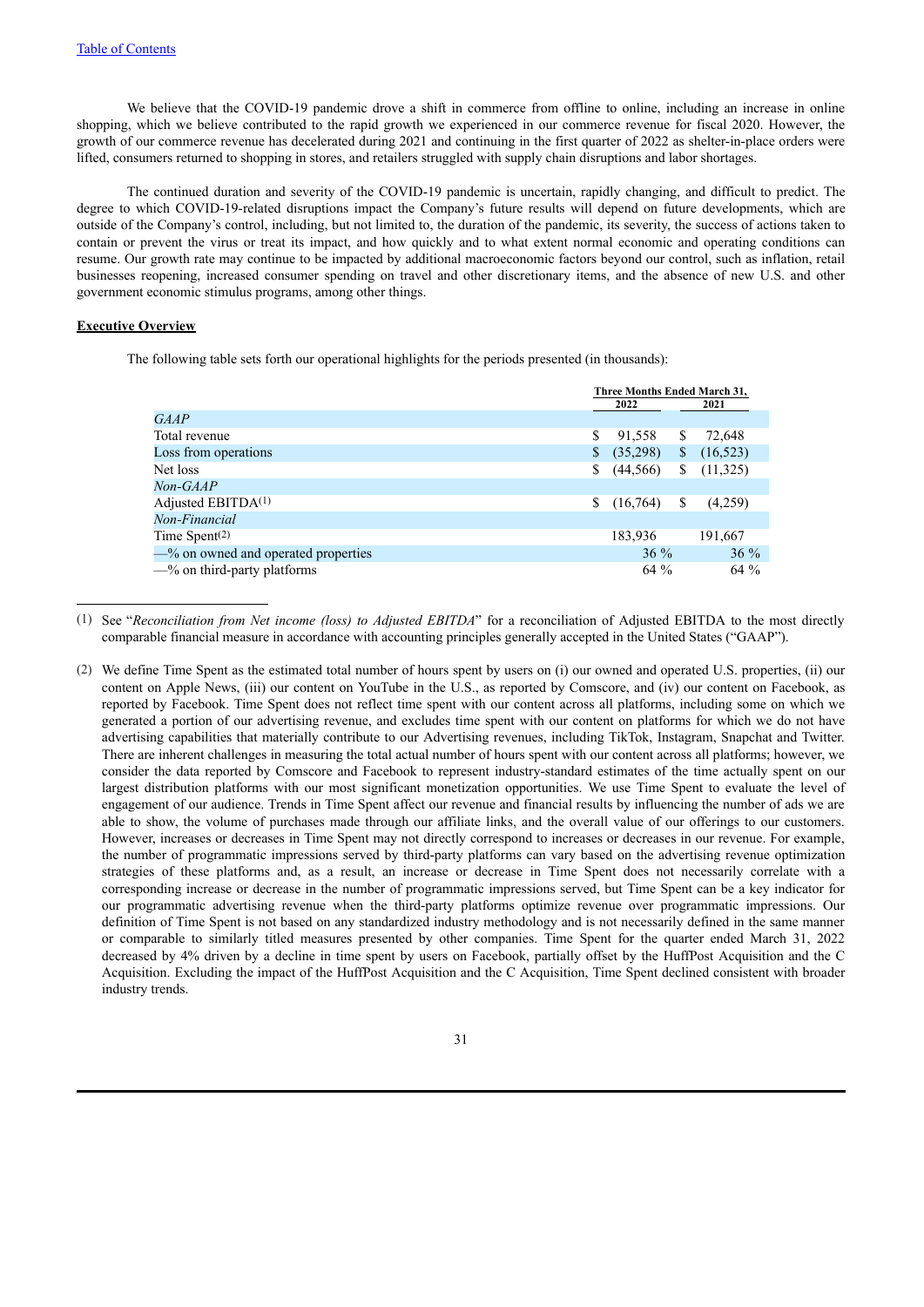# **Components of Results of Operations**

*Revenue:* The majority of our revenue is generated through the following types of arrangements:

- *Advertising:* Consists of display, programmatic, and video advertising on our owned and operated sites and applications and social media platforms. The majority of our advertising revenue is monetized on a per-impression basis; however, we also generate revenue from advertising products that are not monetized on a per-impression basis (for example, page takeovers that are monetized on a per-day basis). Advertising revenue is recognized in the period that the related impression or non-impression based metric is delivered. Programmatic impressions on third-party platforms, including Facebook and YouTube, are controlled by the individual platforms, and the respective advertising revenue optimization strategies of these platforms have an impact on the number of programmatic impressions that these platforms serve. These optimization strategies change from time to time and have varying impacts on the numbers of programmatic impressions served. Additionally, there is a component of our advertising revenues derived from sources where we are unable to obtain impression data. We generate an immaterial portion of our advertising revenue on platforms excluded from our measurement of Time Spent.
- *Content:* Includes revenue generated from creating content, including promotional content, customer advertising and feature films. Content revenue is recognized when the content, or the related action (click or view), is delivered.
- *Commerce and other:* Includes affiliate marketplace revenue and licensing of intellectual property. We participate in multiple marketplace arrangements with third parties whereby we provide affiliate links which redirect the audience to purchase products and/or services from the third parties. When the participant purchases a product and/or service, we receive a commission fee for that sale from the third party. Affiliate marketplace revenue is recognized when a successful sale is made and the commission is earned.

*Cost of revenue:* Consists primarily of compensation-related expenses and costs incurred for the creation of editorial, promotional, and news content across all platforms, as well as amounts due to third-party websites and platforms to fulfill customers' advertising campaigns. Web hosting and advertising serving platform costs are also included in cost of revenue.

*Sales and marketing*: Consists primarily of compensation-related expenses for sales employees. In addition, sales and marketing expenses include advertising costs and market research.

*General and administrative*: Consists of compensation-related expenses for corporate employees. Also, it consists of expenses for facilities, professional services fees, insurance costs, and other general overhead costs. We expect our general and administrative expenses to increase in absolute dollars due to the growth of our business and related infrastructure as well as legal, accounting, director and officer insurance premiums, investor relations and other costs associated with operating as a public company.

*Research and development:* Consists primarily of compensation-related expenses incurred for the development of, enhancements to, and maintenance of our website, technology platforms, data collection and infrastructure. Research and development expenses that do not meet the criteria for capitalization are expensed as incurred.

*Depreciation and amortization:* Represents depreciation of property and equipment and amortization of intangible assets and capitalized software costs.

*Other income, net*: Consists of foreign exchange gains and losses, gains and losses on investments, and other miscellaneous income and expenses.

*Interest expense, net:* Consists of interest expense incurred on our borrowings, net of interest income on highly liquid shortterm investments.

*Change in fair value of warrant liabilities:* Reflects the changes in warrant liabilities which is primarily based on the market price of our Public Warrants listed on Nasdaq under the symbol "BZFDW."

*Change in fair value of derivative liability:* In December 2021, we issued \$150.0 million aggregate principal amount of unsecured convertible notes due 2026 that contain redemption features which we determined were embedded derivatives to be recognized as liabilities and measured at fair value. At the end of each reporting period, changes in the estimated fair value during the period are recorded as a change in the fair value of derivative liability.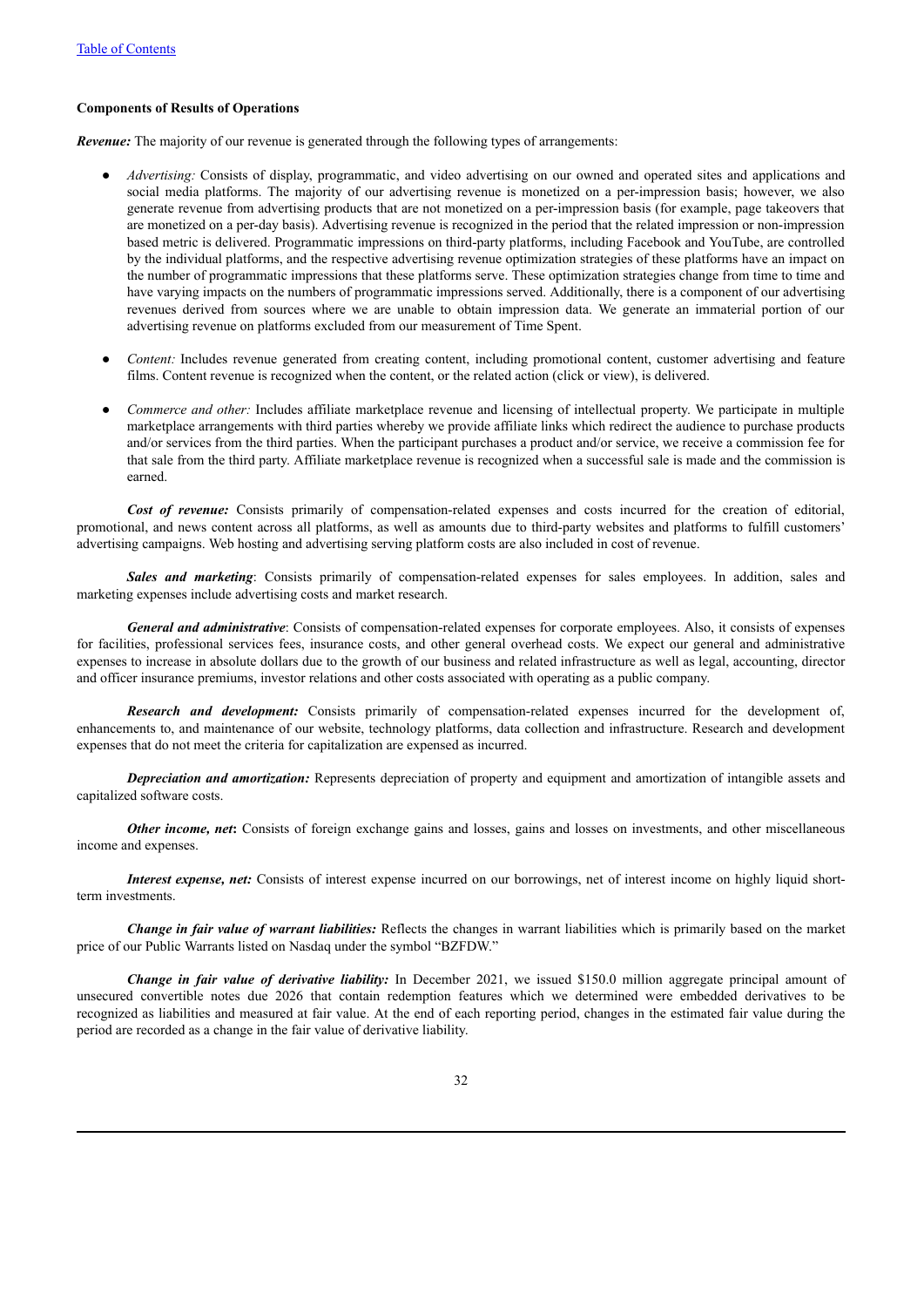*Income tax provision (benefit):* Represents federal, state and local taxes based on income in multiple domestic and international jurisdictions.

# **Results of Operations:**

# **Comparison of results for the three months ended March 31, 2022 and 2021**

The following tables set forth our condensed consolidated statement of operations data for each of the periods presented (in thousands):

|                                                                   | Three Months Ended March 31, |           |               |           |
|-------------------------------------------------------------------|------------------------------|-----------|---------------|-----------|
|                                                                   |                              | 2022      |               | 2021      |
| Revenue                                                           | \$                           | 91,558    | $\mathcal{S}$ | 72,648    |
| Costs and expenses                                                |                              |           |               |           |
| Cost of revenue, excluding depreciation and amortization          |                              | 60,818    |               | 42,123    |
| Sales and marketing                                               |                              | 17,803    |               | 11,378    |
| General and administrative                                        |                              | 32,562    |               | 23,702    |
| Research and development                                          |                              | 7,192     |               | 6,699     |
| Depreciation and amortization                                     |                              | 8,481     |               | 5,269     |
| Total costs and expenses                                          |                              | 126,856   |               | 89,171    |
| Loss from operations                                              |                              | (35,298)  |               | (16, 523) |
| Other income, net                                                 |                              | 862       |               | 660       |
| Interest expense, net                                             |                              | (4,789)   |               | (278)     |
| Change in fair value of warrant liabilities                       |                              | (3,416)   |               |           |
| Change in fair value of derivative liability                      |                              | (1,575)   |               |           |
| Loss before income taxes                                          |                              | (44,216)  |               | (16, 141) |
| Income tax provision (benefit)                                    |                              | 350       |               | (4,816)   |
| Net loss                                                          |                              | (44, 566) |               | (11, 325) |
| Net income attributable to the redeemable noncontrolling interest |                              | 164       |               | 60        |
| Net income (loss) attributable to noncontrolling interests        |                              | 164       |               | (18)      |
| Net loss attributable to BuzzFeed, Inc.                           |                              | (44, 894) |               | (11, 367) |

Costs and expenses include stock-based compensation expense as follows (in thousands):

|                                                          | Three Months Ended March 31, |         |  |      |
|----------------------------------------------------------|------------------------------|---------|--|------|
|                                                          |                              | 2022    |  | 2021 |
| Cost of revenue, excluding depreciation and amortization |                              | 460     |  | 42   |
| Sales and marketing                                      |                              | 722     |  | 29   |
| General and administrative                               |                              | 2,598   |  | 54   |
| Research and development                                 |                              | 160     |  |      |
| Total                                                    |                              | 3 9 4 0 |  | 138  |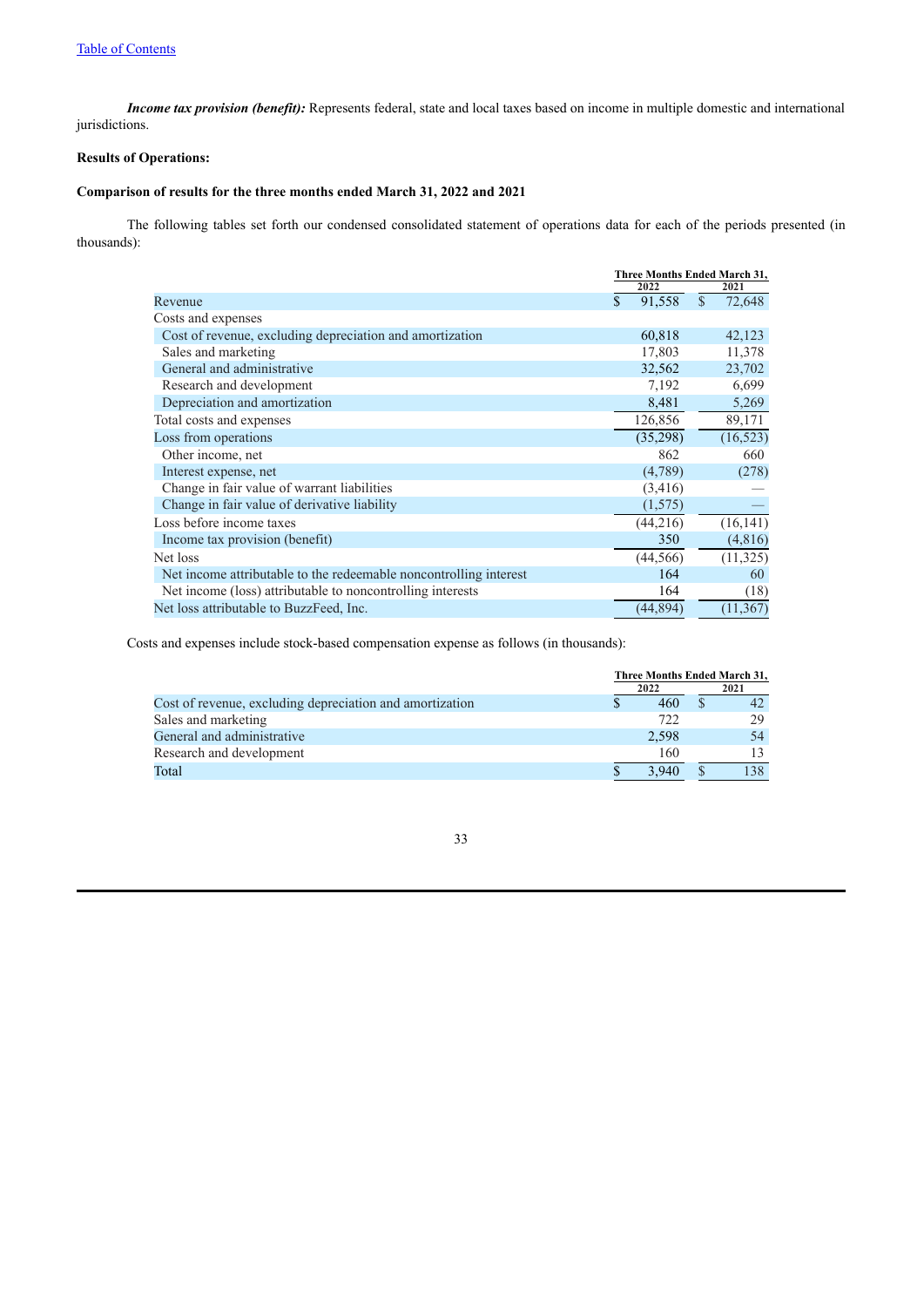The following table sets forth our condensed consolidated statement of operations data for each of the periods presented as a percentage of revenue<sup>(1)</sup>:

| 2021<br>$100\%$<br>$100\%$<br>58 %<br>$66\%$ |
|----------------------------------------------|
|                                              |
|                                              |
|                                              |
|                                              |
| $16\%$<br>$20\%$                             |
| $33\%$<br>$36\%$                             |
| $8\%$<br>$9\%$                               |
| 9%<br>$7\%$                                  |
| 139 %<br>123 %                               |
| (39)%<br>(23)%                               |
| $1\%$<br>$1\%$                               |
| $(5)\%$<br>$\overline{\phantom{0}}$          |
| (4)%                                         |
| $(2)\%$                                      |
| (22)%<br>(49)%                               |
| $-$ %<br>$(6)\%$                             |
| (49)%<br>$(16)\%$                            |
|                                              |
|                                              |
| $(16)\%$<br>(49)%                            |
|                                              |

(1) Percentages have been rounded for presentation purposes and may differ from unrounded results.

#### *Revenue*

Total revenue was as follows (in thousands):

|                    | Three Months Ended March 31, |        |          |
|--------------------|------------------------------|--------|----------|
|                    | 2022                         | 2021   | % Change |
| Advertising        | 48.668                       | 38.649 | $26\%$   |
| Content            | 32.279                       | 19.537 | 65 %     |
| Commerce and other | 10.611                       | 14.462 | (27)%    |
| Total revenue      | 91.558                       | 72.648 | $26\%$   |

Advertising revenue increased \$10.0 million, or 26%, for the quarter ended March 31, 2022 driven by a \$10.9 million, or 39%, increase in advertising on our owned and operated properties, partially offset by a \$0.9 million, or 8%, decrease in advertising on thirdparty platforms. The increase in advertising revenues on our owned and operated properties reflects the acquisition of Complex Networks, which contributed \$7.8 million of advertising revenue, and HuffPost, which closed on February 16, 2021 and contributed an incremental \$2.2 million of advertising revenue compared to the prior year quarter. The decrease in advertising revenues from third-party platforms reflects a contribution of \$2.5 million from Complex Networks. Excluding the impact of Complex Networks, advertising revenue decreased by \$3.4 million, or 32%, reflecting a 35% decline in the number of programmatic impressions delivered driven by the continued decline in Facebook-related impressions, partially offset by a 13% increase in overall pricing.

Content revenue increased by \$12.7 million, or 65%, for the quarter ended March 31, 2022, principally driven by the acquisition of Complex Networks which contributed \$12.1 million of content revenue.

Commerce and other revenue decreased by \$3.8 million, or 27%, for the quarter ended March 31, 2022, primarily reflecting a decline in the number of purchases generated driven by a comparison against heightened purchasing activity in the first quarter of 2021 related to the impact of COVID-19, as well as a decline in Facebook referred traffic. This decline was offset in part by the acquisition of Complex Networks.

# *Cost of revenue:*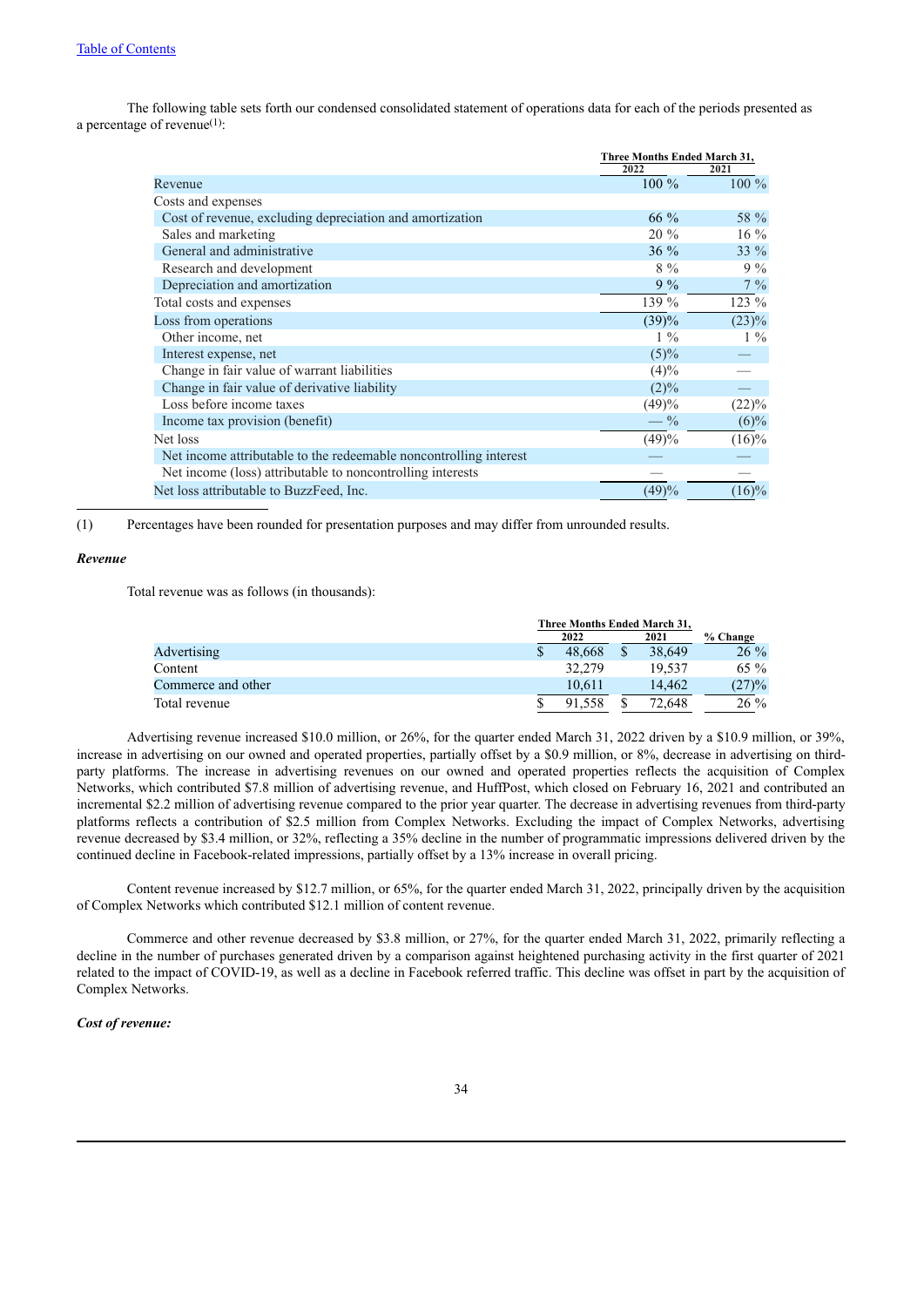|                            | Three Months Ended March 31. |        |          |
|----------------------------|------------------------------|--------|----------|
|                            | 2022                         | 2021   | % Change |
| Cost of revenue            | 60.818                       | 42.123 | 44 $\%$  |
| As a percentage of revenue | 66 %                         | 58 %   |          |

Cost of revenue increased by \$18.7 million, or 44%, primarily reflecting \$8.9 million of costs related to Complex Networks, a \$6.7 million increase in other costs of sales reflecting the growth in revenue, a \$3.7 million increase in compensation costs, and \$1.3 million of restructuring costs, partially offset by the comparison against the \$3.2 million of severance costs related to HuffPost in the quarter ended March 31, 2021. Cost of revenues increased as a percentage of revenue for the three months ended March 31, 2022 due to a change in revenue mix year-over-year.

#### *Sales and marketing:*

|                            | Three Months Ended March 31. |      |            |
|----------------------------|------------------------------|------|------------|
|                            | 2022                         | 2021 | $%$ Change |
| Sales and marketing        | 17.803                       |      | 56 $\%$    |
| As a percentage of revenue | $20\%$                       | 16 % |            |

Sales and marketing expenses increased by \$6.4 million, or 56%, principally driven by a \$5.3 million increase in compensation costs. The increase in compensation costs reflects \$4.6 million related to the additional headcount associated with Complex Networks and \$0.7 million related to increased stock-based compensation primarily associated with the Liquidity 2 RSUs.

# *General and administrative:*

|                            | <b>Three Months Ended March 31.</b> |        |          |  |
|----------------------------|-------------------------------------|--------|----------|--|
|                            | 2022                                | 2021   | % Change |  |
| General and administrative | 32.562                              | 23,702 | $37\%$   |  |
| As a percentage of revenue | $36\%$                              | $33\%$ |          |  |

General and administrative expenses increased by \$8.9 million, or 37%, principally driven by a \$4.6 million increase in compensation costs, a \$1.8 million increase in insurance related to being a public company and a \$1.5 million increase in rent related to the Complex Networks acquisition. The increase in compensation costs was primarily driven by \$2.5 million of stock-based compensation principally associated with the Liquidity 2 RSUs and \$1.3 million of additional headcount related to the acquisition of Complex Networks. We expect our general and administrative expenses to increase in absolute dollars due to the growth of our business and related infrastructure as well as legal, accounting, director and officer insurance premiums, investor relations and other costs associated with operating as a public company.

# *Research and development:*

|                            | Three Months Ended March 31. |      |                |  |
|----------------------------|------------------------------|------|----------------|--|
|                            | 2022                         | 2021 | % Change       |  |
| Research and development   | 7102                         | -699 | $7\frac{0}{0}$ |  |
| As a percentage of revenue |                              |      |                |  |

Research and development expenses increased by \$0.5 million, or 7%, driven by a \$1.2 million increase in compensation expenses reflecting \$0.8 million of additional headcount related to the acquisition of Complex Networks and \$0.5 million related to merit increases, partially offset by declines in consulting and other expenses.

# *Depreciation and amortization:*

|                               | Three Months Ended March 31. |       |  |       |          |
|-------------------------------|------------------------------|-------|--|-------|----------|
|                               |                              | 2022  |  | 2021  | % Change |
| Depreciation and amortization |                              | 8.481 |  | 5.269 | $61\%$   |
| As a percentage of revenue    |                              |       |  | $7\%$ |          |

Depreciation and amortization increased by \$3.2 million, or 61%, as a result of \$3.1 million of amortization of intangible assets associated with the acquisition of Complex Networks.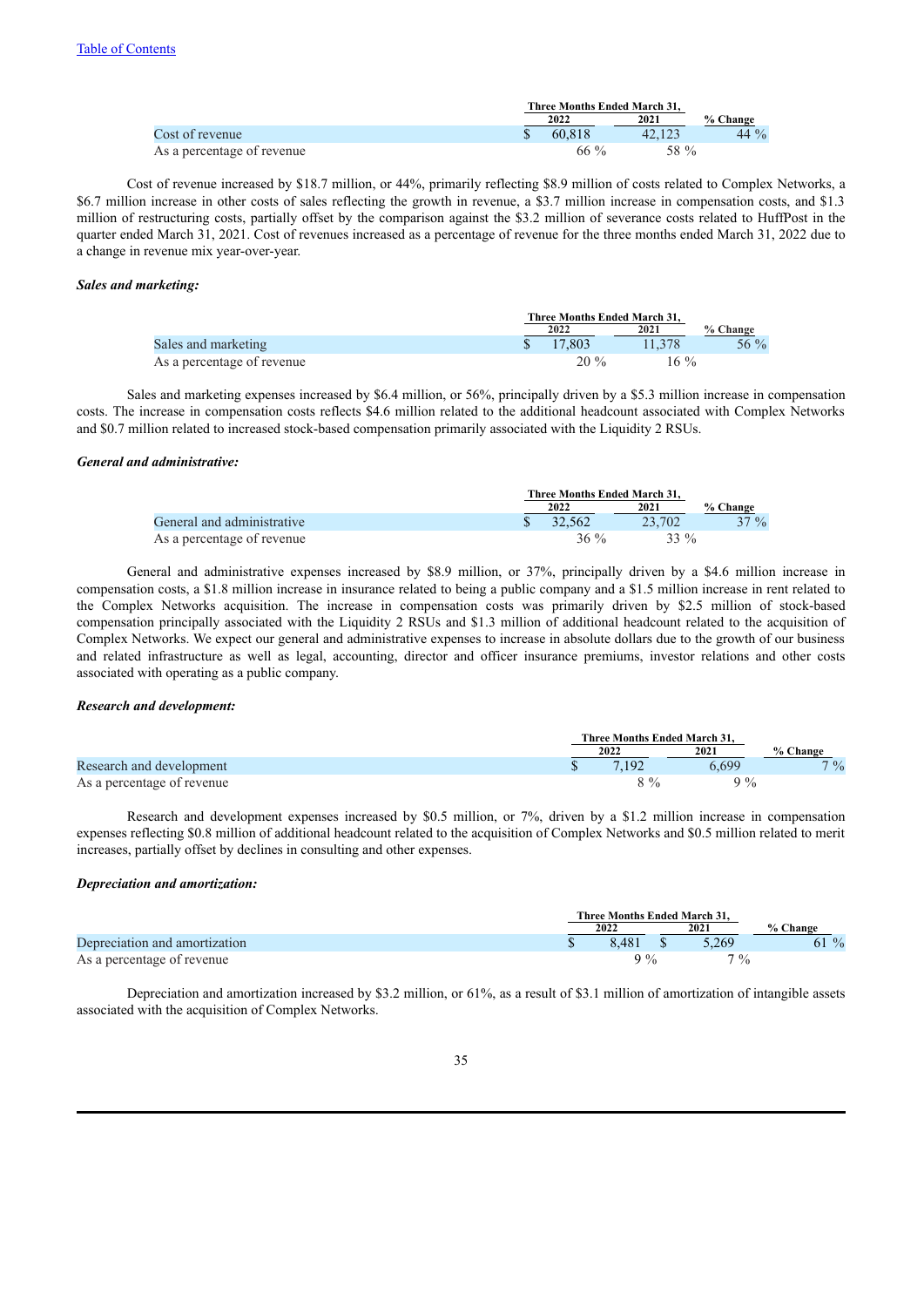# *Other income, net:*

|                            | <b>Three Months Ended March 31.</b> |  |     |               |
|----------------------------|-------------------------------------|--|-----|---------------|
|                            | 2022                                |  | 202 | % Change      |
| Other income, net          | 862                                 |  | 660 | $\frac{0}{0}$ |
| As a percentage of revenue |                                     |  |     |               |

# NM — not meaningful

Other income, net increased by \$0.2 million, or 31%, due to a \$1.3 million increase in unrealized gain on remeasurement of our investment in a private company, offset by an increase in unrealized foreign exchange losses and other expenses.

# *Interest expense, net:*

|                            | Three Months Ended March 31. |  |       |          |  |
|----------------------------|------------------------------|--|-------|----------|--|
|                            | 2022                         |  | 2021  | % Change |  |
| Interest expense, net      | (4.789)                      |  | (278) | NΜ       |  |
| As a percentage of revenue | 5)%                          |  |       |          |  |

# NM — not meaningful

Interest expense, net increased by \$4.5 million primarily due to increased interest expense associated with the Notes.

#### *Change in fair value of warrant liabilities:*

For the three months ended March 31, 2022, we recorded a \$3.4 million loss on the change in fair value of warrant liabilities.

# *Change in fair value of derivative liability:*

For the three months ended March 31, 2022 we recorded a loss of \$1.6 million due to a change in the estimated fair value of the derivative liability.

# *Income tax provision (benefit):*

|                                   | Three Months Ended March 31. |     |  |      |       |
|-----------------------------------|------------------------------|-----|--|------|-------|
|                                   | 2022                         |     |  | 2021 | hange |
| Income tax<br>provision (benefit) |                              | occ |  |      | ΝM    |

NM – not meaningful

For the three months ended March 31 2022, the Company recorded an income tax provision of \$0.4 million related to federal, state, and foreign taxes. The Company's effective tax rate differed from the U.S. federal statutory income tax rate of 21% primarily due to limited tax benefits provided for against its current year pre-tax operating loss as the Company maintains a full valuation allowance against its U.S. deferred tax assets that are not realizable on a more-likely-than-not basis.

For the three months ended March 31, 2021, the Company recorded an income tax benefit of \$4.8 million, including a \$4.3 million discrete tax benefit related to the release of a portion of the Company's previously established valuation allowance to offset deferred tax liabilities arising from the HuffPost Acquisition.

As of March 31, 2022, the Company continued to maintain a valuation allowance against its U.S. and certain foreign deferred tax assets as the Company could not conclude that such assets will be realized on a more-likely-than-not basis. Any decline in the valuation allowance could have a favorable impact on our income tax provision and net income in the period in which such determination is made.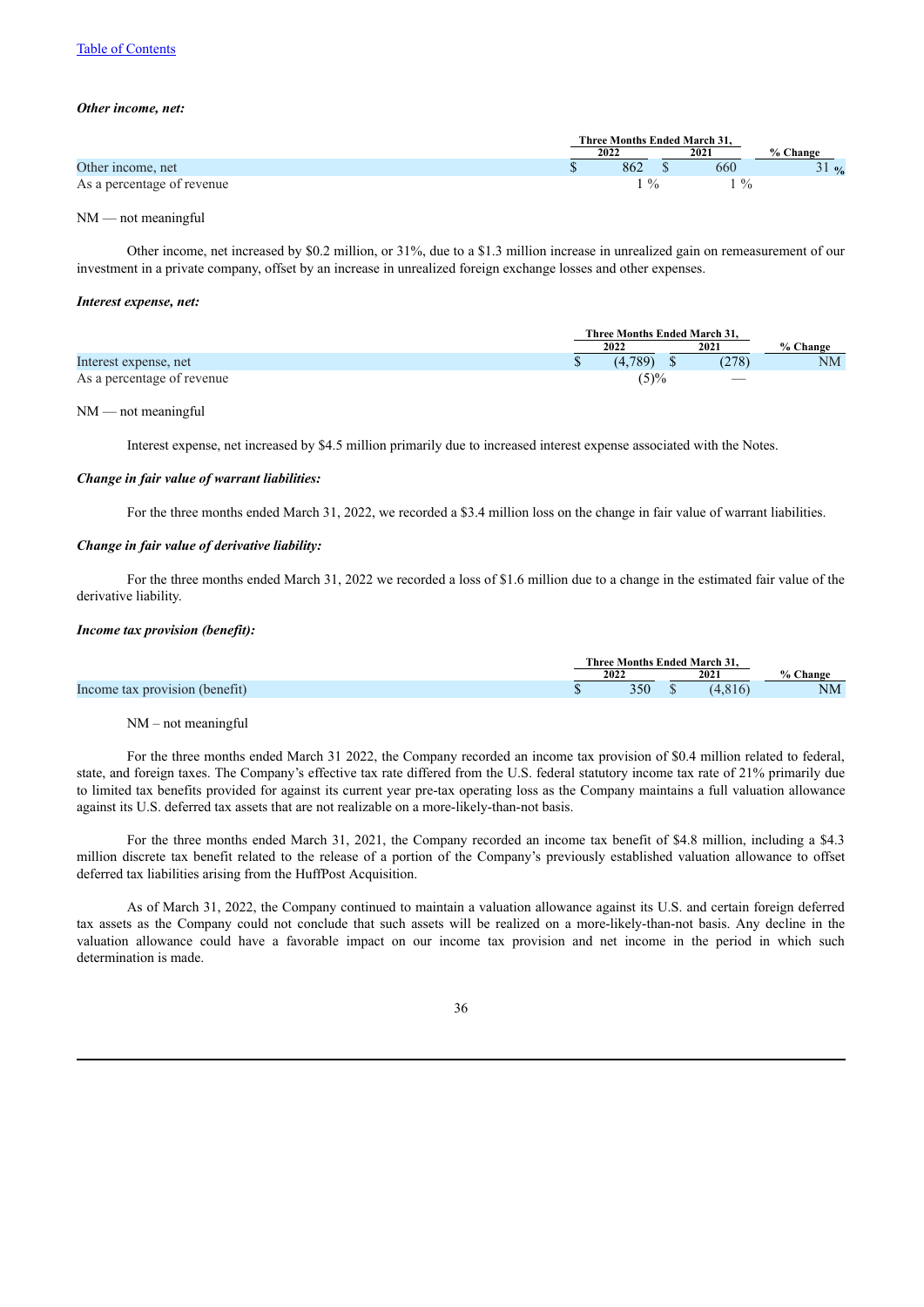# **Non-GAAP Financial Measure**

# **Consolidated Adjusted EBITDA**

Adjusted EBITDA is a non-GAAP financial measure and represents a key metric used by management and our board of directors to measure the operational strength and performance of our business, to establish budgets, and to develop operational goals for managing our business. We define Adjusted EBITDA as net loss, excluding the impact of net income (loss) attributable to noncontrolling interests, income tax provision (benefit), interest expense, interest income, other income, net, depreciation and amortization, stock-based compensation, change in fair value of warrant liabilities, change in fair value of derivative liability, restructuring costs, public company readiness costs, and other non-cash and non-recurring items that management believes are not indicative of ongoing operations.

We believe Adjusted EBITDA is relevant and useful information for investors because it allows investors to view performance in a manner similar to the method used by our management. However, there are limitations to the use of Adjusted EBITDA and our definition of Adjusted EBITDA may not be comparable to similarly titled measures of other companies. Other companies, including companies in our industry, may calculate non-GAAP financial measures differently than we do, limiting the usefulness of those measures for comparative purposes.

Adjusted EBITDA should not be considered a substitute for loss from operations, net loss, or net loss attributable to BuzzFeed, Inc. that we have reported in accordance with GAAP.

#### **Reconciliation from Net loss to Adjusted EBITDA**

The following table reconciles consolidated net loss to Adjusted EBITDA for the periods presented:

|                                              | Three Months Ended March 31. |           |              |           |
|----------------------------------------------|------------------------------|-----------|--------------|-----------|
|                                              |                              | 2022      |              | 2021      |
| Net loss                                     | аĐ.                          | (44, 566) | <sup>S</sup> | (11, 325) |
| Income tax provision (benefit)               |                              | 350       |              | (4,816)   |
| Interest expense                             |                              | 4,884     |              | 344       |
| Interest income                              |                              | (95)      |              | (66)      |
| Other income, net                            |                              | (862)     |              | (660)     |
| Depreciation and amortization                |                              | 8,481     |              | 5,269     |
| Stock-based compensation                     |                              | 3,940     |              | 138       |
| Change in fair value of warrant liabilities  |                              | 3,416     |              |           |
| Change in fair value of derivative liability |                              | 1,575     |              |           |
| Restructuring <sup>(1)</sup>                 |                              | 1,843     |              | 3,645     |
| Transaction $costs^{(2)}$                    |                              | 2,955     |              | 3,212     |
| Public company readiness costs(3)            |                              | 1,315     |              |           |
| <b>Adjusted EBITDA</b>                       |                              | (16, 764) |              | (4,259)   |

(1) For the three months ended March 31, 2022, reflects costs associated with the organizational changes to align sales and marketing and general and administrative functions as well as changes in content to better serve audience demands. For the three months ended March 31, 2021, reflects costs associated with involuntary terminations of employees across various roles and levels as part of the integration of the HuffPost Acquisition.

(2) Reflects one-time legal, advisory, consulting and incremental compensation expenses associated with the Business Combination.

(3) Reflects public company readiness costs associated with the establishment of our public company structure and processes.

# **Liquidity and Capital Resources**

Our principal sources of liquidity are our cash and cash equivalents and borrowings under our Revolving Credit Facility (as defined below), as well as cash generated from operations. Our cash and cash equivalents consist of demand deposits with financial institutions and investments in money market funds and totaled \$74.5 million and \$79.7 million at March 31, 2022 and December 31, 2021, respectively.

We believe that our operating cash flows, together with cash and cash equivalents on hand and amounts available for borrowing under our revolving credit facility, will be sufficient to meet our working capital and capital expenditure requirements for at least the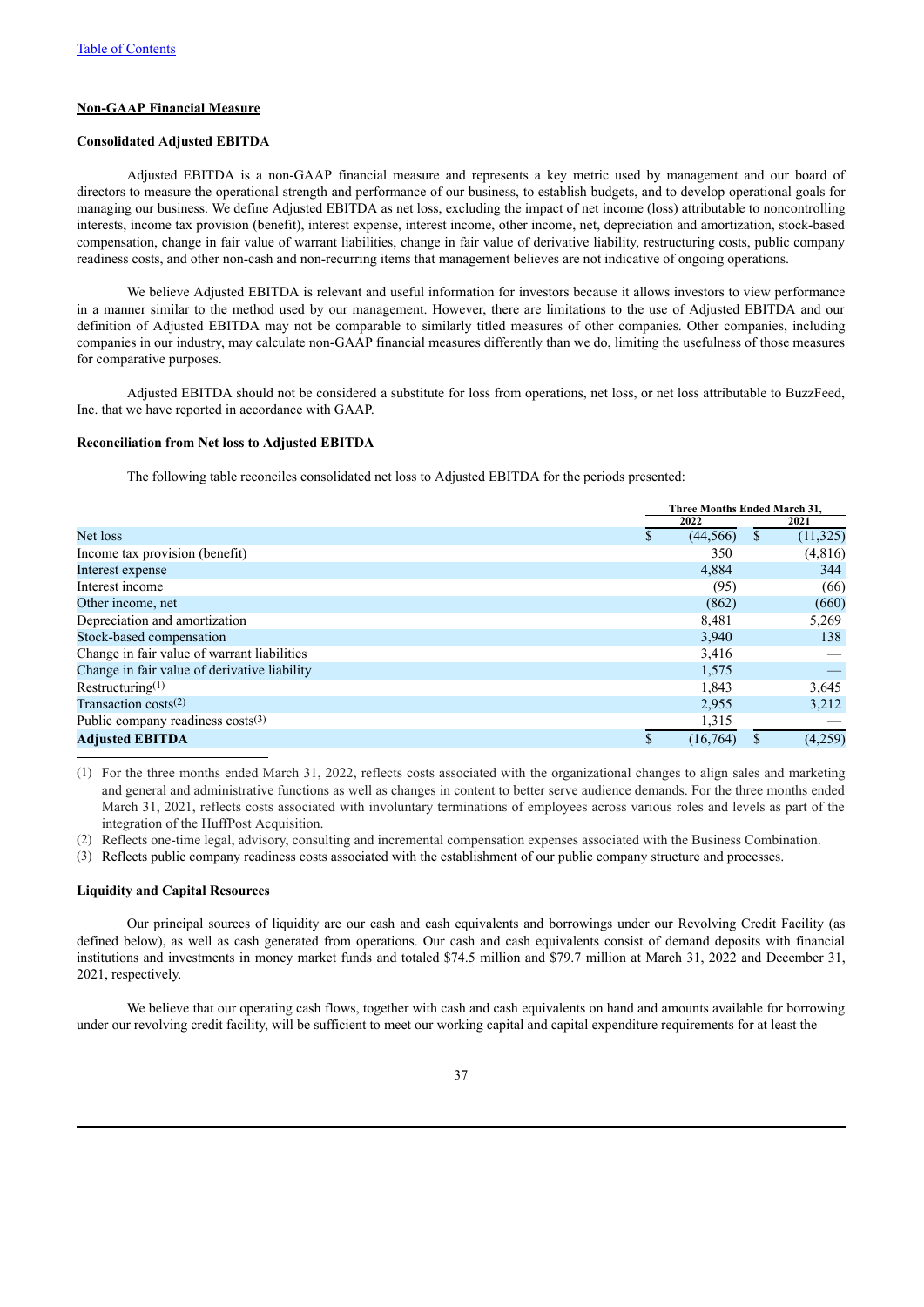next 12 months. To the extent existing cash, operating cash flows, and amounts available for borrowing are insufficient to fund future activities, we may need to raise additional funds. In the future, we may attempt to raise additional capital through the sale of equity securities or through equity-linked or debt financing arrangements. If we raise additional funds by issuing equity or equity-linked securities, the ownership of our existing stockholders will be diluted. If we raise additional financing by the incurrence of additional indebtedness, we may be subject to increased fixed payment obligations and could also be subject to additional restrictive covenants, such as limitations on our ability to incur additional debt, and other operating restrictions that could adversely impact our ability to conduct our business. Any future indebtedness we incur may result in terms that could be unfavorable to equity investors. There can be no assurances that we will be able to raise additional capital. The inability to raise capital could adversely affect our ability to achieve our business objectives.

# *Revolving Credit Facility*

We have a \$50.0 million revolving credit facility ("Revolving Credit Facility"), maturing in December 2023. Borrowings under the Revolving Credit Facility are generally limited to 95% of qualifying investment grade accounts receivable and 90% of qualifying non-investment grade accounts receivable, subject to adjustment at the discretion of the lenders. Borrowings under the Revolving Credit Facility bear interest at LIBOR, subject to a floor rate of 0.75%, plus a margin of 3.75% to 4.25%, depending on the level of our utilization of the Revolving Credit Facility. The Revolving Credit Facility is subject to a monthly minimum utilization of \$15.0 million and also includes an unused commitment fee of 0.375%. The Revolving Credit Facility was amended and restated in connection with the closing of the Business Combination, namely to, among other things, add the Company and certain other entities as guarantors.

The Revolving Credit Facility includes covenants that, among other things, require us to maintain at least \$25.0 million of unrestricted cash at all times and limit our ability to incur additional indebtedness, grant liens, pay dividends, hold unpermitted investments, repurchase or redeem equity interests or make material changes to the business. We were in compliance with the financial covenant as of March 31, 2022.

The Revolving Credit Facility is secured by a first priority security interest on the Company's and the other borrowers' and guarantors' cash, accounts receivable, books and records and related assets.

As of March 31, 2022, we had outstanding borrowings under the Revolving Credit Facility of \$28.5 million, outstanding letters of credit of \$15.5 million, and remaining borrowing capacity of \$6.0 million.

# *Convertible Notes*

In connection with the Business Combination, we completed the issuance of \$150.0 million of unsecured convertible notes due 2026 (the "Notes"). The Notes bear interest at a rate of 8.50% per annum, payable semi-annually. The Notes are convertible into approximately 12,000,000 shares of our Class A common stock at an initial conversion price of \$12.50 and mature on December 3, 2026.

We may, at our election, force conversion of the Notes after the third anniversary of the issuance of the Notes, subject to a holder's prior right to convert and certain other conditions, if the volume-weighted average trading price of our Class A common stock is greater than or equal to 130% of the conversion price for more than 20 trading days during a period of 30 consecutive trading days. In the event that a holder of the Notes elects to convert its Notes after the one year anniversary, and prior to the three-year anniversary, of the issuance of the Notes, we will be obligated to pay an amount equal to: (i) from the one year anniversary of the issuance of the Notes to the two year anniversary of the issuance of the Notes, an amount equal to 18 month's interest declining ratably on a monthly basis to 12 month's interest on the aggregate principal amount of the Notes so converted and (ii) from the two year anniversary of the issuance of the Notes to the three year anniversary of the issuance of the Notes, an amount equal to 12 month's interest declining ratably on a monthly basis to zero month's interest, in each case, on the aggregate principal amount of the Notes so converted (the "Interest Make-Whole Payment"). The Interest Make-Whole Payment will be payable in cash. Without limiting a holder's right to convert the Notes at its option, interest will cease to accrue on the Notes during any period in which the Company would otherwise be entitled to force conversion of the Notes, but is not permitted to do so solely due to the failure of a trading volume condition specified in the indenture governing the Notes.

Each holder of a Note will have the right to cause us to repurchase for cash all or a portion of the Notes held by such holder (i) at any time after the third anniversary of the closing date, at a price equal to par plus accrued and unpaid interest; or (ii) at any time upon the occurrence of a fundamental change (as defined in the indenture governing the Notes), at a price equal to 101% of par plus accrued and unpaid interest.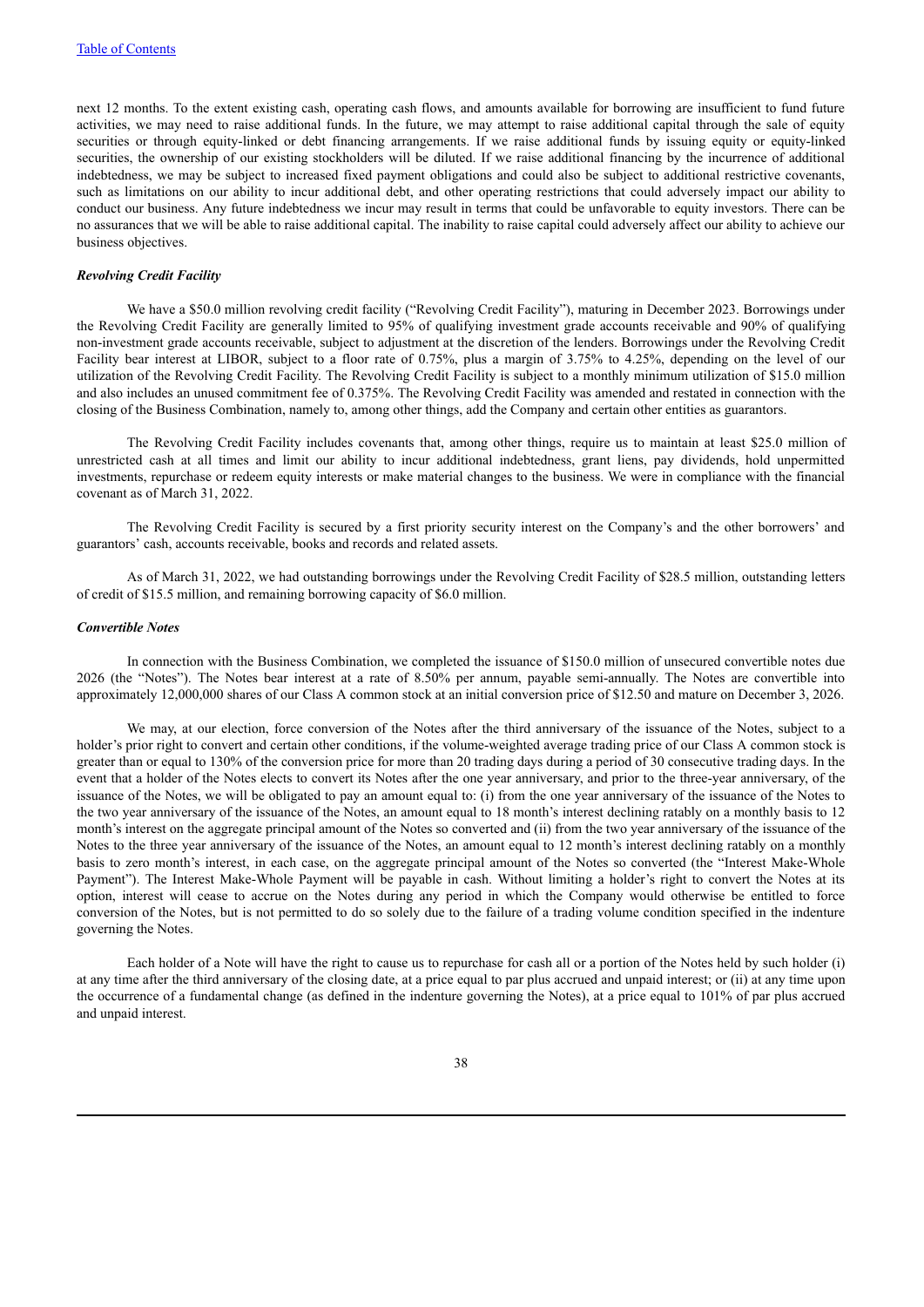The indenture governing the Notes includes restrictive covenants that, among other things, limit our ability to incur additional debt or liens, make restricted payments or investments, dispose of significant assets, transfer intellectual property, or enter into transactions with affiliates.

#### Cash flows provided by (used in) operating, investing and financing activities were as follows for the periods presented:

|                                                     | Three Months Ended March 31. |  |        |
|-----------------------------------------------------|------------------------------|--|--------|
|                                                     | 2022                         |  | 2021   |
| Net cash provided by operating activities           | 1 142                        |  | 9.518  |
| Net cash (used in) provided by investing activities | (5.922)                      |  | 2.958  |
| Net cash (used in) provided by financing activities | (227)                        |  | 35.142 |

# *Operating Activities*

For the three months ended March 31, 2022, net cash provided by operating activities decreased by \$8.4 million compared to the three months ended March 31, 2021. The decrease in cash provided by operating activities was primarily driven by a \$10.4 million increase in net loss, adjusted for non-cash items, a \$9.0 million decrease in the change in accrued compensation, a \$3.7 million decrease in the change in accounts payable, and a \$3.0 million decrease in the change in accrued liabilities and other current liabilities, partially offset by a \$11.9 million increase in the change in prepaid and other assets, and a \$7.2 million increase in the change in accounts receivable.

# *Investing Activities*

For the three months ended March 31, 2022, cash used in investing activities was \$5.9 million, which consists of \$3.6 million of expenditures on internal-use software and \$2.3 million of capital expenditures.

For the three months ended March 31, 2021, cash provided by investing activities was \$3.0 million, which consists of \$5.2 million of net cash acquired as part of the HuffPost Acquisition, partially offset by \$1.3 million of expenditures on internal-use software and fixed assets of \$0.9 million.

# *Financing Activities*

For the three months ended March 31, 2022, cash used in financing activities was \$0.2 million, principally consisting of \$0.6 million of deferred reverse recapitalization costs, partially offset by proceeds from the exercise of stock options of \$0.4 million.

For the three months ended March 31, 2021, cash provided by financing activities was \$35.1 million, principally consisting of \$35.0 million of proceeds from the issuance of common stock related to the equity investment in us by an affiliate of Verizon.

# *Contractual Obligations*

Our principal commitments consist of obligations for office space under non-cancelable operating leases with various expiration dates through 2029 as well as repayment of borrowings under our Revolving Credit Facility and Notes.

In September 2018, concurrent with an investment in a private company, we agreed to guarantee the lease of the investee's premises in New York. In October 2020, the investee renewed its lease agreement, and our prior guarantee was replaced with a new guarantee of up to \$5.4 million. The amount of the guarantee is reduced as the investee makes payments under the lease. As of March 31, 2022, the maximum amount under the guarantee was \$2.3 million, and no liability was recognized with respect to the guarantee.

Refer to Note 9, Note 15, and Note 16 of our unaudited condensed consolidated financial statements included elsewhere in this Quarterly Report on Form 10-Q.

# **Critical Accounting Policies and Estimates**

We prepare our condensed consolidated financial statements and related notes in accordance with GAAP. In doing so, we have to make estimates and assumptions that affect our reported amounts of assets, liabilities, revenues, expenses, and related disclosure. We evaluate our estimates and assumptions on an ongoing basis. Our estimates are based on historical experience and other assumptions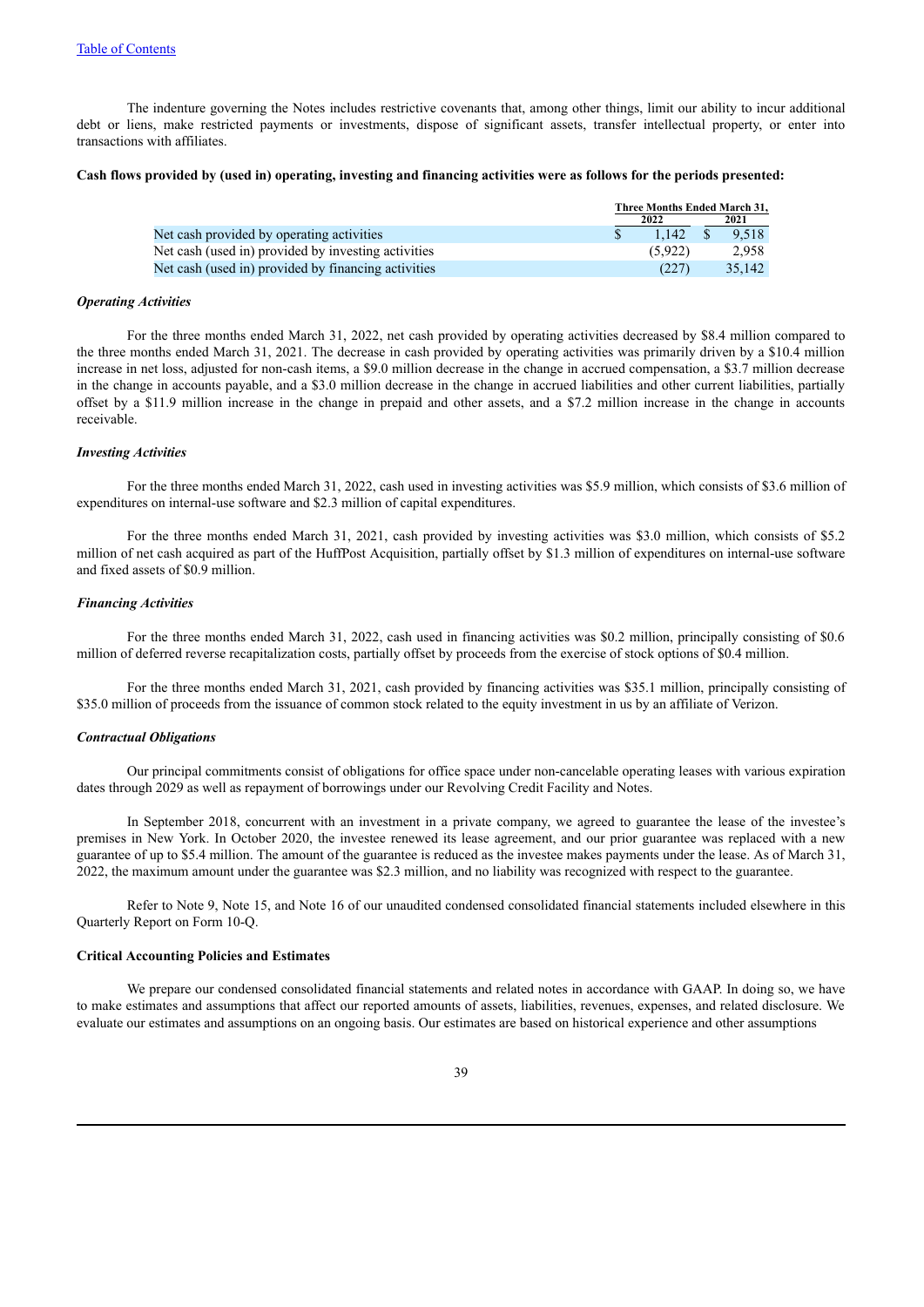that we believe are reasonable under the circumstances. To the extent that there are material differences between these estimates and actual results, our financial condition or operating results would be affected.

We consider an accounting judgment, estimate or assumption to be critical when (1) the estimate or judgment is complex in nature or requires a high degree of judgment and (2) the use of different judgments, estimates or assumptions could have a material impact on our condensed consolidated financial statements. Please refer to "Management's Discussion and Analysis of Financial Condition and Results of Operations" contained in Part II, Item 7 of our Annual Report on Form 10-K for the fiscal year ended December 31, 2021 for a more complete discussion of our critical accounting policies and estimates.

There have been no material changes to our critical accounting policies and estimates as compared to the critical accounting policies and estimates described in our Annual Report on Form 10-K for the fiscal year ended December 31, 2021.

#### **Recently Adopted and Issued Accounting Pronouncements**

Refer to Note 2 of our unaudited condensed consolidated financial statements included elsewhere in this Quarterly Report on Form 10-Q.

#### **Emerging Growth Company Accounting Election**

Section 102 of the JOBS Act provides that an emerging growth company can take advantage of the extended transition period provided in Section 7(a)(2)(B) of the Securities Act for complying with new or revised accounting standards. We are an emerging growth company and have elected to take advantage of the extended transition period. As a result, the condensed consolidated financial statements of BuzzFeed, Inc. may not be comparable to companies that comply with new or revised accounting standards as of public company effective dates.

In addition, we intend to rely on the other exemptions and reduced reporting requirements provided by the JOBS Act. Subject to certain conditions set forth in the JOBS Act, if, as an emerging growth company, we intend to rely on such exemptions, we are not required to, among other things: (i) provide an auditor's attestation report on our system of internal control over financial reporting pursuant to Section 404(b) of the Sarbanes-Oxley Act of 2002; (ii) provide all of the compensation disclosure that may be required of non-emerging growth public companies under the Dodd-Frank Wall Street Reform and Consumer Protection Act; (iii) comply with the requirement of the Public Company Accounting Oversight Board regarding the communication of critical audit matters in the auditor's report on the financial statements; and (iv) disclose certain executive compensation-related items such as the correlation between executive compensation and performance and comparisons of the Chief Executive Officer's compensation to median employee compensation.

We will remain an emerging growth company under the JOBS Act until the earliest of (i) the last day of our first fiscal year following the fifth anniversary of 890's initial public offering, (ii) the last date of our fiscal year in which we have total annual gross revenue of at least \$1.07 billion, (iii) the date on which we are deemed to be a "large accelerated filer" under the rules of the SEC with at least \$700.0 million of outstanding securities held by non-affiliates, or (iv) the date on which we have issued more than \$1.0 billion in non-convertible debt securities during the previous three years.

# <span id="page-40-0"></span>**ITEM 3. QUANTITATIVE AND QUALITATIVE DISCLOSURES ABOUT MARKET RISK**

We have operations both within the United States and internationally, and we are exposed to market risks in the ordinary course of our business. These risks include primarily foreign currency exchange, interest rate fluctuation and equity investment risks.

#### *Foreign Currency Exchange Risk*

We transact business in various foreign currencies and obtain international revenue, as well as incur costs denominated in foreign currencies, primarily the British Pound, Japanese Yen, and Canadian Dollar. This exposes us to the risk of fluctuations in foreign currency exchange rates. Accordingly, changes in exchange rates, and in particular a strengthening of the U.S. dollar, would negatively affect our revenue and results of operations as expressed in U.S. dollars. The Company does not enter into foreign currency forward exchange contracts or other derivative financial instruments to hedge the effects of adverse fluctuations in foreign currency exchange rates.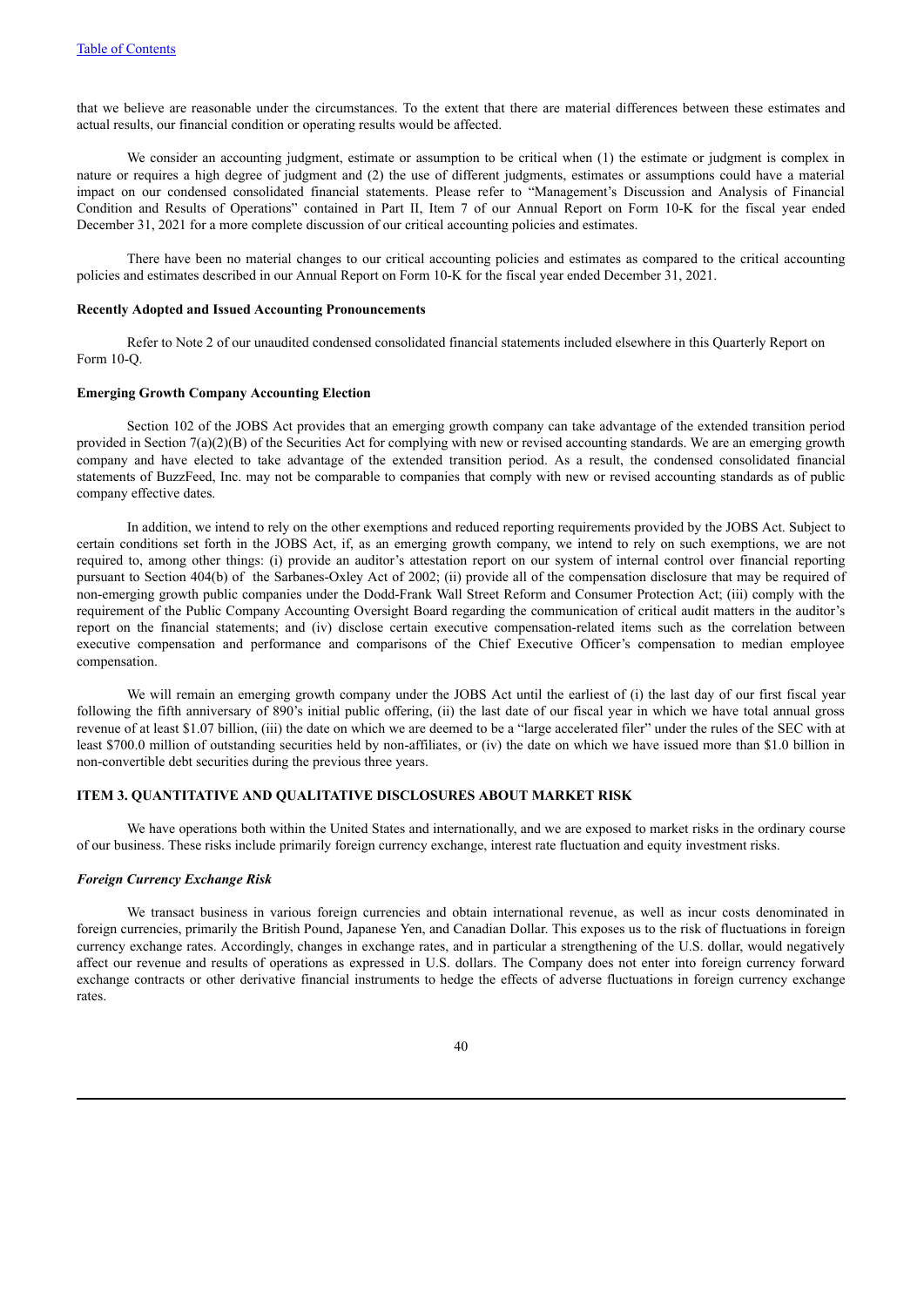# *Interest Rate Fluctuation Risk*

Our exposure to interest rates relates primarily to the variable interest component on our Revolving Credit Facility as well as interest earned and market value on money market funds included in our cash and cash equivalents. These exposures were not material for the three months ended March 31, 2022 or 2021, but may become material in the future.

#### *Equity Investment Risk*

We hold an investment in equity securities of a privately-held company without a readily determinable fair value. We elected to account for this investment using the measurement alternative, which is cost, less any impairment, adjusted for changes in fair value resulting from observable transactions for identical or similar investments of the same issuer. We perform a qualitative assessment at each reporting date to determine whether there are triggering events for impairment. The qualitative assessment considers factors such as, but not limited to, the investee's financial performance and business prospects; industry performance; economic environment; and other relevant events and factors affecting the investee. Valuations of our equity investment are complex due to the lack of readily available market data and observable transactions. The carrying value of our investment was \$3.6 million at March 31, 2022 and \$2.3 million at December 31, 2021.

# <span id="page-41-0"></span>**ITEM 4. CONTROLS AND PROCEDURES**

#### **Evaluation of Disclosure Controls and Procedures**

Disclosure controls and procedures are designed to ensure that information required to be disclosed by us in our Exchange Act reports is recorded, processed, summarized and reported within the time periods specified in the SEC's rules and forms, and that such information is accumulated and communicated to our management, including our principal executive officer and principal financial officer or persons performing similar functions, as appropriate to allow timely decisions regarding required disclosure.

In connection with the audit of our consolidated financial statements as of December 31, 2021, we identified material weaknesses in our internal control over financial reporting. A material weakness is a deficiency, or a combination of deficiencies, in internal control over financial reporting such that there is a reasonable possibility that a misstatement of our annual or interim financial statements will not be prevented or detected on a timely basis. BuzzFeed has identified material weaknesses in its internal control over financial reporting that we are currently working to remediate, which relate to: (a) a lack of formalized internal control and segregation of duties in the financial statement close process; (b) a lack of sufficient levels of staff with public company and technical accounting experience; and (c) the selection and development of control activities, including information technology general controls.

During 2022, with the oversight of senior management, we have hired and will continue to hire additional accounting personnel with technical accounting and financial reporting experience. We have also supplemented accounting resources with external advisors to assist with performing technical accounting activities. We are in the process of identifying and implementing the specific controls to remediate the material weaknesses.

Although management designed remediation plans in 2021, due to resources constraints and lack of sufficient staff with technical expertise, the necessary business process and IT general controls were partially implemented or not executed consistently; thus, material weaknesses in our internal control environment were concluded. The material weaknesses will not be considered remediated until the applicable controls operate for a sufficient period of time, and we have concluded, through testing, that the newly implemented and enhanced controls are operating effectively. Our management will continue to monitor the effectiveness of our remediation plans in 2022 and will make the changes we determine to be appropriate.

Our management, with the participation of our Chief Executive Officer and Chief Financial Officer, has evaluated the effectiveness of our disclosure controls and procedures (as defined in Exchange Act Rules 13a-15(e) and 15d-15(e)) as of the end of the period covered by this report. In making this evaluation, management considered the material weakness in our internal control over financial reporting described above. Based upon that evaluation, our Chief Executive Officer and Chief Financial Officer concluded that, as of March 31, 2022, the period covered in this report, our disclosure controls and procedures were not effective.

Notwithstanding the assessment that our disclosure controls and procedures are not effective, we believe that we have performed sufficient supplementary procedures to ensure that the condensed consolidated financial statements contained in this filing fairly present our financial position, results of operations and cash flows for the reporting periods covered herein in all material respects.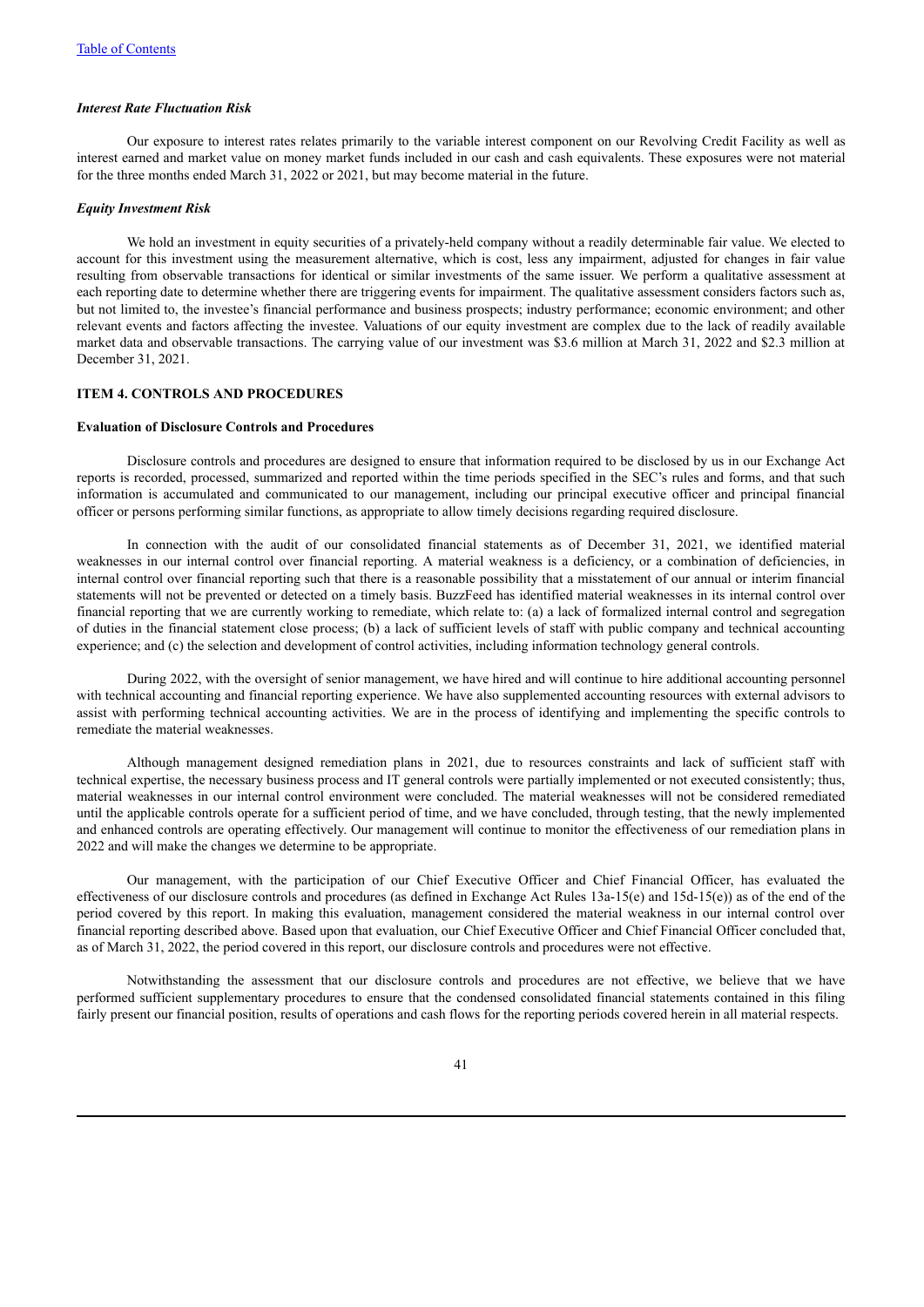# **Changes in Internal Control over Financial Reporting**

On December 3, 2021, the Company acquired Complex Networks (see Note 3 to the accompanying condensed consolidated financial statements). We are currently integrating policies, processes, people, technology and operations for the combined company. Management will continue to evaluate our internal control over financial reporting as we execute integration activities. Other than as noted above, and in connection with the implementation of the remedial measures described above, there were no changes in our internal control over financial reporting (as such term is defined in Rules 13a-15(f) and 15d-15(f) of the Exchange Act) during the quarter ended March 31, 2022 that have materially affected, or are reasonably likely to materially affect, our internal control over financial reporting.

# <span id="page-42-0"></span>**Part II. Other Information**

# <span id="page-42-1"></span>**ITEM 1. LEGAL PROCEEDINGS**

From time to time, we may become involved in legal proceedings and claims arising in the ordinary course of business, including, but not limited to, disputes in the areas of contracts, securities, privacy, data protection, content regulation, intellectual property, consumer protection, e-commerce, marketing, advertising, messaging, rights of publicity, libel and defamation, health and safety, employment and labor, product liability, accessibility, competition, and taxation. We record a liability when we believe that it is probable that a loss will be incurred by us and the amount of that loss can be reasonably estimated. Based on our current knowledge, we do not believe that there is a reasonable possibility that the final adjudication of pending or threatened legal proceedings to which we are a party, will, either individually or in the aggregate, have a material adverse effect on our financial position, results of operations, or cash flows.

On March 15, 2022, two mass arbitrations were initiated before the American Arbitration Association (the "AAA") against the Company and certain of its executive officers and directors (together, the "BuzzFeed Defendants") and Continental Stock Transfer Corporation (the "Arbitrations") by 91 individuals purportedly employed by BuzzFeed Media Enterprises, Inc. or its predecessor in interest, a wholly owned subsidiary of the Company (the "Claimants"). Claimants allege that they were harmed when they were allegedly unable to convert their shares of Class B common stock to Class A common stock and sell those shares on December 6, 2021, the first day of trading following the business combination of 890 Fifth Avenue and legacy BuzzFeed, Inc., and assert claims for negligence, misrepresentation, breach of fiduciary duty, and violation of Section 11 of the Securities Act of 1933. Claimants seek to recover unspecified compensatory damages, an award of costs, and any further appropriate relief.

On April 21, 2022, the BuzzFeed Defendants filed a complaint in the Delaware Court of Chancery seeking to enjoin the Arbitrations on the grounds that Claimants' purported causes of action arise from their rights as shareholders of the Company, are governed by the Company's charter, including its forum selection provision, and are therefore not arbitrable (the "Delaware Action"). The complaint seeks declaratory and injunctive relief. A hearing on the merits of the Delaware Action is scheduled for July 26, 2022. Effective April 21, 2022, the AAA has stayed the Arbitrations for a period of 60 days pursuant to Section 1 of the AAA Employment Arbitration Rules and Mediation Procedures. The parties have agreed to extend the stay of the Arbitrations until the Court of Chancery decides the merits of the Delaware Action. The Company does not believe that the final outcome of the Arbitrations will have a material adverse effect on its financial position, results of operations, or cash flows.

For information regarding other legal proceedings in which we are involved, see Note 16 of our unaudited condensed consolidated financial statements included elsewhere in this Quarterly Report on Form 10-Q.

# <span id="page-42-2"></span>**ITEM 1A. RISK FACTORS**

Disclosure about our existing risk factors is set forth in Item 1A, "Risk Factors," in our Annual Report on Form 10-K for the fiscal year ended December 31, 2021. Other than as described below, our risk factors have not changed materially since December 31, 2021.

A significant portion of our total outstanding shares are restricted from immediate resale but may be sold into the market in the near future. This could cause the market price of our Class A common stock to drop significantly, even if our business is doing *well.*

Sales of a substantial number of shares of our Class A common stock in the public market could occur at any time. These sales, or the perception in the market that the holders of a large number of shares intend to sell shares, could reduce the market price of our Class A common stock.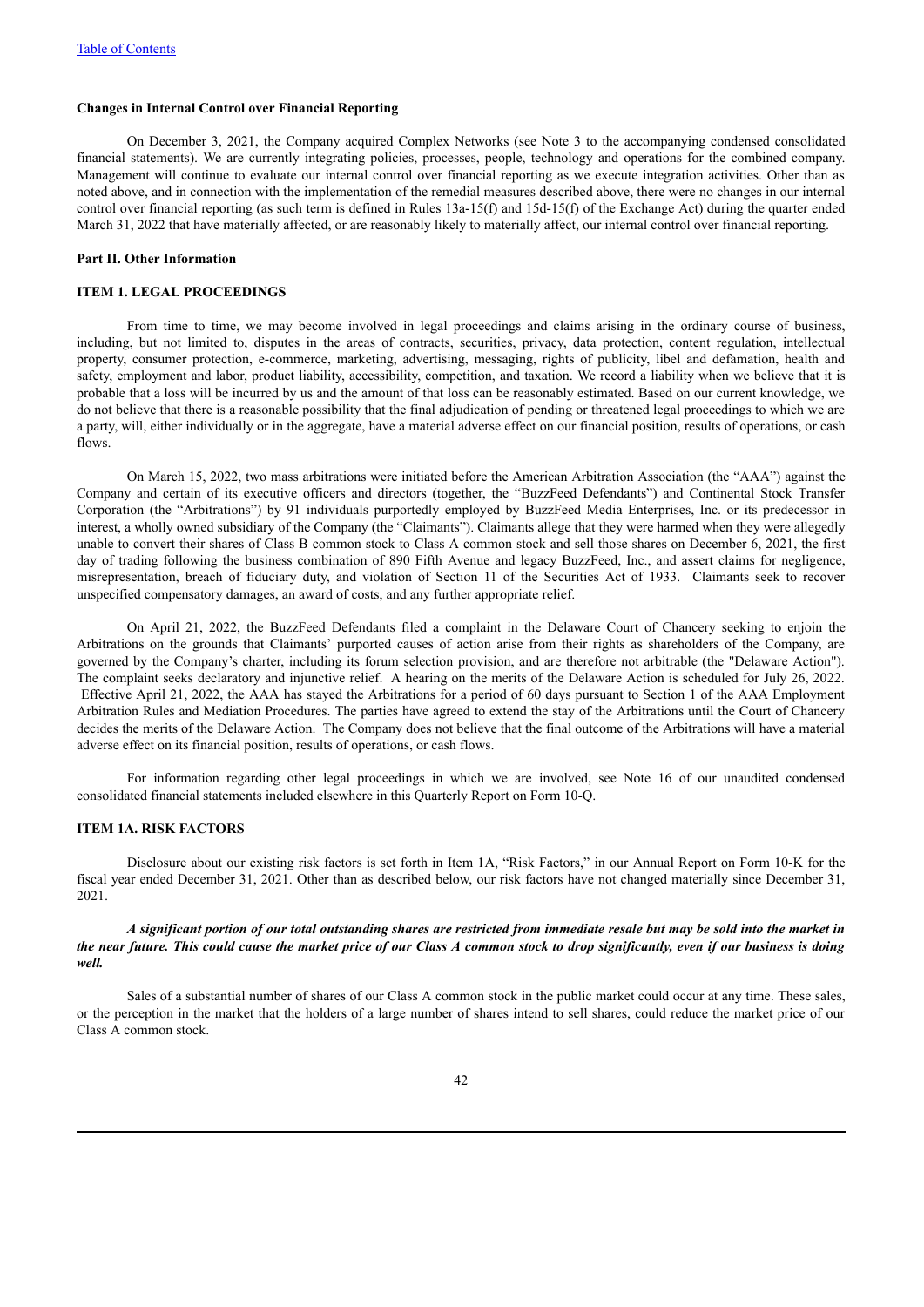Through June 1, 2022, an aggregate of (i) 102,688,447 shares of our Class A common stock (including 2,776,073 shares of our Class A common stock subject to outstanding equity awards), (ii) 12,019,830 shares of our Class B common stock and (iii) 6,478,031 shares of our Class C common stock held by our stockholders are subject to transfer restrictions set forth in the registration rights agreement and the investors' rights agreement entered into in connection with the Business Combination. As a result, a significant number of shares of Class A common stock will be available for sale on June 2, 2022. In addition, through the earlier of (i) December 3, 2022, (ii) the date that the last reported sale price of our Class A common stock equals or exceeds \$12.00 per share (as adjusted for stock splits, stock capitalizations, reorganizations, recapitalizations and the like) for any 20 trading days within any 30-trading day period commencing May 2, 2022, and (iii) the date on which the company completes a liquidation, merger, capital stock exchange or other similar transaction that results in all of the company's stockholders having the right to exchange their shares of Class A common stock for cash, securities or other property, an aggregate of 7,187,500 shares of our Class A common stock held by 200 Park Avenue Partners, LLC , PA 2 Co-Investment LLC , Craig-Hallum Capital Group LLC and certain affiliated individuals, are subject to transfer restrictions set forth in the registration rights agreement entered into in connection with the Business Combination. Following the expiration of each lock-up, the applicable securityholders will not be restricted from selling shares of our Class A common stock held by them, other than by applicable securities laws.

In addition, exercises of significant amounts of options or the settlement of significant amounts of equity awards at one time, including any related sales of shares of Class A common stock as a result of sell-to-cover transactions effected to address any associated tax liabilities or any discretionary sales by the holders of equity awards, could also reduce the market price of our Class A common stock. The Company generally restricts the sale of equity securities by officers, directors and employees to designated window periods each quarter. If there are significant exercises of options or settlement of equity awards in a limited period of time, such issuances would be very dilutive to existing stockholders. In addition, significant sales of shares of Class A common stock at one time as a result of associated sell-to-cover transactions or discretionary sales effected in connection with such exercises or settlement, including to cover holders' tax obligations associated with the exercise and/or settlement of certain options and RSUs, may result in trading volatility and reduce the market price of our Class A common stock.

The consummation of the Business Consummation satisfied a liquidity condition for 2.7 million RSUs, causing these RSUs to vest. The Business Combination did not satisfy a liquidity condition for an additional 2.5 million of RSUs ("Liquidity 1 RSUs"). However, on May 12, 2022, the Company's board of directors waived the liquidity condition associated with the Liquidity 1 RSUs, permitting them to vest also (based on service). On May 12, 2022, 2.4 million Liquidity 1 RSUs were outstanding. As a result of the vesting of these RSUs, a significant number of shares of Class A common stock may be sold in the public market in order to pay for the withholding tax due upon the vesting of these RSUs, and holders of RSUs may also elect to sell the shares of Class A common stock they receive upon the settlement of the RSUs. We expect that the settlement of 2.1 million of the Liquidity 1 RSUs may occur close in time to the expiration of the lock-up described above on June 1, 2022. Sales of a significant number of shares of our Class A common stock could result in trading volatility and cause the market price of our Class A common stock to decline.

In addition, in the future, we may issue preferred shares or other equity ranking senior to our Class A common stock. Preferred shares have, and those other securities will generally have, priority upon liquidation. Such securities also may be governed by an instrument containing covenants restricting our operating flexibility. Additionally, any convertible or exchangeable securities that we issue in the future may have rights, preferences and privileges more favorable than those of our Class A common stock. Because our decision to issue equity in the future will depend on market conditions and other factors beyond our control, we cannot predict or estimate the amount, timing, nature or success of our future capital raising efforts. As a result, future capital raising efforts may reduce the market price of our Class A common stock and be dilutive to existing shareholders.

As restrictions on resale end, equity awards vest and registration statements become available for use, the market price of our Class A common stock could decline if the holders of currently restricted shares sell them or are perceived by the market as intending to sell them.

# **ITEM 2. UNREGISTERED SALES OF EQUITY SECURITIES AND USE OF PROCEEDS**

<span id="page-43-1"></span><span id="page-43-0"></span>None.

# **ITEM 3. DEFAULTS UPON SENIOR SECURITIES**

Not applicable.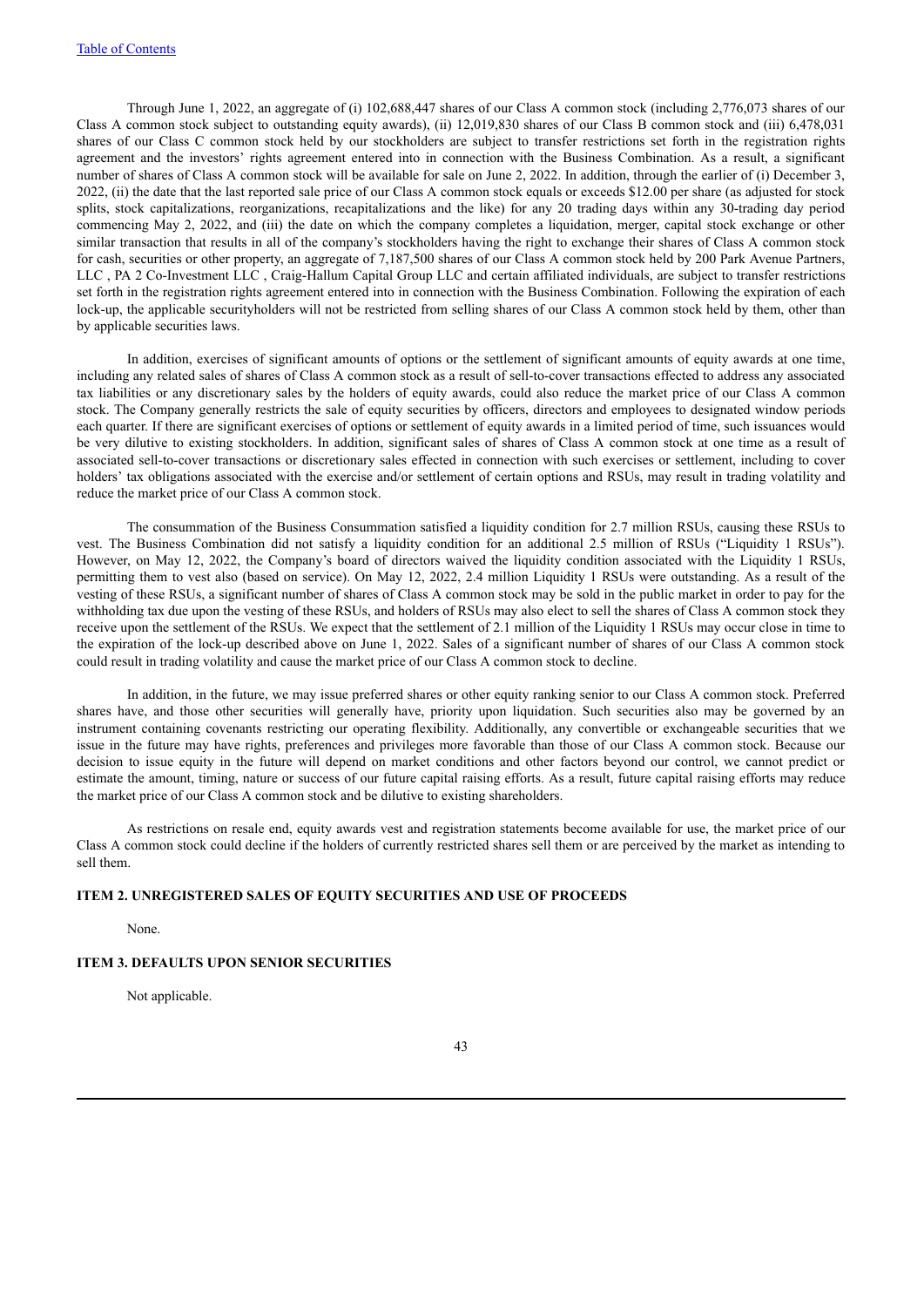# **ITEM 4. MINE SAFETY DISCLOSURES**

<span id="page-44-0"></span>Not applicable.

# **ITEM 5. OTHER INFORMATION**

<span id="page-44-1"></span>Not applicable.

# <span id="page-44-2"></span>**ITEM 6. EXHIBITS**

| Exhibit       |                                                                                                                                                                                        |
|---------------|----------------------------------------------------------------------------------------------------------------------------------------------------------------------------------------|
| <b>Number</b> | <b>Description</b>                                                                                                                                                                     |
| 10.11         | Change in Control and Severance Plan (filed as Exhibit 10.1 to the Company's Form 8-K filed on February 9, 2022)                                                                       |
| 10.21         | Offer Letter, dated March 25, 2022, between BuzzFeed and Marcela Martin (filed as Exhibit 10.1 to the Company's                                                                        |
|               | Form 8-K filed on May $6, 2022$ )                                                                                                                                                      |
| 31.1          | Certification of Principal Executive Officer pursuant to Rule 13a-14(a) and 15d-14(a) under the Exchange Act, as<br>adopted pursuant to Section 302 of the Sarbanes-Oxley Act of 2002. |
| 31.2          | Certification of Principal Financial Officer pursuant to Rule 13a-14(a) and 15d-14(a) under the Exchange Act, as<br>adopted pursuant to Section 302 of the Sarbanes-Oxley Act of 2002. |
| 32.1#         | Certification of Principal Executive Officer pursuant to 18 U.S.C. Section 1350, as adopted pursuant to Section 906 of<br>the Sarbanes-Oxley Act of 2002.                              |
| 32.2#         | Certification of Principal Financial Officer pursuant to 18 U.S.C. Section 1350, as adopted pursuant to Section 906 of<br>the Sarbanes-Oxley Act of 2002.                              |
| 101.INS       | <b>XBRL</b> Instance Document.                                                                                                                                                         |
| 101.SCHXBRL   | Taxonomy Extension Schema Document.                                                                                                                                                    |
| 101.CAL       | Taxonomy Extension Calculation Linkbase Document.                                                                                                                                      |
| <b>XBRL</b>   |                                                                                                                                                                                        |
| 101.DEF       | Taxonomy Extension Definition Linkbase Document.                                                                                                                                       |
| XBRL          |                                                                                                                                                                                        |
| 101.LAB       | Taxonomy Extension Label Linkbase Document.                                                                                                                                            |
| XBRL          |                                                                                                                                                                                        |
| 101.PRE       | Taxonomy Extension Presentation Linkbase Document.                                                                                                                                     |
| XBRL          |                                                                                                                                                                                        |
| 104           | Cover Page Interactive Data File (formatted as Inline XBRL and included in Exhibit 101).                                                                                               |

‡Indicates a management or compensatory plan or arrangement in which directors or executive officers are eligible to participate.

# This certification is deemed not filed for purpose of Section 18 of the Exchange Act or otherwise subject to the liability of that section, nor shall it be deemed incorporated by reference into any filing under the Securities Act or the Exchange Act.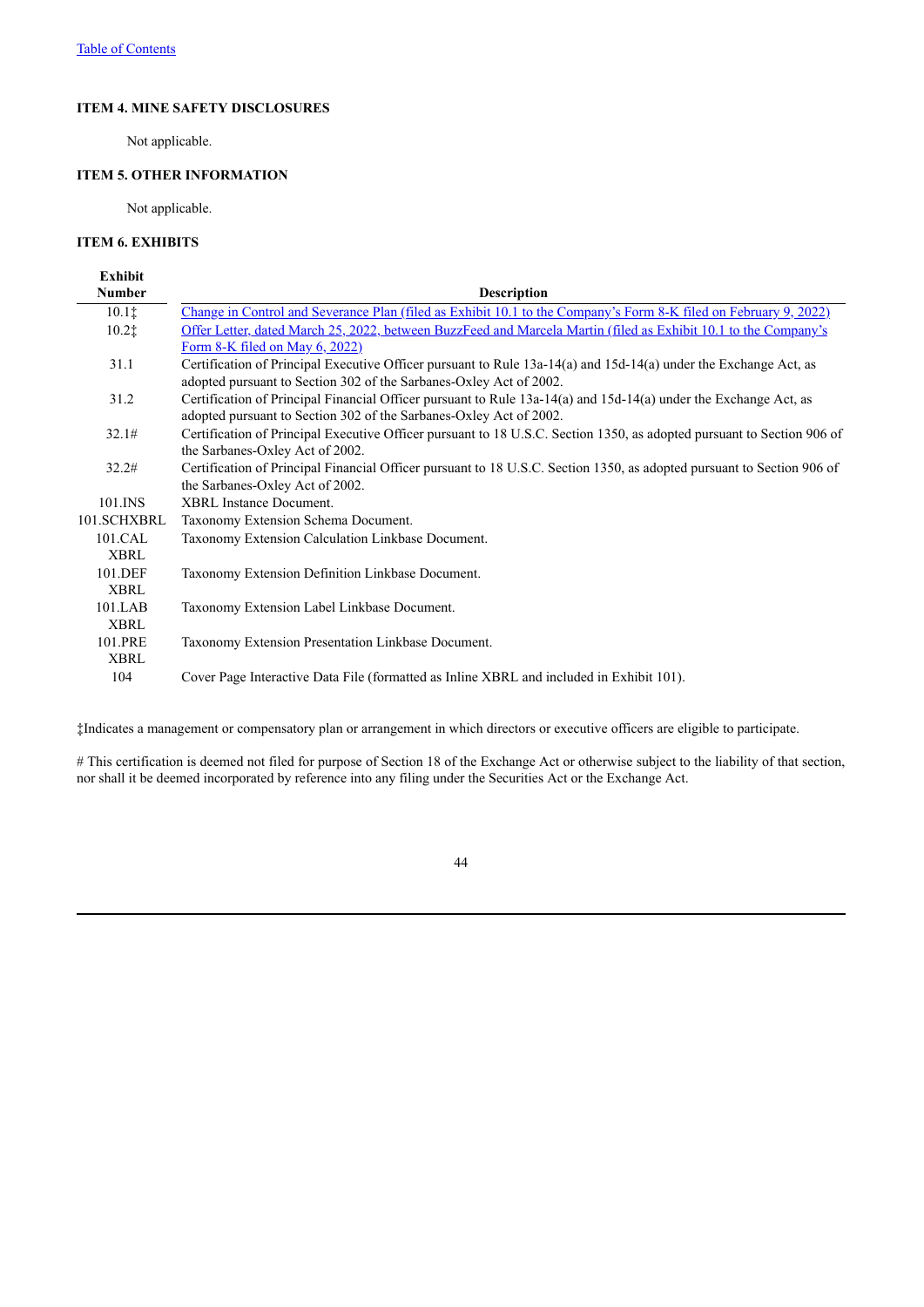# <span id="page-45-0"></span>**SIGNATURES**

Pursuant to the requirements of the Securities Exchange Act of 1934, the registrant has duly caused this report to be signed on its behalf by the undersigned thereunto duly authorized.

BuzzFeed, Inc.

By: /s/ Felicia DellaFortuna

**Chief Financial Officer (Principal Financial Officer and Duly Authorized Officer)**

Date: May 16, 2022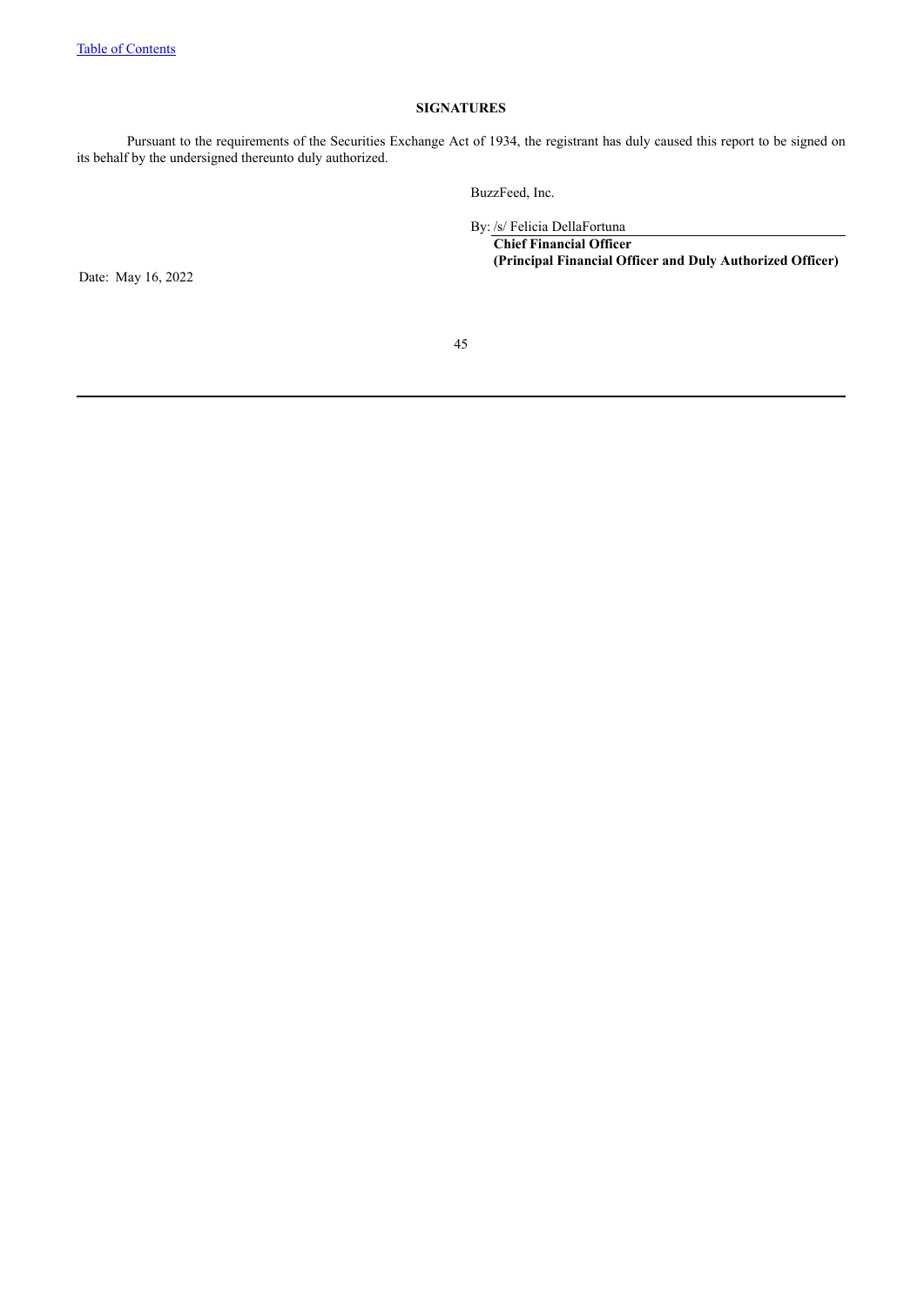# **CERTIFICATION OF PRINCIPAL EXECUTIVE OFFICER PURSUANT TO RULE 13a-14(a) OR 15d-14(a) OF THE SECURITIES EXCHANGE ACT OF 1934, AS ADOPTED PURSUANT TO SECTION 302 OF THE SARBANES-OXLEY ACT OF 2002**

I, Jonah Peretti, certify that:

- 1. I have reviewed this Quarterly Report on Form 10-Q of BuzzFeed, Inc. ("the registrant");
- 2. Based on my knowledge, this report does not contain any untrue statement of a material fact or omit to state a material fact necessary to make the statements made, in light of the circumstances under which such statements were made, not misleading with respect to the period covered by this report;
- 3. Based on my knowledge, the financial statements, and other financial information included in this report, fairly present in all material respects the financial condition, results of operations and cash flows of the registrant as of, and for, the periods presented in this report;
- 4. The registrant's other certifying officer and I are responsible for establishing and maintaining disclosure controls and procedures (as defined in Exchange Act Rules 13a-15(e) and 15d-15(e)) and internal control over financial reporting (as defined in Exchange Act Rules 13a-15(f) and 15d-15(f)) for the registrant and have:
	- a. designed such disclosure controls and procedures, or caused such disclosure controls and procedures to be designed under our supervision, to ensure that material information relating to the registrant, including its consolidated subsidiaries, is made known to us by others within those entities, particularly during the period in which this report is being prepared;
	- b. designed such internal control over financial reporting, or caused such internal control over financial reporting to be designed under our supervision, to provide reasonable assurance regarding the reliability of financial reporting and the preparation of financial statements for external purposes in accordance with generally accepted accounting principles;
	- c. evaluated the effectiveness of the registrant's disclosure controls and procedures and presented in this report our conclusions about the effectiveness of the disclosure controls and procedures, as of the end of the period covered by this report based on such evaluation; and
	- d. disclosed in this report any change in the registrant's internal control over financial reporting that occurred during the registrant's most recent fiscal quarter (the registrant's fourth fiscal quarter in the case of an annual report) that has materially affected, or is reasonably likely to materially affect, the registrant's internal control over financial reporting.
- 5. The registrant's other certifying officer and I have disclosed, based on our most recent evaluation of internal control over financial reporting, to the registrant's auditors and the audit committee of the registrant's board of directors (or persons performing the equivalent functions):
	- a. all significant deficiencies and material weaknesses in the design or operation of internal control over financial reporting, which are reasonably likely to adversely affect the registrant's ability to record, process, summarize and report financial information; and
	- b. any fraud, whether or not material, that involves management or other employees who have a significant role in the registrant's internal control over financial reporting.

Date: May 16, 2022

By: /s/ Jonah Peretti Jonah Peretti Chief Executive Officer (Principal Executive Officer)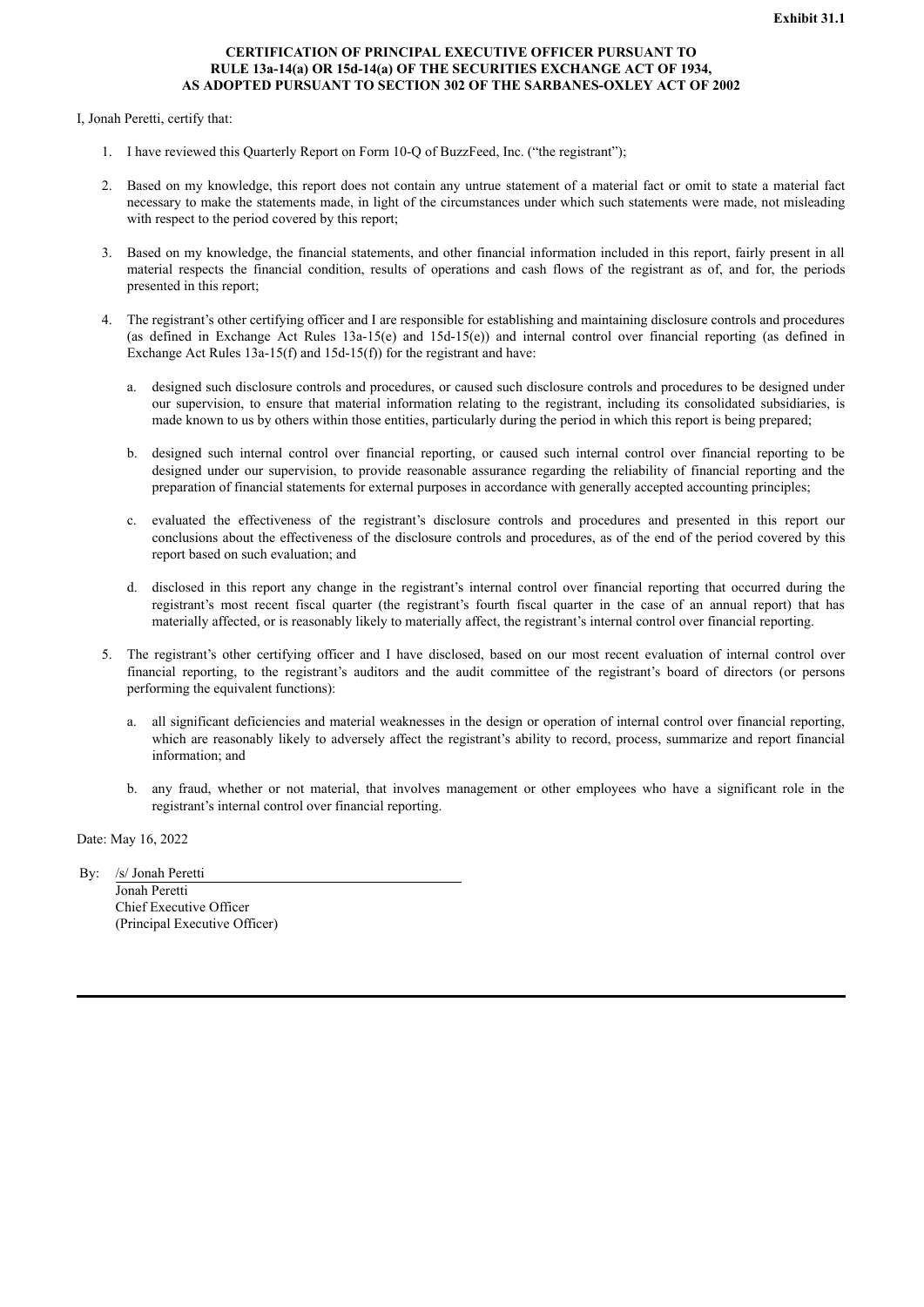# **CERTIFICATION OF PRINCIPAL FINANCIAL OFFICER PURSUANT TO RULE 13a-14(a) OR 15d-14(a) OF THE SECURITIES EXCHANGE ACT OF 1934, AS ADOPTED PURSUANT TO SECTION 302 OF THE SARBANES-OXLEY ACT OF 2002**

I, Felicia DellaFortuna, certify that:

- 1. I have reviewed this Quarterly Report on Form 10-Q of BuzzFeed, Inc. (the "registrant");
- 2. Based on my knowledge, this report does not contain any untrue statement of a material fact or omit to state a material fact necessary to make the statements made, in light of the circumstances under which such statements were made, not misleading with respect to the period covered by this report;
- 3. Based on my knowledge, the financial statements, and other financial information included in this report, fairly present in all material respects the financial condition, results of operations and cash flows of the registrant as of, and for, the periods presented in this report;
- 4. The registrant's other certifying officer and I are responsible for establishing and maintaining disclosure controls and procedures (as defined in Exchange Act Rules 13a-15(e) and 15d-15(e)) and internal control over financial reporting (as defined in Exchange Act Rules 13a-15(f) and 15d-15(f)) for the registrant and have:
	- a. designed such disclosure controls and procedures, or caused such disclosure controls and procedures to be designed under our supervision, to ensure that material information relating to the registrant, including its consolidated subsidiaries, is made known to us by others within those entities, particularly during the period in which this report is being prepared;
	- b. designed such internal control over financial reporting, or caused such internal control over financial reporting to be designed under our supervision, to provide reasonable assurance regarding the reliability of financial reporting and the preparation of financial statements for external purposes in accordance with generally accepted accounting principles;
	- c. evaluated the effectiveness of the registrant's disclosure controls and procedures and presented in this report our conclusions about the effectiveness of the disclosure controls and procedures, as of the end of the period covered by this report based on such evaluation; and
	- d. disclosed in this report any change in the registrant's internal control over financial reporting that occurred during the registrant's most recent fiscal quarter (the registrant's fourth fiscal quarter in the case of an annual report) that has materially affected, or is reasonably likely to materially affect, the registrant's internal control over financial reporting.
- 5. The registrant's other certifying officer and I have disclosed, based on our most recent evaluation of internal control over financial reporting, to the registrant's auditors and the audit committee of the registrant's board of directors (or persons performing the equivalent functions):
	- a. all significant deficiencies and material weaknesses in the design or operation of internal control over financial reporting, which are reasonably likely to adversely affect the registrant's ability to record, process, summarize and report financial information; and
	- b. any fraud, whether or not material, that involves management or other employees who have a significant role in the registrant's internal control over financial reporting.

May 16, 2022

By: /s/ Felicia DellaFortuna Felicia DellaFortuna Chief Financial Officer (Principal Financial Officer)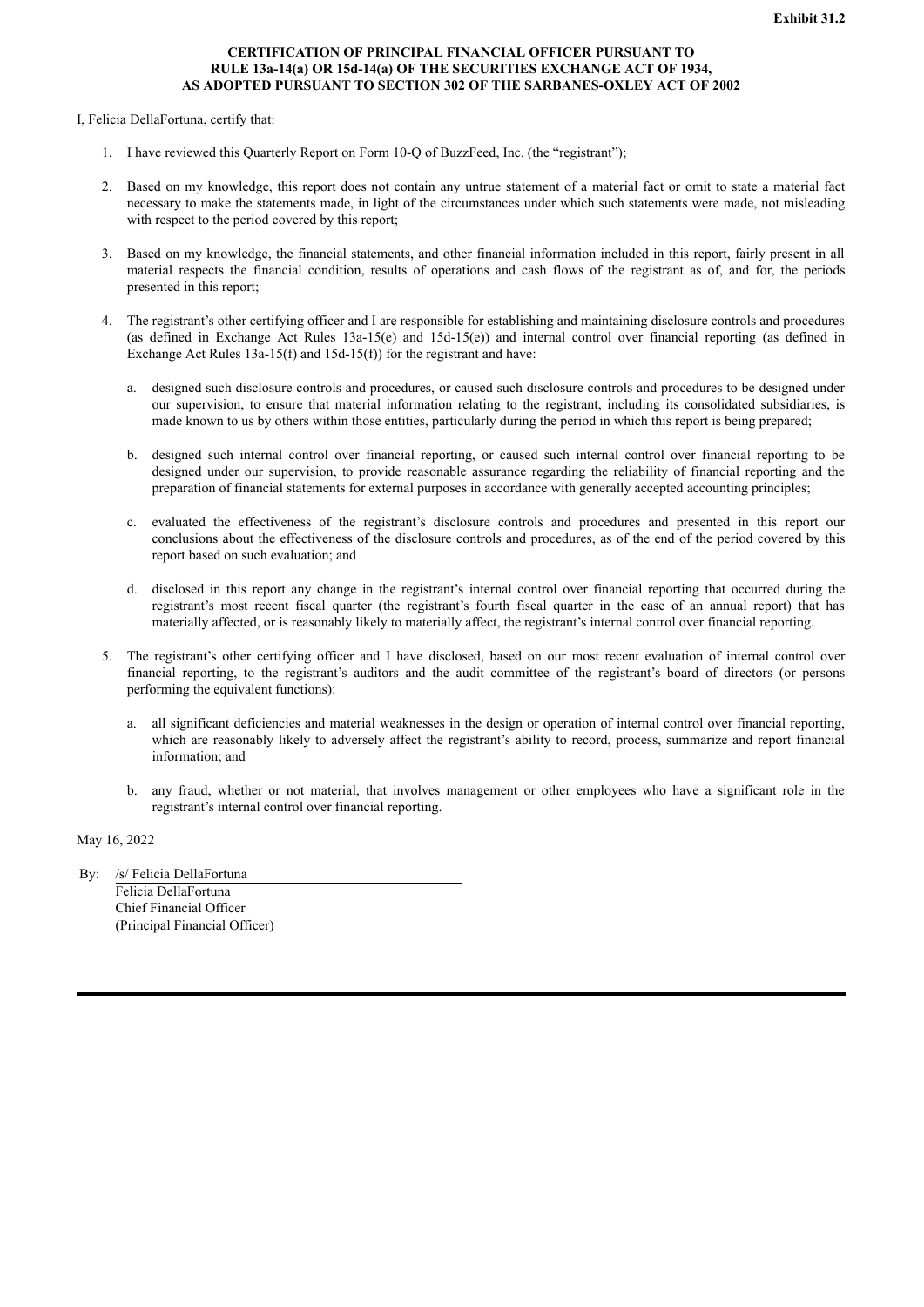# **CERTIFICATION OF PRINCIPAL EXECUTIVE OFFICER PURSUANT TO 18 U.S.C. SECTION 1350, AS ADOPTED PURSUANT TO SECTION 906 OF THE SARBANES-OXLEY ACT OF 2002**

I, Jonah Peretti, Chief Executive Officer of BuzzFeed, Inc. (the "Company"), do hereby certify, pursuant to 18 U.S.C. Section 1350, as adopted pursuant to Section 906 of the Sarbanes-Oxley Act of 2002, that to the best of my knowledge:

- 1. the Quarterly Report on Form 10-Q of the Company for the period ended March 31, 2022 (the "Report") fully complies with the requirements of Section 13(a) or 15(d) of the Securities Exchange Act of 1934, as amended; and
- 2. the information contained in the Report fairly presents, in all material respects, the financial condition and results of operations of the Company.

May 16, 2022

By: /s/ Jonah Peretti Jonah Peretti Chief Executive Officer (Principal Executive Officer)